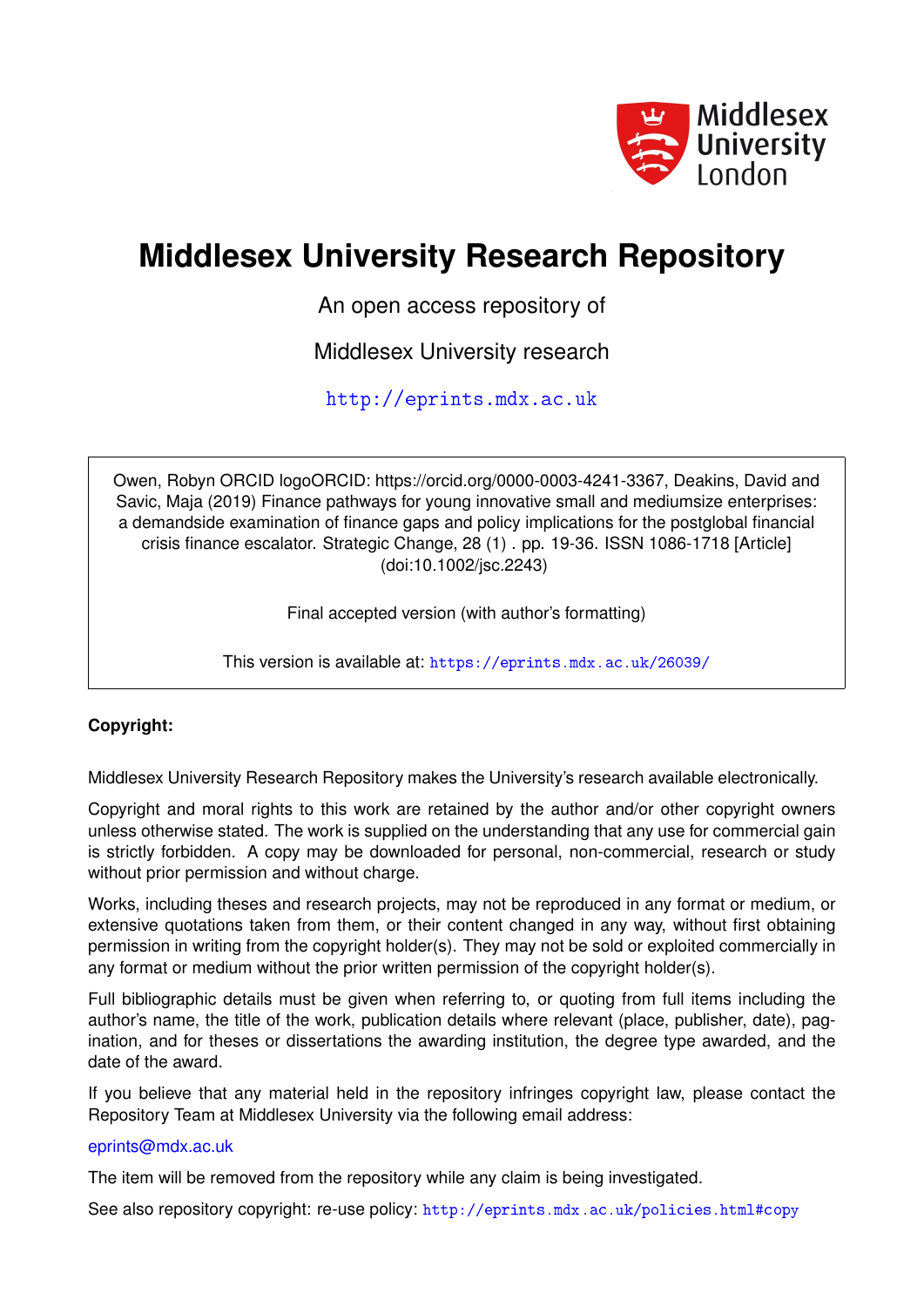## **Finance Pathways for Young Innovative SMEs: A Demand-Side Examination of Finance Gaps and Policy Implications for the Post GFC Finance Escalator**

## **Authors:**

Robyn Owen (Baldock), CEEDR, Middlesex University Business School\*

David Deakins, Lancaster University Management School\*\*

Maja Savic, Middlesex University Business School\*\*\*

\*Centre for Enterprise and Economic Development Research (CEEDR), Middlesex University Business School, The Burroughs, Hendon, London NW44BT Tel: ++44 (0)1603958257 Email: r.owen@mdx.ac.uk \*\* Lancaster University Management School, Bailrigg, Lancaster, LA1 4YW \*\*\* Middlesex University Business School, The Burroughs, Hendon, London NW44BT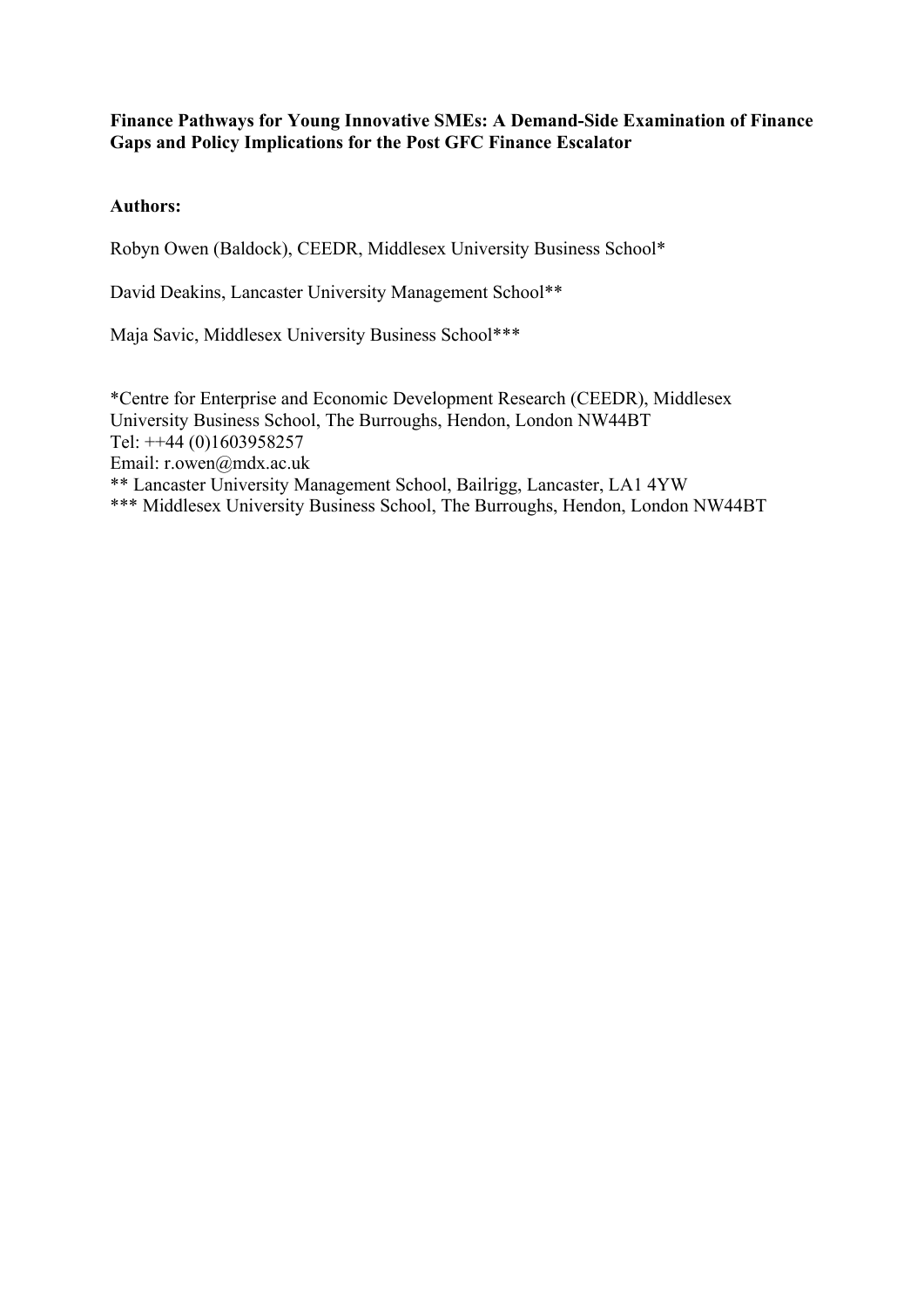## **Key Sentence**

Young, innovative UK SMEs are developing successful financing strategies, using a mix of bootstrapping, collaboration and new emerging post-Global Financial Crisis finance escalator funding, which is heavily reliant on government interventions, but finance gaps still persist requiring more cohesive financing and support policy.

## **Acknowledgements**

The authors would like to thank the former UK Department for Business, Innovation and Skills (BIS) for funding part of this research and their contribution to the research design, and Philip Roe from BMG Research for his interviews. We are also grateful to Paul Nightingale and the Institute for Small Business and Entrepreneurship (ISBE) for their helpful input. The views expressed are entirely those of the authors.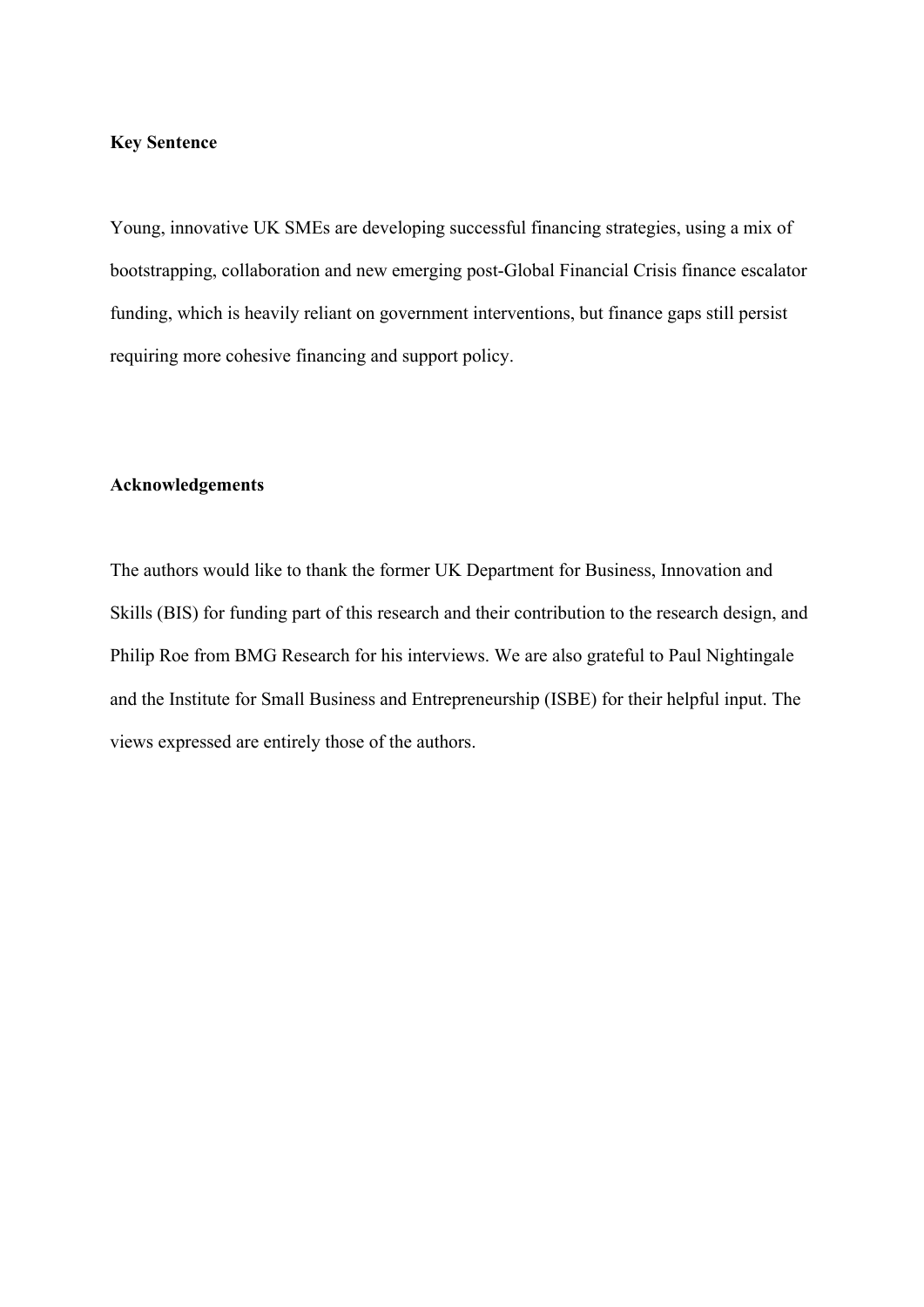#### **Introduction**

In the aftermath of the 2007-08 global financial crisis (GFC) many governments focused their policies on financing innovation as a key driver for economic recovery (Hall and Lerner, 2010; OECD, 2012; Wilson and Silver, 2013; Mazzucato and Penna, 2014; Lee *et al*., 2015). Numerous studies examined the supply-side finance policy offer, with relatively few considering the demand-side (Eurostat, 2011; Mina *et al*., 2013; Lee *et al*., 2015) and adopting a qualitative approach (North *et al*., 2013) required to understand business financing demand-side processes, decisions and deficiencies which many have requested (Mason and Kwok, 2010; ERC, 2013; Lee *et al*., 2015).

This paper addresses the persistent problem of finance gaps for early and growth stage innovative businesses through a qualitative demand-side study of 40 UK businesses, exploring their *'pathways'* to external finance and including: first, their external financing requirements between 2011-14; second, their processes of accessing external finance to find out why they succeed or fail; and third, where they fail, how they overcome this. The study focuses on technology-based businesses with high growth market potential and differentiates between shorter and longer horizon innovation cycles, which may impact on access (North *et al.*, 2013). Furthermore, a unique pathways methodology is developed to explore supply-side and demand-side factors by bringing together theoretical elements of the business financing cycle (Berger and Udell, 1998) using a finance escalator model and a managerial resourcebased view (RBV) relating to human and social capital (Barney, 1991). The paper aims to explain demand-side failure, pinpoint supply-side funding gaps and provide policy guidance.

The policy rationale for assisting innovative earlier stage businesses is supported by two key arguments. First, an established correlation with economic growth, associated with large-scale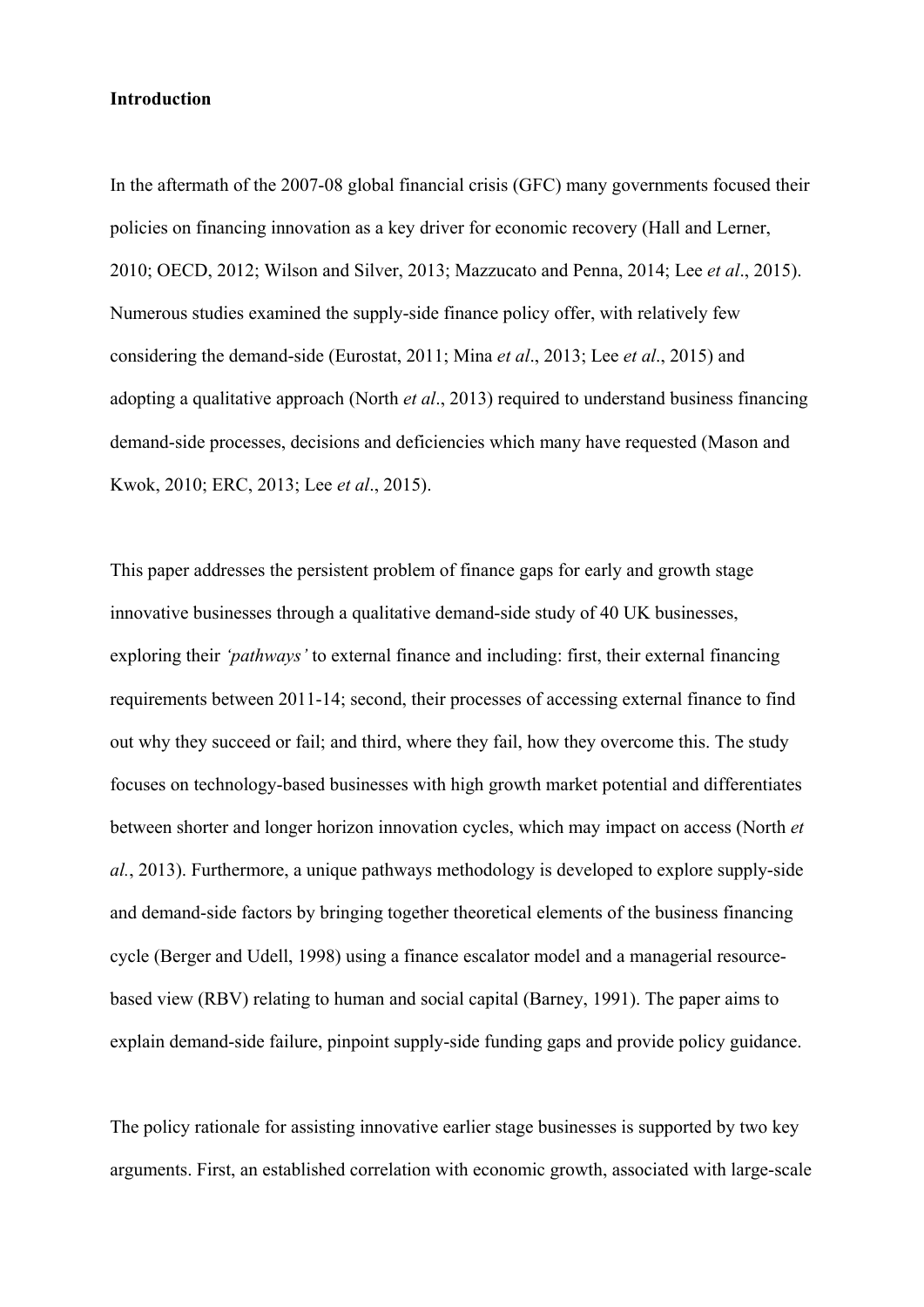econometric studies in developed economies (Lerner, 2010; Lerner and Tag, 2013). Recent international studies (Mina *et al*., 2013; Demirel and Mazzucato, 2013 and 2010; Coad and Rao, 2010) suggest that their economic contribution is nuanced, favouring R&D with formal IP protection and skewed by a few '*superstar'* high growth firms. Since Birch (1979) highlighted SMEs as job generators, governments have been preoccupied with finding and supporting the high growth SMEs which generate the majority of new jobs (OECD, 2002). UK policy has been spurred by evidence for a 'vital 6%' of SMEs that generate over half of new UK employment (Nesta, 2009a; ERC, 2014<sup>1</sup>), allied to the potential role that young innovative SMEs could play in this (North *et al*., 2013). Second, since the discovery of the Macmillan (1931) financing gap, it is recognised that young innovative businesses encounter information asymmetries in the markets for finance (Hsu, 2004; Hughes, 2009) due to insufficient trading records and intangible knowledge-based assets. This can make them too risky for debt finance and prohibitively expensive for equity investors to undertake sufficient due diligence for the relatively small amounts of finance they require, providing a rationale for government intervention (Murray, 2007; Lerner, 2010).

The need for governments to address the persistent gap in early stage innovation financing was heightened during the post-GFC environment. Business finance became more expensive and difficult to obtain in many countries due to bank credit rationing and the retreat to more secure later stage equity investing (Wilson and Silva, 2013; Eurostat, 2011), leading to widely held observations that difficulties in raising external finance for young innovative SMEs was particularly exacerbated and to a proliferation of government interventions. In the UK, many considered the finance escalator (Nesta, 2009) for these businesses was broken (Mason *et al*., 2010; Gill, 2010; North *et al*., 2013; Lee *et al*., 2015). This paralleled UK Coalition Government (2010-15) efforts to rebalance the economy (HM Treasury and BIS, 2011), with

<sup>1</sup> ERC (2014) noted that Nesta's original data excluded micro businesses (<10 employees), updating UK evidence for 2008‐ 2013, found a 'vital 1%' of 'growth champions' with 0‐50 employees generated 36% of net new employment.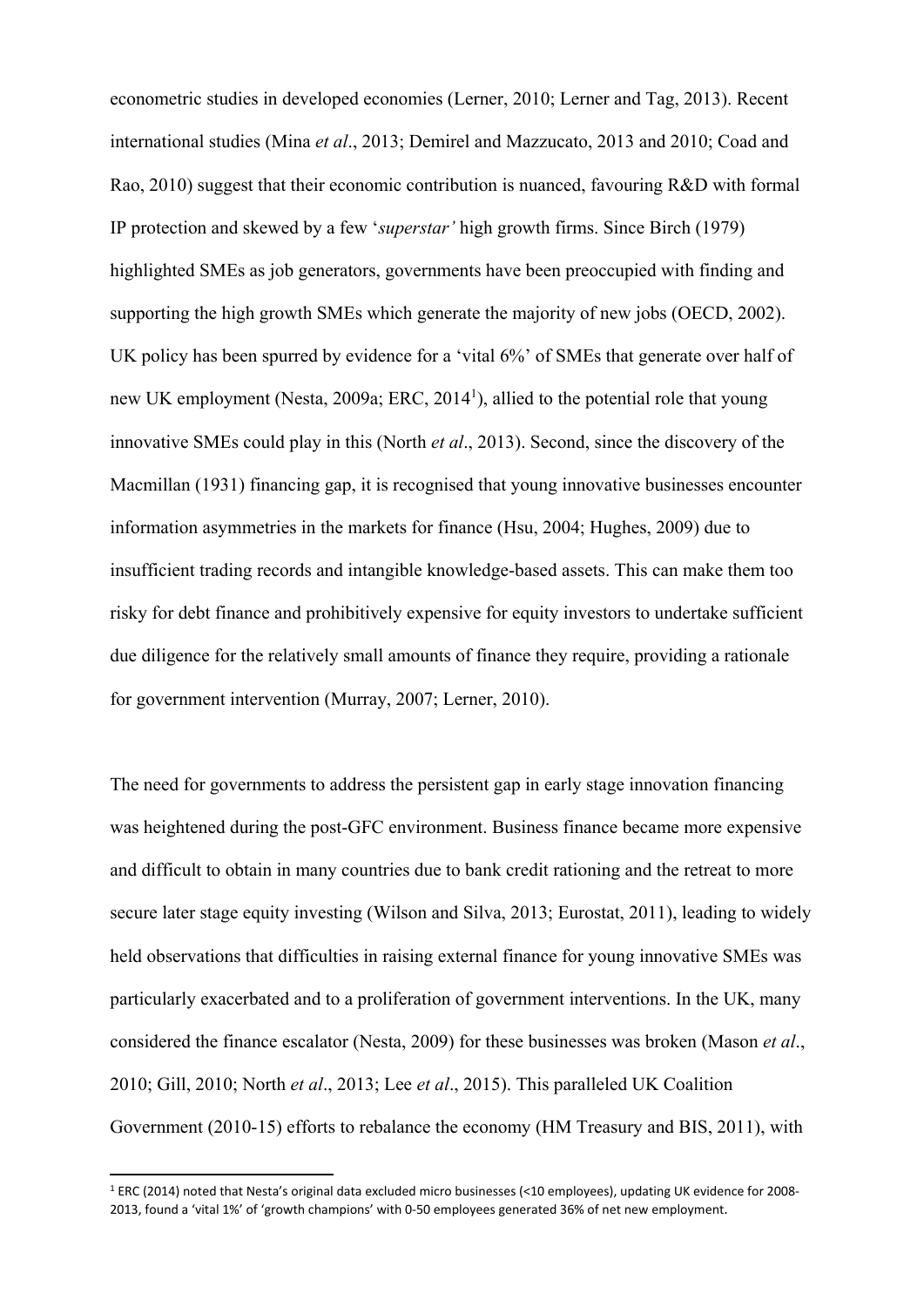greater focus on advanced manufacturing and high value export services where young innovative SMEs were perceived as an important driver to post-GFC growth.

The paper comprises three main sections. First, a theoretical discussion in relation to innovation, finance and the business development cycle, how this relates to the evolving post-GFC UK finance escalator model and the crucial role that management experience and the business resource base including external support and networking can play. Second, the research methodology and key findings are set out. Finally, the implications of the findings for policy, theory and further research are discussed.

### **Defining innovation**

SME innovation can broadly be defined as the commercial exploitation of ideas (DTI, 1998), which various studies have quantified in terms of the scale and distribution of new or improved products, services and a range of business processes including improvements in organisation, structure, marketing, and activities such as R&D, training, and acquisition of machinery and equipment linked to innovation (e.g. BIS, 2013; 2014). However, as North *et al*., (2001) suggest, the degree of innovation in terms of its potential market impact is crucial to this paper.

This suggests three key innovation drivers of economic growth that underpin this paper. First, significant technological advances in sectors associated with R&D expenditure, 'high technology', and patent and trademark registrations (Pavitt *et al.*, 1987; Thwaites and Wynarczyk, 1996; Bullock and Milner, 2003). Second, innovation ranges from 'internallysignificant' where innovations are new only to the firm itself, to 'externally-significant' innovations which profoundly impact on global markets, economies, and societies (OECD,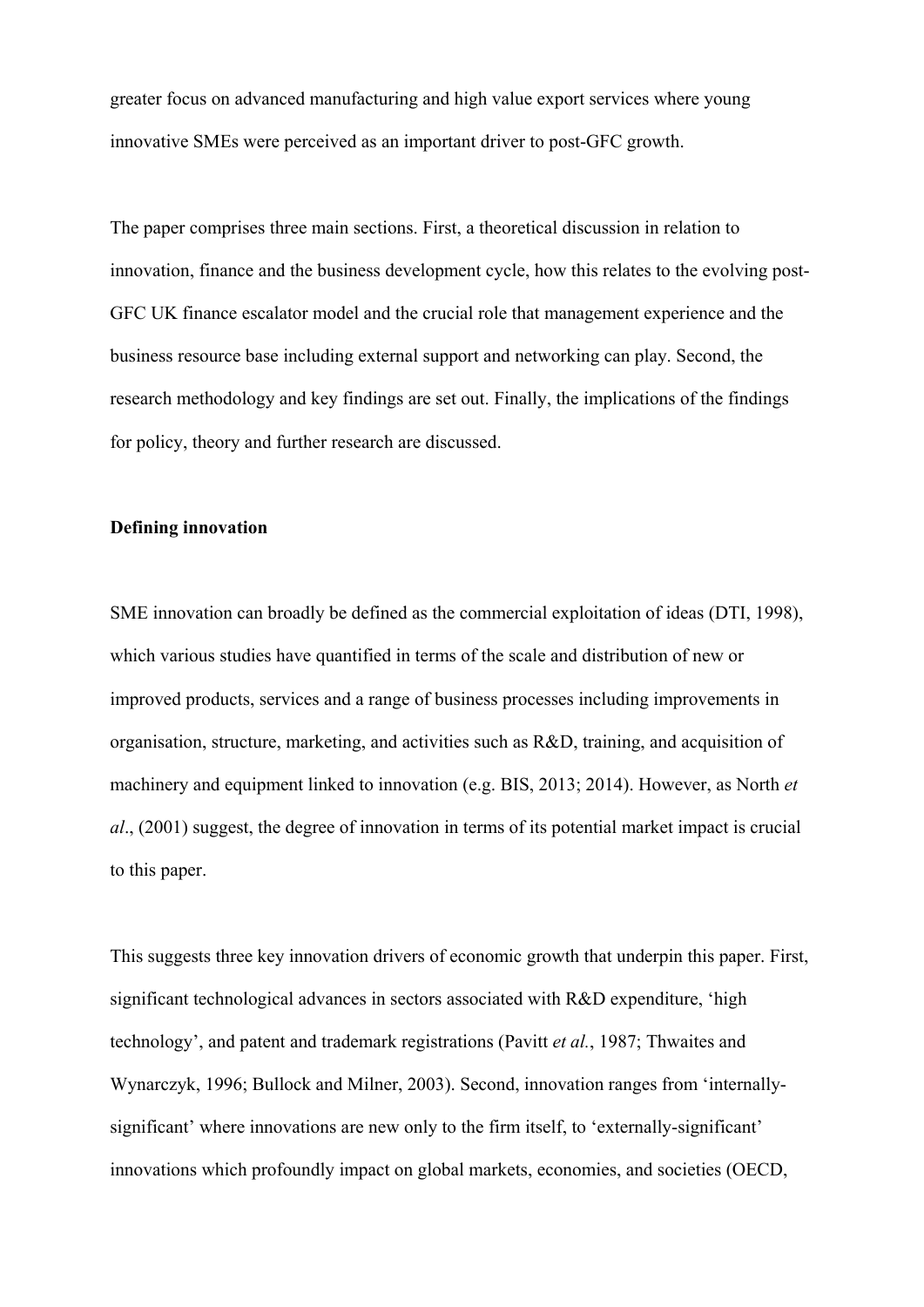2005). Third, the degree of innovation intensity relating to cost and duration of the R&D innovation cycle which progresses through initial concept, proof of concept, prototyping, market testing, to establishing a market presence. These factors will have varying impacts on the attraction of external finance, explored in the supply-side discussion.

### **Demand-side factors: Financing pathways, a Resource-Based View**

Fundamental to this paper, we examine external financing requirements and explain theoretically why young innovative businesses may succeed or fail to access the external finance that they require. Where they fail, we examine factors that contribute and discuss whether such failure can be explained through demand-side factors.

Pecking order hypothesis (PoH) (Myers and Majluf, 1984) is a common explanation for businesses selection (priority tendencies) for using different types of finance, favouring internal finance over debt finance, with equity finance and loss of ownership share being least favoured, notably by family owned businesses (Hiebl, 2013; KPMG, 2014). PoH may be influenced by business resource-based factors such as managerial experience, knowledge and the role of external advice and information (Hirsch and Waltz, 2011). Berger and Udell (1998) subsequently provided a balancing supply-side hypothesis by incorporating asymmetric supply-side theory into a business finance life-cycle model, suggesting that as businesses become more established and less opaque to financiers, a wider range of financing options become available. Their theory underpins the finance escalator, providing a dynamic external financing supply map for each stage of the business development cycle. First, demand-side factors are assessed.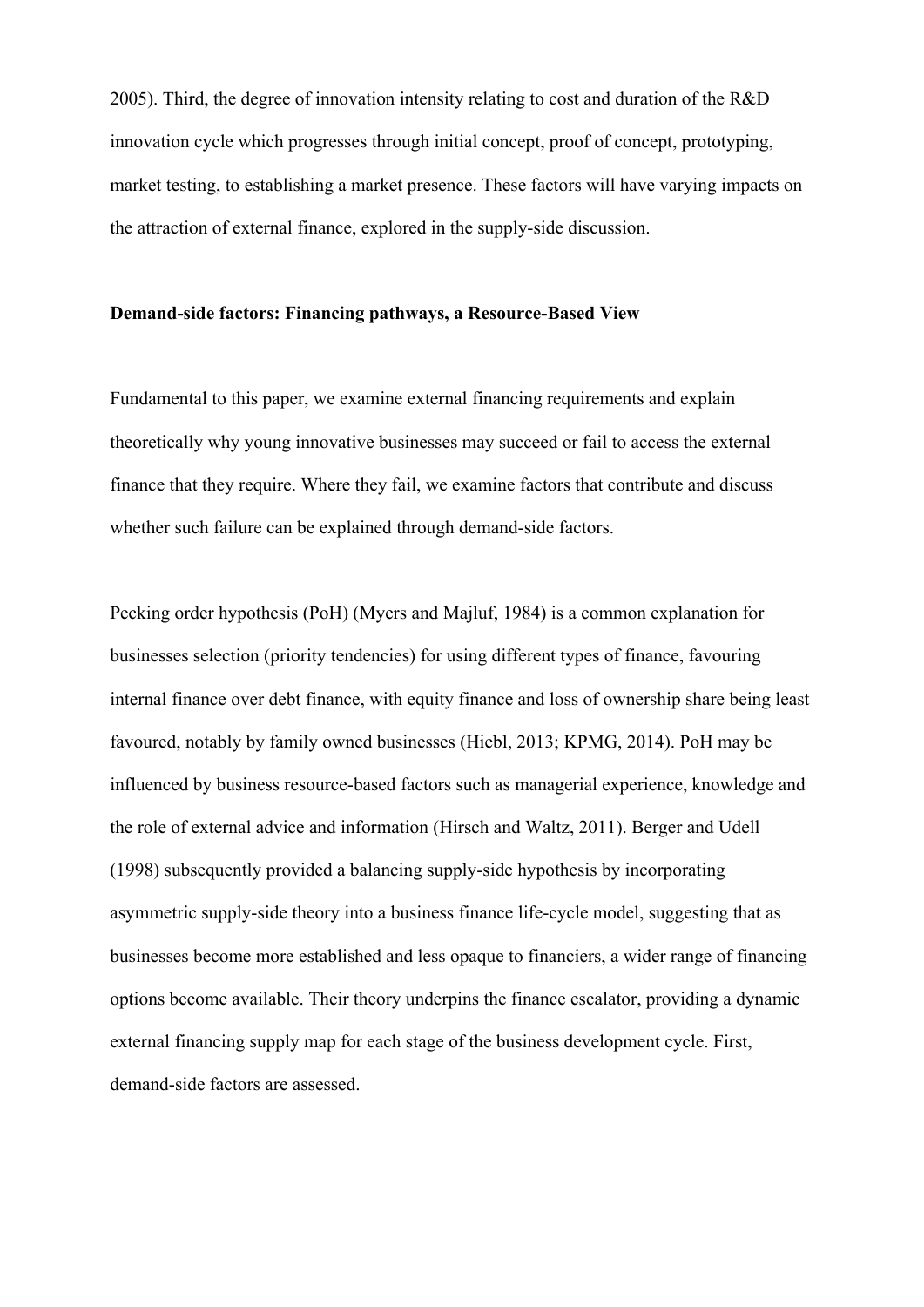From a demand-side perspective, the SME external financing pathway for innovation can be viewed as stage specific, within the course of the business cycle (Churchill and Lewis, 1983) and resource-based in assessing external finance requirements and seeking access. External finance is defined as outside the existing investor base (typically founders, family and friends) and retained surplus for reinvestment. This requires a fusion of the pathway steps taken to consider financing requirements and the resource-based view (RBV) which seeks to explain why actions are taken. Koryak *et al*.' (2015) review entrepreneurial leadership and SME growth suggesting that the elements of growth capabilities involving management leadership, team diversity of human capital, organisational skills, strategic networking and venturing and dynamic absorptive capabilities are key factors in growth, but that more needs to be known about how they operate, particularly in relation to accessing finance.

Recent UK government studies (BIS 2010, 2012, 2014) adopt a linear pathway approach (Figure 1) tracing the steps taken from an initial trigger requirement for external finance (such as, R&D, recruitment, working capital, capital equipment), through assessing the amount and type of finance required, search procedures for appropriate providers, applying for finance, and outcomes which may result in full, partial or non-funding. The latter options may lead to further assessment of financing requirements which may result in project closure, scaling down or a further funding search.

(insert F1)

The RBV of innovative SME growth sees entrepreneurial preferences driven by their resources, including finance, hence assuming that the entrepreneur will seek external finance when project requirements necessitate fund raising (Barney, 1991). Heffernan's (2007) modified RBV growth model applies to the innovative SME's growth journey, but a life cycle approach also requires the assessment of the business's dynamic capabilities. This involves a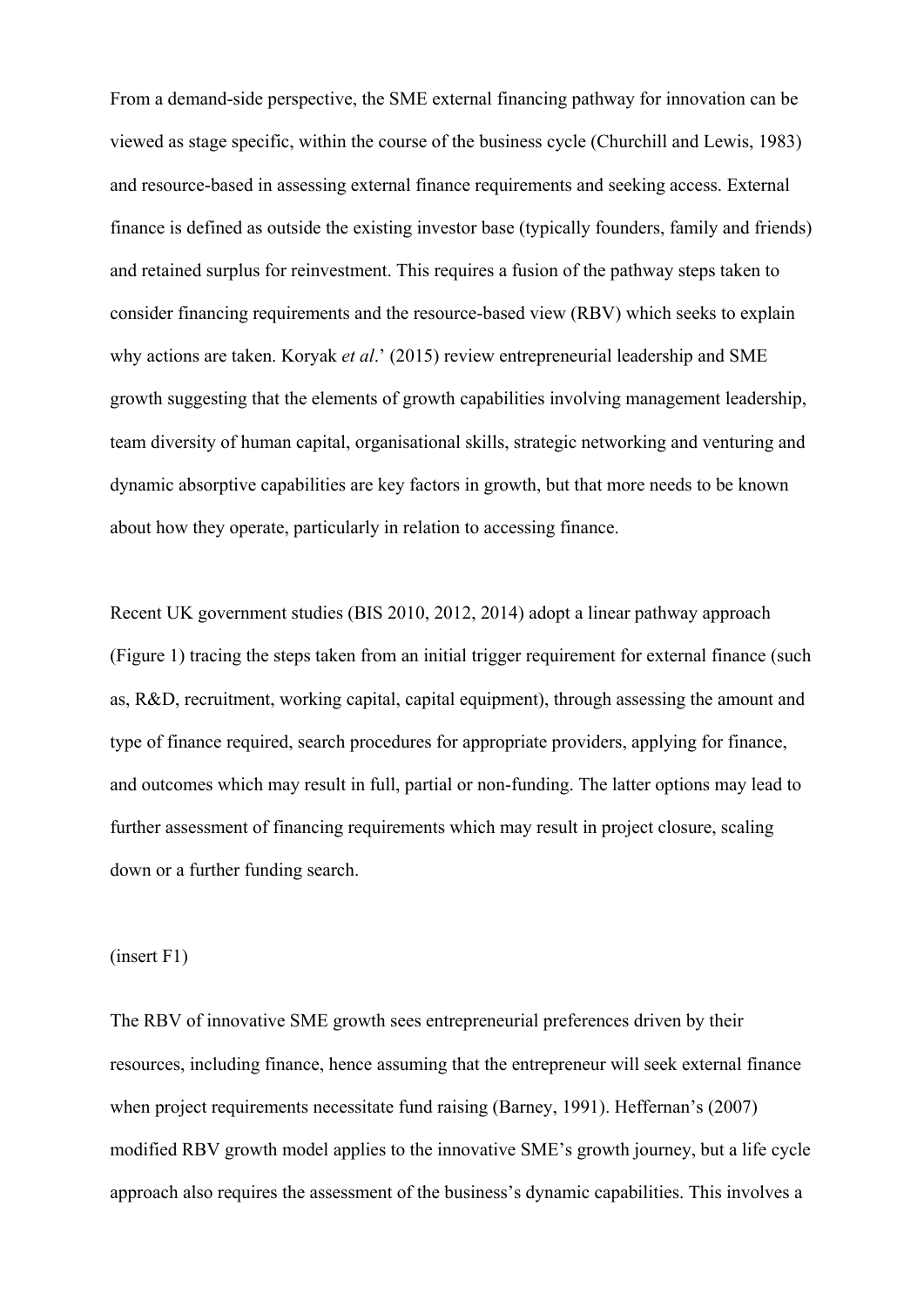set of skills, knowledge, processes, procedures, organisational structures, decision rules and disciplines. It suggests that a greater degree of formalisation and planning can lead to improved success (Wang *et al*., 2007), but within earlier stage SMEs this needs to be flexible and dynamic. Eisenhardt and Martin (2000) argue that dynamic capabilities are a set of identifiable and specific processes such as product development, strategic decision-making and alliancing which can be path-dependent. Teece (2007) links dynamic capabilities to entrepreneurial behaviour, giving rise to potential path dependency based on previous experience of external financing and the influences of those financiers (Hirsch and Waltz, 2011; Baldock, 2015).

Absorptive capacity is arguably a concept that captures dynamic capabilities over time, the key difference being an ability to exploit as well as acquire and act on information (Cohen and Levinthal, 1990; Zahra and George, 2002). Put simply, absorptive capacity is a firm's ability to acquire, process, and exploit information. Situations of uncertainty, such as the post-GFC environment, place a premium on a firm's ability to process information and adapt (e.g. financing models) or pivot (e.g. innovations) accordingly.

From a resource perspective, theoretically, small innovative firms may face finance gaps that arise out of information asymmetries. Innovative firms' resources are often intangible assets (such as intellectual property rights – 'IPR'), but these present evaluation and risk issues for potential funders. For example, credit providers will discount intangible assets and equity providers must judge the risk of such investments when information on market value is limited. However, such information gaps may be mitigated by higher quality of human and social capital.

This highlights the role of human and social capital in access to finance. The availability and cost of external finance is likely to vary with the degree to which businesses' commercial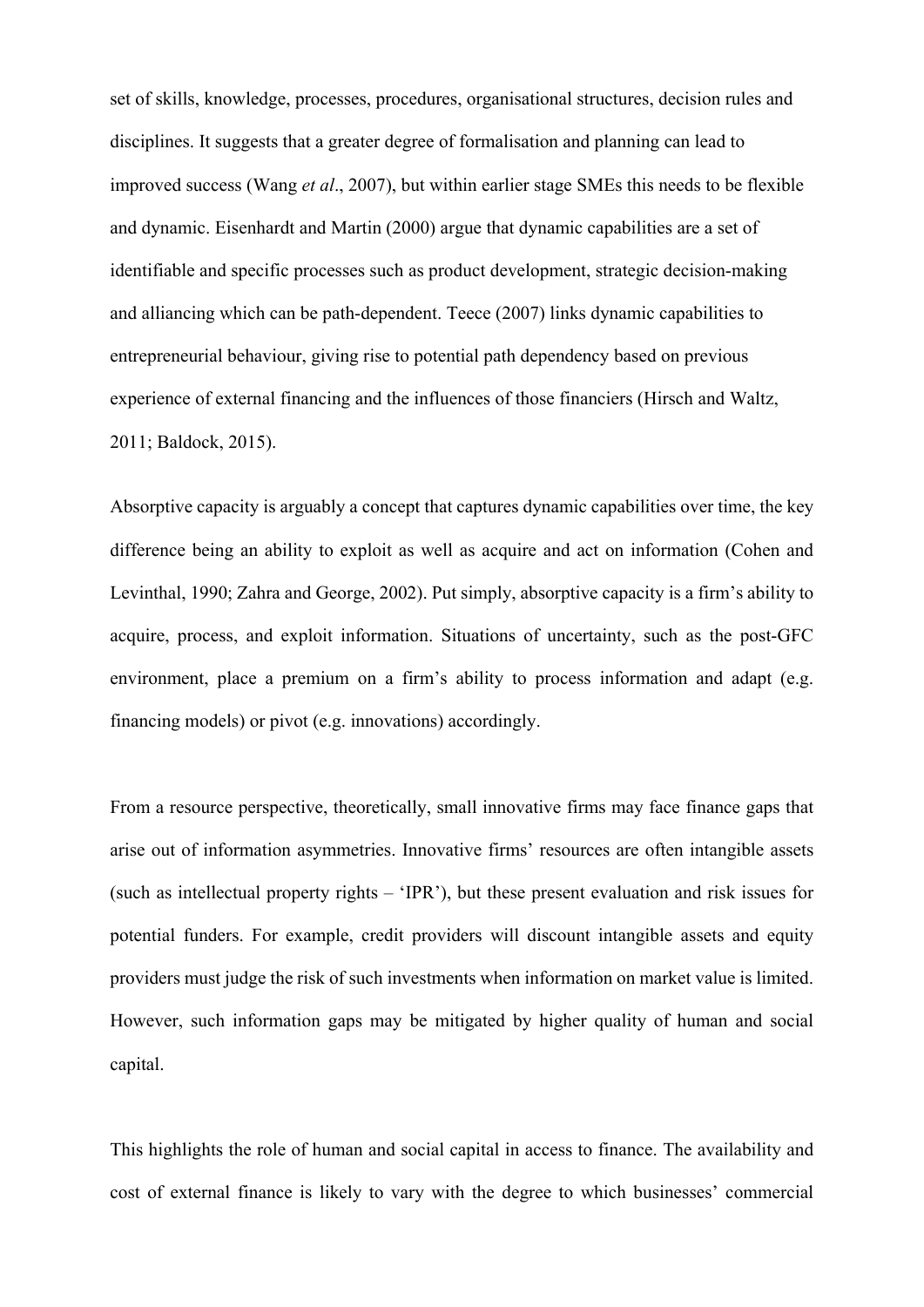transactions with financiers (whether bank debt, private equity or joint venturing) are embedded in social attachments. Embedded ties, established over time, provide private information benefits that can channel resources and motivate parties to find financing solutions that are not available through simple market transactions (Granovetter, 1985; Uzzi, 1997). It explains how integral social relations and networking can positively affect the allocation and valuation of financing resources, using exchange protocols associated with social, non-commercial attachments to govern business dealings (Uzzi, 1999). Thus, relationship banking (where a close relationship is developed) for example, may mitigate some of the information asymmetries. Alternatively, supply-side interventions, discussed below, may provide incentives that encourage more risk taking, allowing more 'distant' financing relationship.

These underpinning RBV and social embeddedness approaches to the innovative firm suggest that factors such as access to information and networks, skill sets of management and staff, ability to process information and to learn from experience all contribute to determining when an innovative firm will be aware of, and seek, different forms of external finance and their ultimate chances of application success. Deficiencies which are not remedied by external assistance are likely to result in demand-side failures (Mason and Harrison, 2004; Murray, 2007) and the need for effective remedial assistance through investment readiness programmes (IRP) and ongoing support that can maximise the most effective use of funding (Mason and Kwok, 2010; Baldock, 1998).

### **The supply-side and the evolving post GFC UK finance escalator**

The supply-side finance escalator provides a key explanatory mechanism for the supply of external finance for young innovative businesses. It can pinpoint where financing gaps exist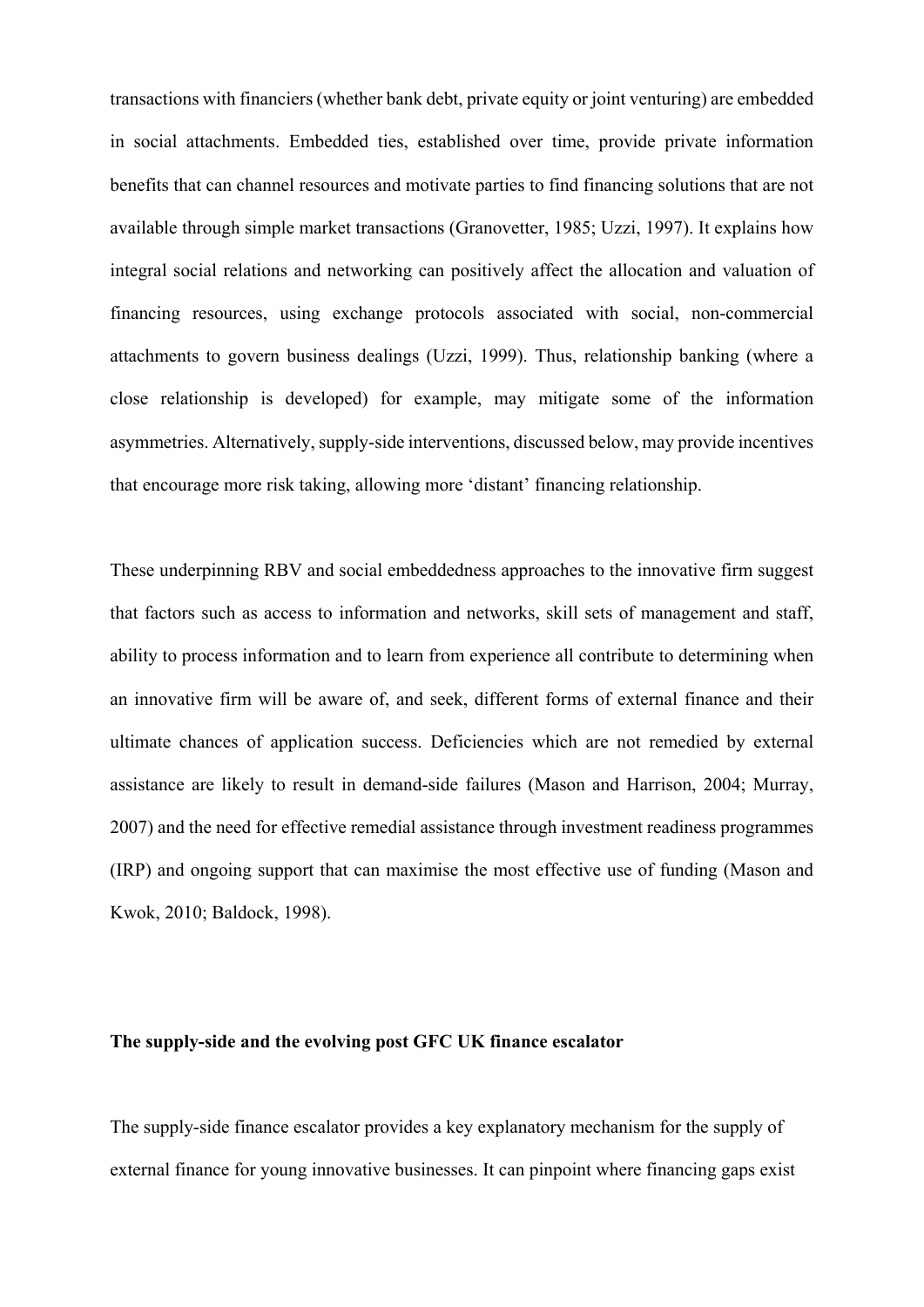and whether there is supply-side failure. SMEs external financing choices are constrained by the availability of different types of finance during early and growth stage development. The finance escalator (Nesta, 2009) utilizes Berger and Udells' (1998) business finance life-cycle model to map the different types of finance available to businesses during life-cycle stages.

Early stage financing spans activities from pre-start concept proofing to start-up R&D and prototyping through to early market piloting. The growth stage typically refers to the transition between early market activity and achieving an established market position, typically completed via trade sale, initial public offering (IPO) or management buyout (MBO) when investors receive their return (Deakins and Freel, 2012). The length of time taken to achieve this will be determined by the length and intensity of the innovation, availability of required external financing and market acceptance (Baldock and North, 2015).

From a risk perspective, supply-side providers face different degrees of risk that vary with the sector, stage and growth of innovative small firms. For example, with start-up innovative small firms there is greater market uncertainty that with later stage. As highlighted below, variable sectors give different innovative life cycles with different levels of risk. Some risks can be transferred through insurance (or protected by security), but as discussed above the risks associated with intangible assets (such as imitation) are difficult to evaluate. RBV suggest that small innovative firms have advantages when valuable resources are protected (that is through patents) and cannot be easily imitated.

Therefore, long horizon intensive R&D sectors, such as life/bio-science, advanced engineering and cleantech, with 10 to 15 year innovation cycles experience persistent patient capital financing gaps (SQW, 2009). Hall and Lerner (2010) suggest this is due to heightened information asymmetries relating to the raised levels of investor uncertainty, supporting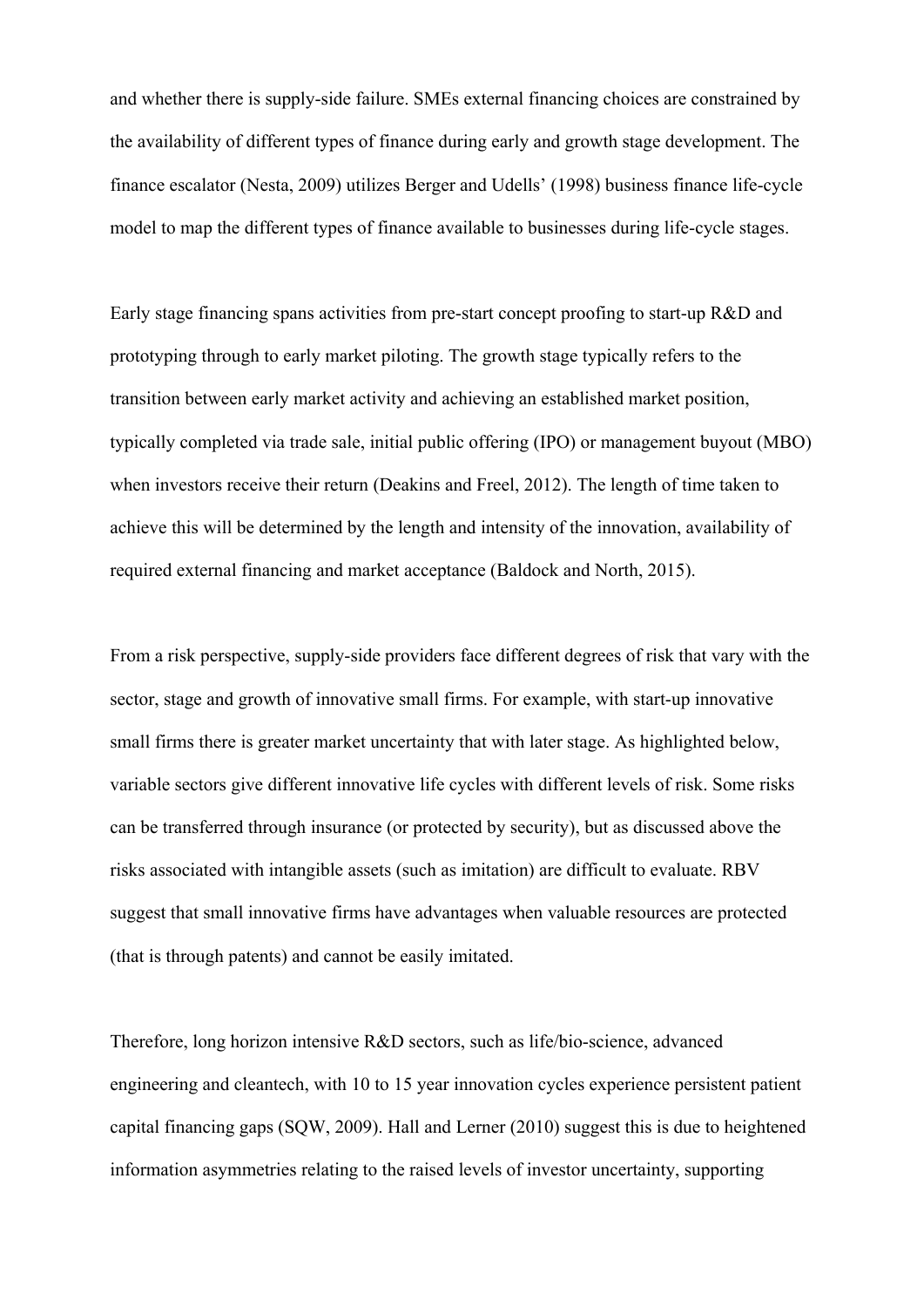Gompers (1995) finding that VC investment in high tech is smaller in higher risk earlier rounds, indicating that interventions such as tax breaks can help mitigate through encouraging private investment. Rowlands (2009) estimated a UK early growth stage patient finance gap of £2m to £10m. North *et al*., (2013) and Baldock (2015) contrast this with shorter horizon software and digitech sector innovations taking three years or less to complete, suggesting quicker potential returns are more attractive to investors and also more suited to current UK tax relief through the start-up Seed Enterprise Investment Scheme (SEIS) and early stage Enterprise Investment Scheme  $(EIS)^2$ .

Various studies (North *et al*., 2013; Mason *et al*., 2010, Gill, 2010) have used the finance escalator to highlight potential supply-side finance gaps, whilst others such as Harrison (2014) and Baldock and Mason (2015) have used it to track the changes in availability of finance, post GFC, in the UK. Recently highlights of the evolving UK finance escalator include: (i) the withdrawal of early stage bank debt finance (North *et al*., 2013; Cowling *et al*., 2012); (ii) the withdrawal of private VC from early stage and even early growth stage finance (Baldock and Mason, 2015; Mason *et al.,* 2010); (iii) the increasing role of public VC funding in early and early growth stage financing (Mason and Pierrakis, 2013; North *et al*., 2013); (iv) the increasing role of grant funding in early stage finance, extending beyond initial proof of concept funding (Baldock and Mason, 2015; North *et al*., 2013); (v) the emerging role of new and alternative forms of equity finance in early stage funding, such as through corporate sponsored accelerators and seed equity crowdfunding platforms (GLA, 2013; Collins *et al*., 2014); (vi) the increasing incidence of bootstrapping/bricolage techniques and financing

<sup>&</sup>lt;sup>2</sup> EIS is capped at £1m (£2m for knowledge intensive sectors\*) and 30% share for individual investors per annum, offering 30% Income Tax relief and full Capital Gains Tax (CGT) relief if held for a minimum of 3 years. Companies are usually under 10 years trading with under 500 employees and total EIS is capped at £5m per annum and £12m in total (£10m per annum and £20m in total for knowledge intensive sectors). SEIS is capped at £100,000 and 30% share per annum for investors, offering 50% Income Tax relief and CGT relief if held for a minimum of 3 years. It is restricted to businesses with under 25 employees and assets up to £200,000 and is capped at £150,000 per annum (EISA, 2015; Hammond, 2017\* denoting change to support knowledge intensive investment from April, 2018).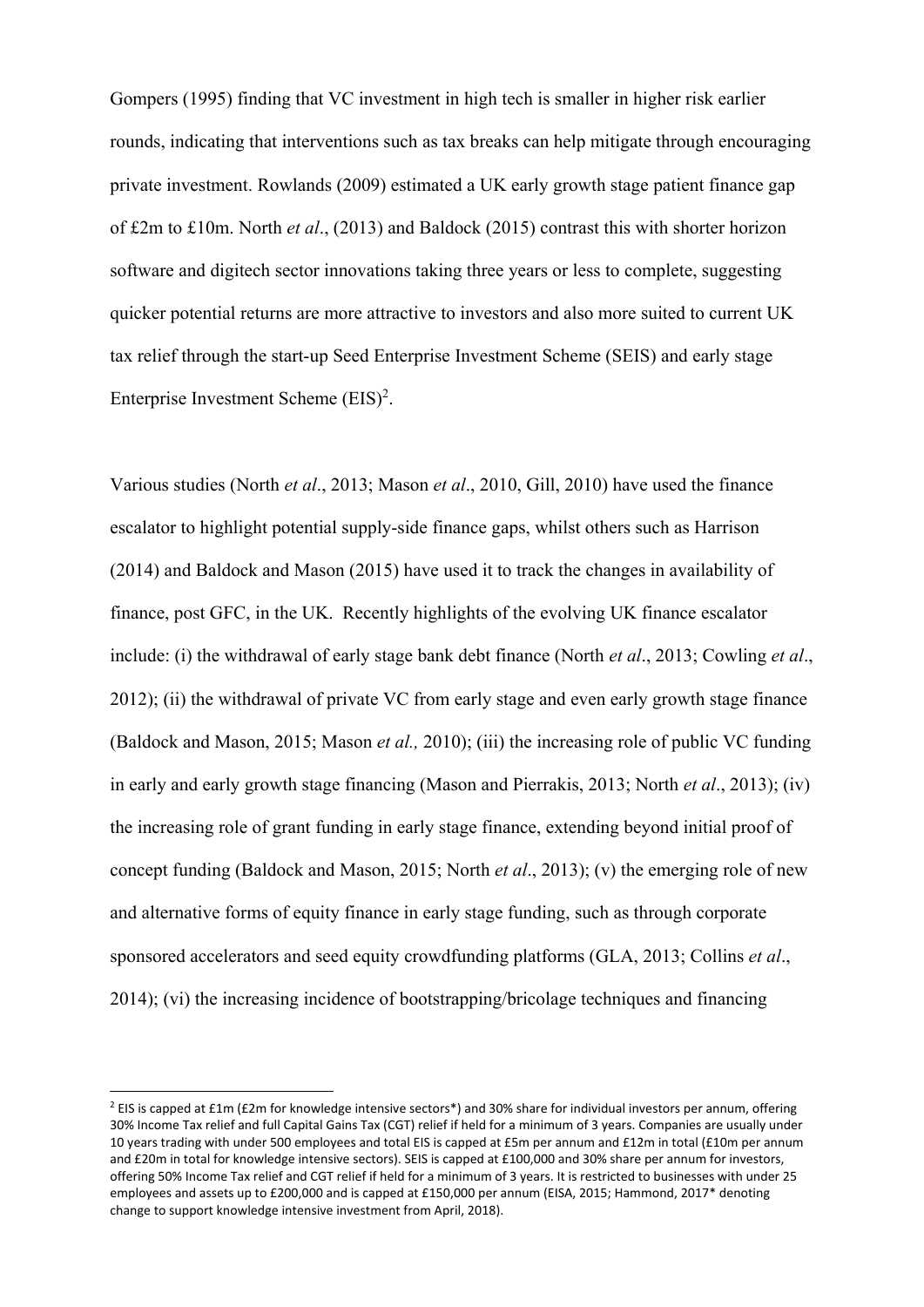models including self-funding, consultancy income, and collaborative (e.g. licensing, joint venturing) arrangements (Mac an Bhaird and Lynn, 2015).

## **Government policy, post-GFC**

The post-GFC environment witnessed widespread national government responses designed to stimulate innovation and economic recovery. The OECD (2009) featured six main types of policy response: (i) public research institutions and education programmes (e.g. Australia, US); (ii) loan guarantees, including the UK Enterprise Finance Guarantee; (iii) tax breaks, including R&D spend (UK, Netherlands); (iv) sector specialisation (e.g. health and the environment in the US and Netherlands); (v) recruitment support for key staff (Canada, Germany); (vi) structural measures such as public private collaborations to encourage private funding (France).

It is widely acknowledged that innovation policy requires a broad and holistic approach (Murray *et al*., 2009; Hughes, 2009; Hwang and Horowitt, 2012; Mason and Brown, 2013) to establish an effective financing and support ecosystem. In the UK, the Coalition Government 2010-15, ring-fenced R&D funding at £4.6bn per annum<sup>3</sup> (BIS, 2012a) including education, training, key sector (e.g. low carbon to meet climate change targets) and financing instruments.

This paper focuses on early and growth stage SME innovation financing instruments and investment readiness programmes (IRP) to bridge private finance gaps. Table 1 presents the key sources of UK government and EU public finance available to innovative UK SMEs in

<sup>&</sup>lt;sup>3</sup> This figure was frozen, but calculated by the OECD (2012) to represent a likely real terms loss of 10%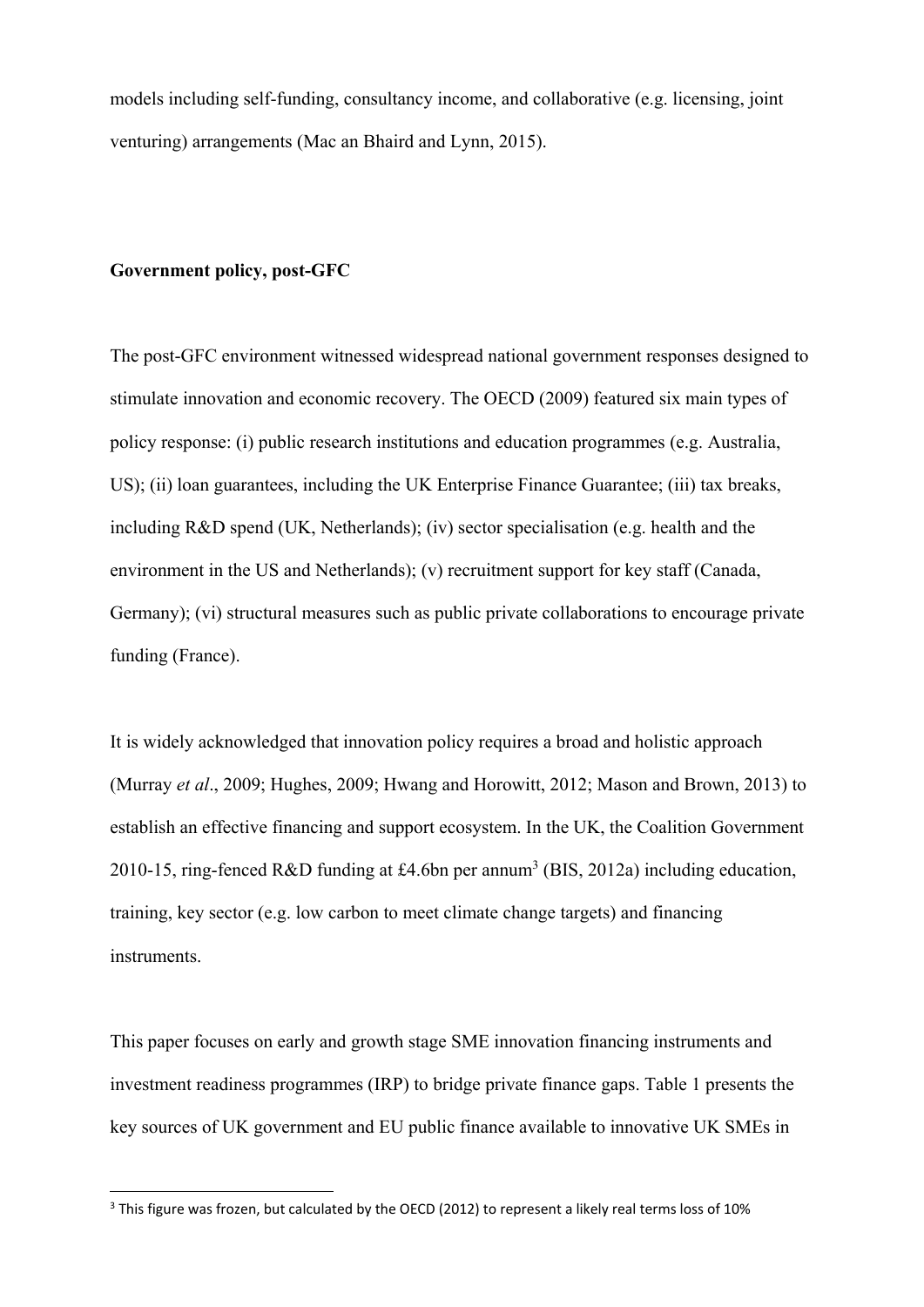the period 2010-15 covering this study. Baldock and Mason (2015), Baldock and North (2015) and North *et al*., (2013) provide detailed accounts of these grant, equity, loan and tax incentive schemes. A major issue they examine is the level of public funding additionality in providing and catalysing funding that would not otherwise have been available, as opposed to displacement and duplication of existing private funding (Leleux and Surlemont, 2003) and incidence of deadweight relating to agency failures in funding unsuitable businesses (Hall and Lerner, 2010; Lerner 2002).

The British Business Bank was established in 2013 to co-ordinate SME finance (Van der Schans, 2015), monitor finance gaps and developing financing instruments to create an effectively flowing UK finance escalator that encourages private investment and support service development (Lerner, 2010). However, a considerable array of relevant government finance is not within its remit. This questions whether this agency can achieve the effective cohesive role that Mazzucato and Penna (2014) and Breedon (2012) suggest that state investment banks, such as the German Kreditanstalt für Wiederaufbau (KfW) play and it may require further powers.

(Insert T1)

(Insert T2)

#### **Developing an enhanced theoretical framework and research propositions**

Drawing on the theories presented, Table 2 presents a unique generalised contemporary UKwide finance escalator stages framework which is combined with a managerial RBV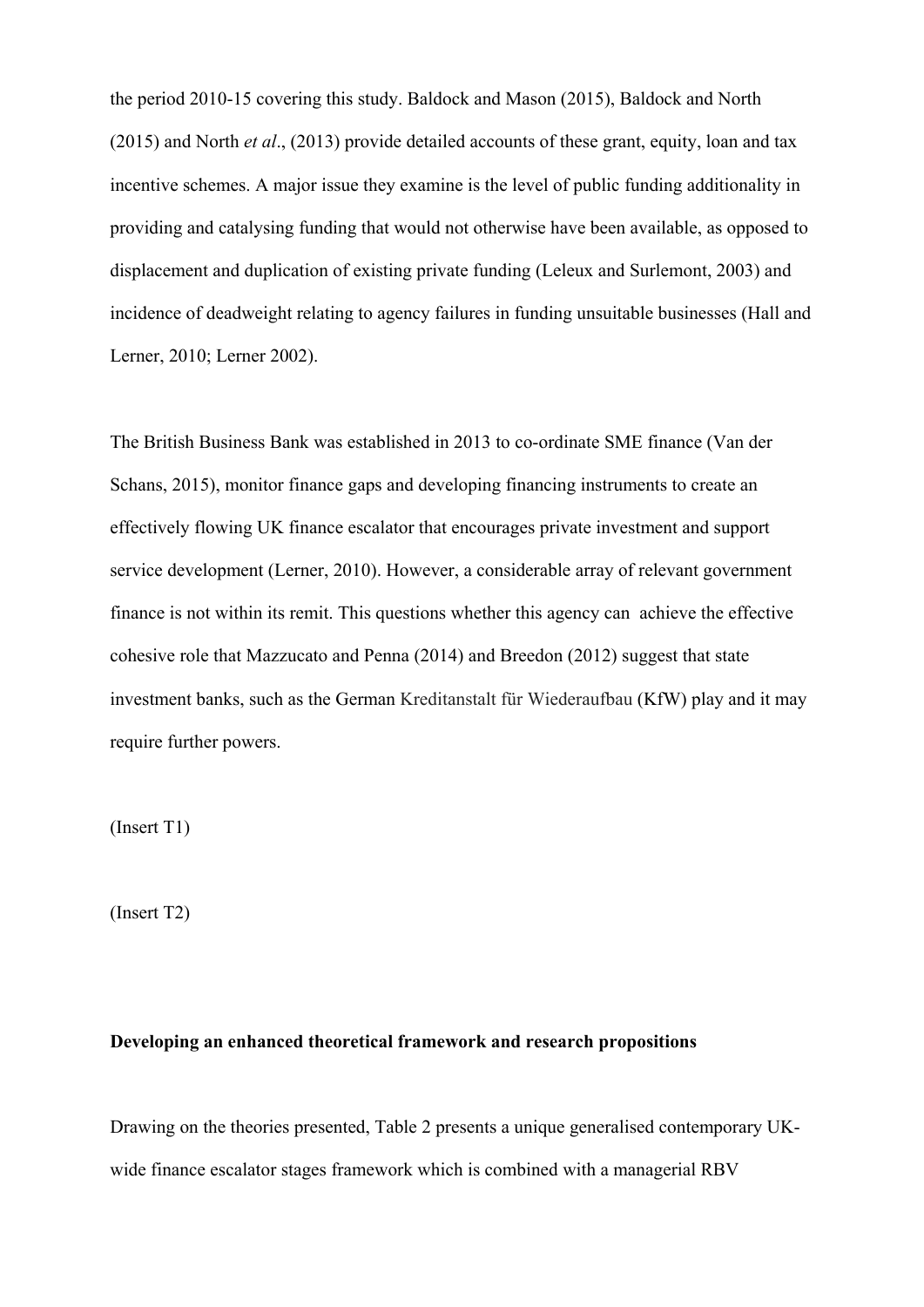including external advice and information to provide explanatory factors for the various pathways to finance taken by innovative businesses and their relative success in obtaining the external finance that they require. Focusing on the early and growth stages outlined, the paper examines four research propositions:

# **P1: Early and growth stage funding pathways will be differentiated, with greater success at later stages.** The finance escalator suggests fewer options at earlier stages, with PoH indicating entrepreneurial financing preferences which may also restrict options, whilst the RBV suggests greater development of external finance ties, for example through the development of social capital, would lead to the expectation of greater speed and success in accessing finance.

**P2: Pathways to external finance will be differentiated by innovation intensity, with greater success for shorter horizon innovation.** The expectation is that longer (five plus years), more intensive, R&D innovation will require larger scale, more patient capital, suggesting a more complicated pathway.

**P3: Pathways will be differentiated by prior management experience and external advice, with greater success for those with greater experience and more advanced networks.** The RBV perspective suggests that previous management experience, networking connections, the existence of close relationships and the use of appropriate advice, would lead to quicker and more successful outcomes.

**P4: Pathways will be affected by external finance gaps, with those experiencing finance gaps more likely to develop alternative financing approaches.** Here the expectation is that, controlling for demand-side deficiencies, earlier stage and more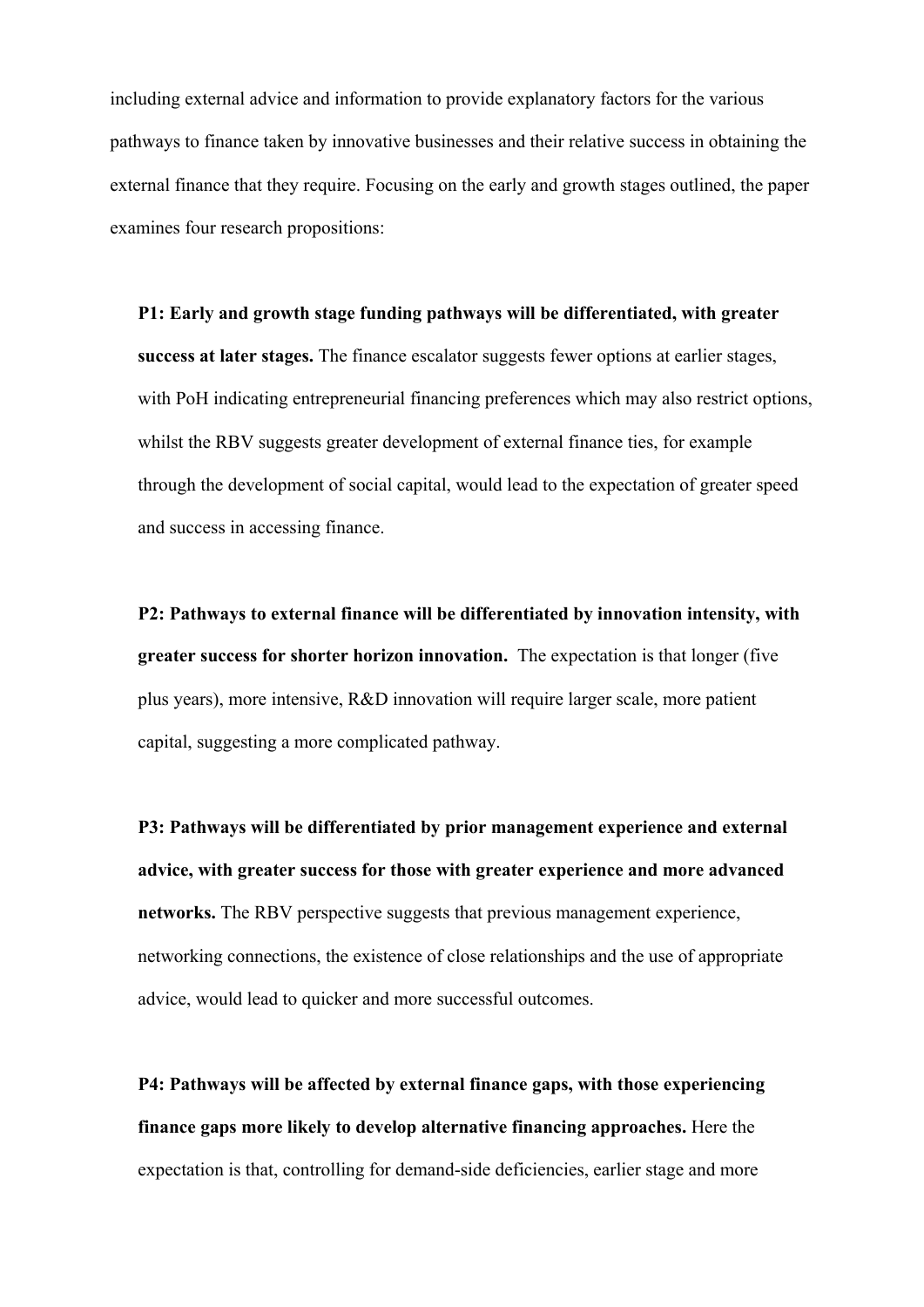intensive long horizon innovation will reveal finance gaps, examples of alternative financing approaches and strong policy indicators, particularly for UK finance escalator development.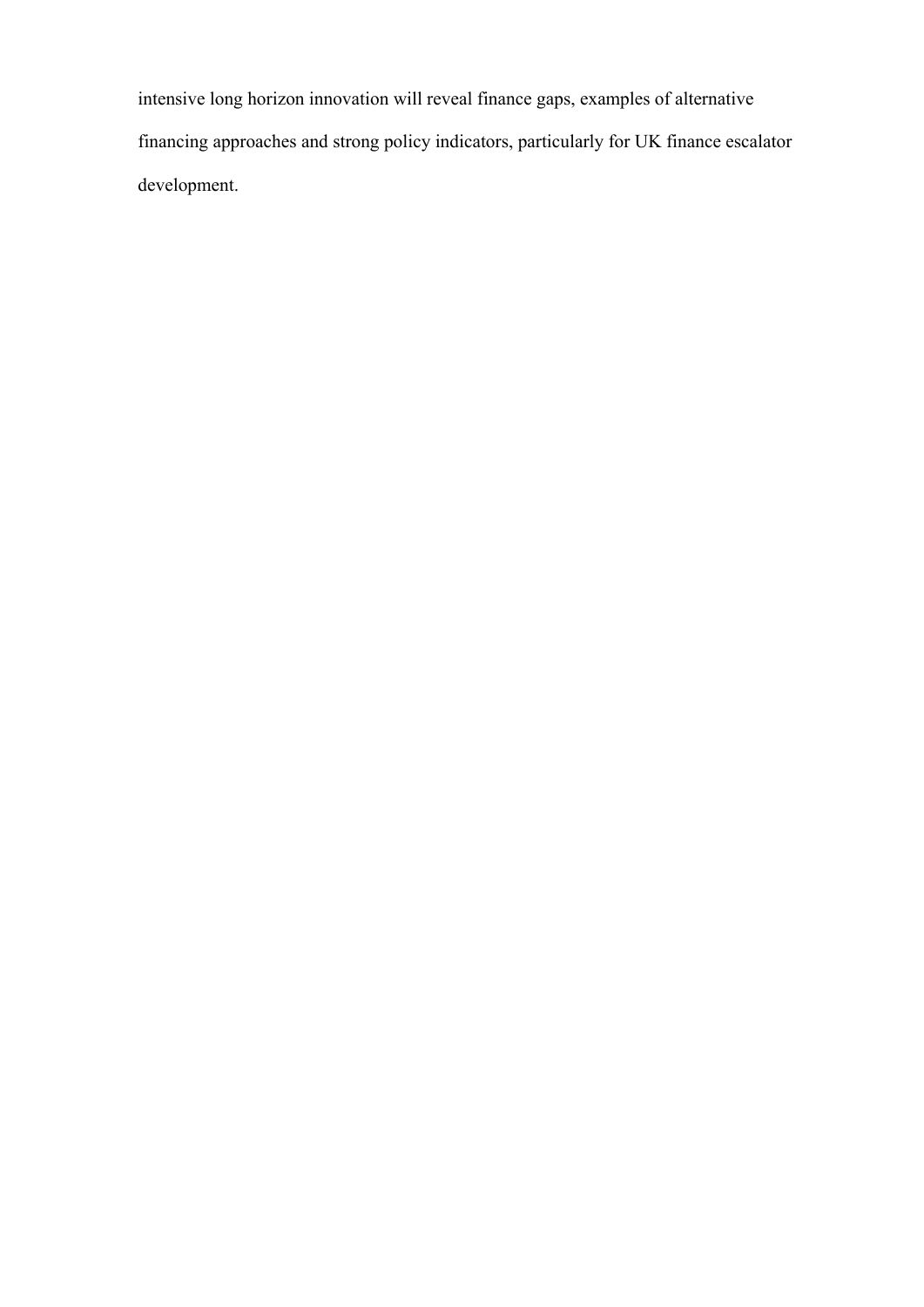#### **Methodology**

Developing on the existing research base, a semi-structured management survey of 40 early and growth stage independent UK innovative businesses was undertaken. This enabled qualitative in-depth process insights, whilst also being sufficiently large-scale to provide useful quantitative data analysis. Businesses were purposively selected from a range of sources, including: previous interviews with technology based small firms (TBSFs), which could provide more precise selection and longitudinal data (10 cases); Dun and Bradstreet data on 3,300<sup>4</sup> UK TBSF sector start-ups since 2005; and company data from UK science parks and accelerators.

In order to select the most appropriate businesses, the following selection criteria were used:

- (i) An innovation involving new or improved product, service or process activity had taken place in the last three years and was perceived by the surveyed manager to have national or international market impact.
- (ii) External finance had been required in the previous three years 2011-14 to enable the innovative activity to progress.
- (iii) Businesses were established at the time of the survey and had at least progressed from proof of concept to start-up stage and could be defined as either early stage with less than two years of trading record, or growth stage, either with at least two years trading record or with substantial market development external financing requirements.
- (iv) Businesses trading for more than five years, or with over 249 employees, at the time of their innovation financing requirement within the last three years were excluded.

<sup>4</sup> In context, North et al (2013) indicate the UK technology-based SME population at 5.9%, representing circa 120,000 UK businesses (excluding self employed, unregistered businesses).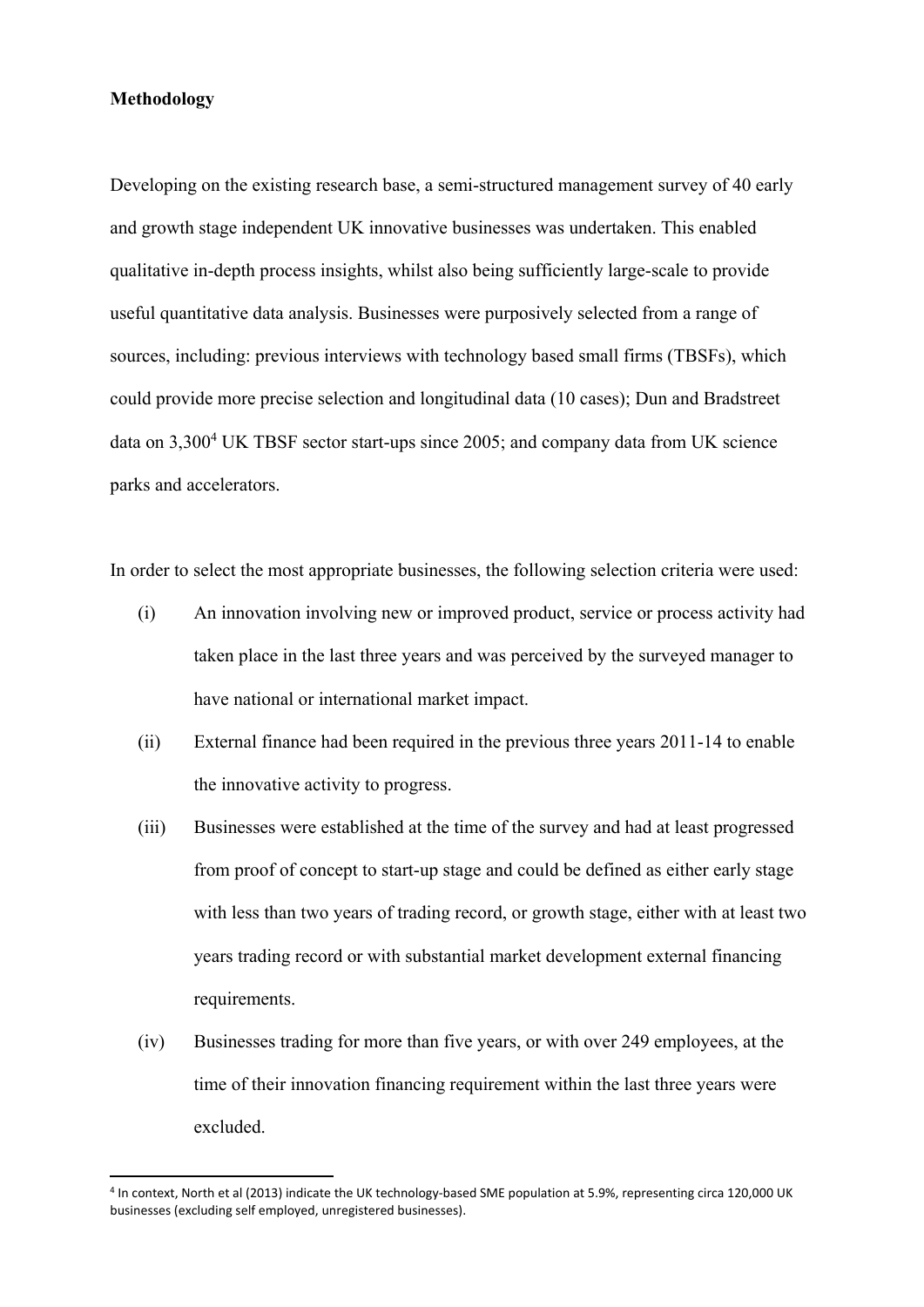- (v) To account for potential differences between long and short horizon innovation, a broad range of sectors including typically longer R&D life science, cleantech and advanced engineering and shorter horizon software digitechs were included.
- (vi) To avoid regional data skew to the London-Oxbridge triangle where UK innovation and finance is concentrated (Baldock and Mason, 2015) widespread regional UK coverage was required.

The management interview survey took place in February 2015 with the chief executive or finance officer (CEO, CFO), either face-to-face on site (20) or via extended telephone interview (20). Interviews took an average of one hour and were recorded, transcribed and validated by respondents for accuracy. Data collected were also cross-checked against public records, including company websites, investor reports, annual company reports and Company House data.

The semi-structured survey instrument was piloted on three cases, including early and growth stage businesses and consisted of five sections: (i) business profiling, including; broad sector, UK region, age (establishment and trading), employment and sales turnover change and future forecast (for past and future three years) and management team (experience and structure); (ii) type of innovation (product, service, process) and length and intensity of the R&D cycle; (iii) the pathway process (Figure 1) to assess external financing need, select type of finance required and find suitable finance, including use of external advice and information; (iv) the application process for external finance, including success measures and, where applicable, further steps taken if partially or completely unsuccessful with initial applications; (v) an overall assessment of the UK early and growth stage finance experience, business impacts relating to financing model and performance and suggestions for improvements.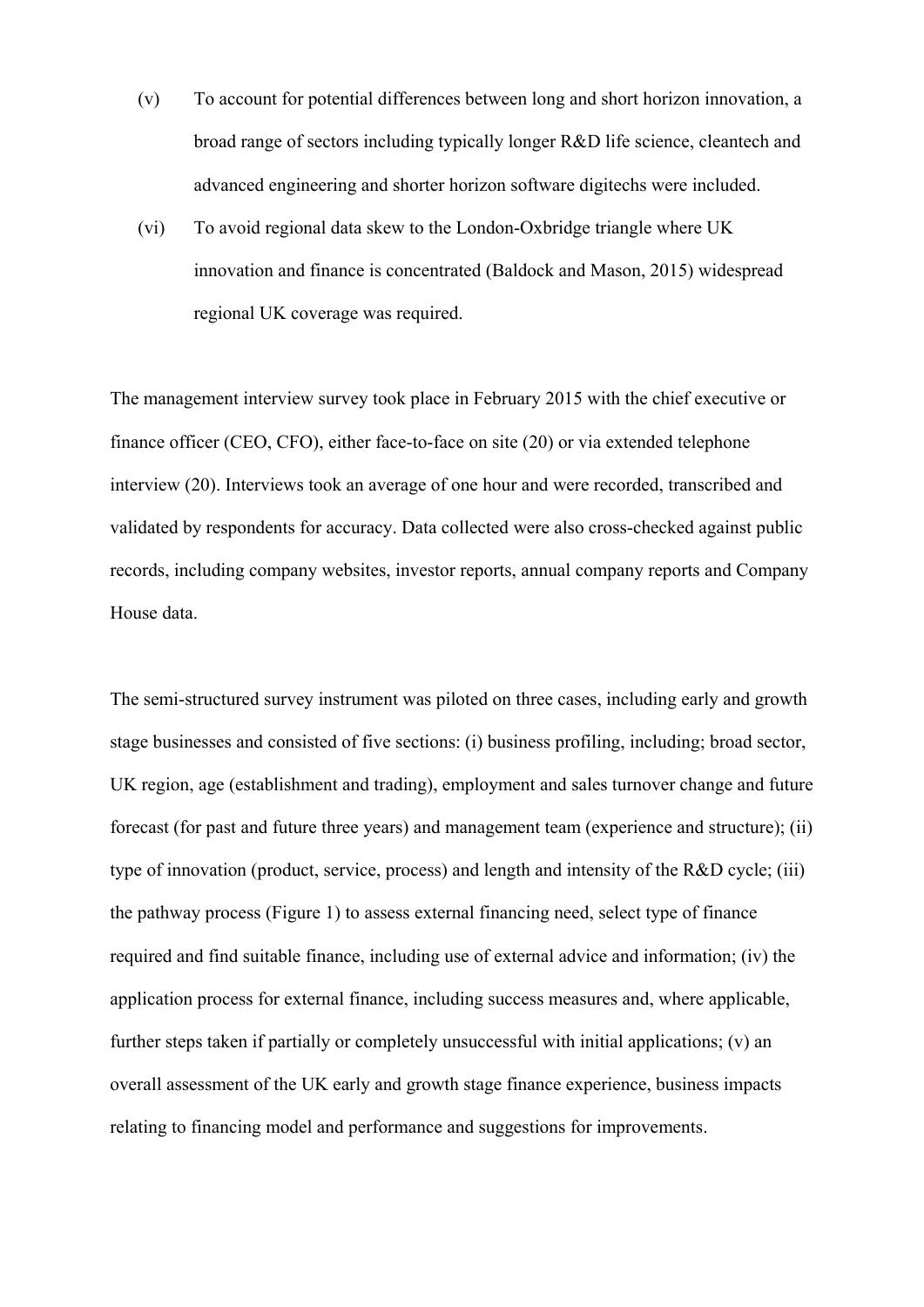Cleaned, checked, transcribed data were entered into an Excel spreadsheet, enabling linear case-by-case process analysis and enabling content analysis (such as using word and phrase searches) to inductively build clusters of response types and segment them by key stage, innovation and management resource variables. This enabled proposition testing (Eisenhardt, 1989) and establishment of causal inference (Yin, 2003), the main unit of analysis being the business.

## **Addressing adverse selection**

Major criticisms of small-scale qualitative research concern adverse selection and the generalisation of findings. Whilst careful sampling largely addresses this (Ritchie *et al*., 2003), possibility remains that despite the selected sample containing robust surviving businesses, they may not be suitable for risk finance (whether funded or not). To assess this, the surveyed businesses were stress tested using a scorecard (un-weighted) of key determinants of earlier stage investment based on five key elements drawn from the literature:

- 1. Management track record and funding experience (Reid and Smith, 2001) allied to external networking connections and assistance (Denis, 2004; Lahti, 2014).
- 2. Market traction of the business in terms of sales track record or orders (Amit *et al*., 1990; Sapienza and Amason, 1993).
- 3. Innovation scale in terms of degree of innovation, market scale and pivot-ability (Ries, 2011; Basulto, 2015).
- 4. Amount of external funding required in the round (North *et al*., 2013).
- 5. Length of innovation horizon (Baldock and Mason, 2015; Baldock and North, 2015).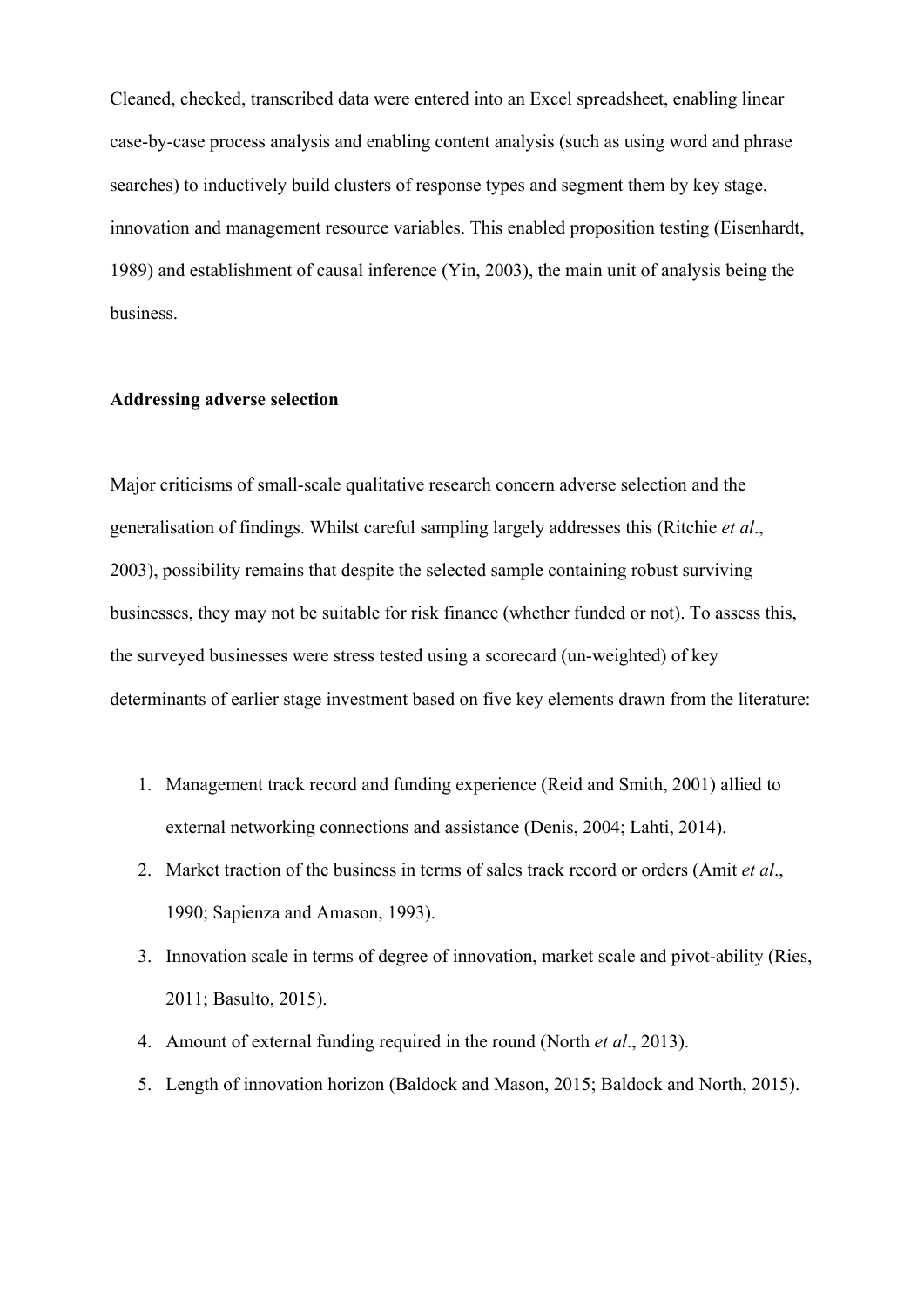Each element presented a 10 point scale (elements 4 and 5 being inverse scores for the cost and length of innovation within each stage), providing in-group summary comparison total scores out of 50 ('T-scores') indicating, in the absence of a suitable comparator or control sample, surveyed businesses relative suitability for obtaining funding. The model (Table 3) has suitably robust explanatory powers. It demonstrates that lower quartile scores were significantly (<.1 level) associated with lower proportional success at receiving some or all funding and that upper quartile scores were significantly associated (<.1 level) with proportionally higher success at receiving all required funding without undue delays. Furthermore, it demonstrates that growth stage businesses (which had a higher mean T-score of +3.4) were significantly more successful than their early stage counterparts at obtaining external finance. Overall, these findings suggest there are businesses in the lower 'T-score' quartile, particularly in the early stage category, which are higher risk and potentially unsuitable for funding. Conversely, there are also two unfunded businesses (one early and one growth stage) in the upper quartile which may suggest that there is a funding gap. These findings will act as controls in order to enhance the robustness of the ensuing analysis.

(Insert T3)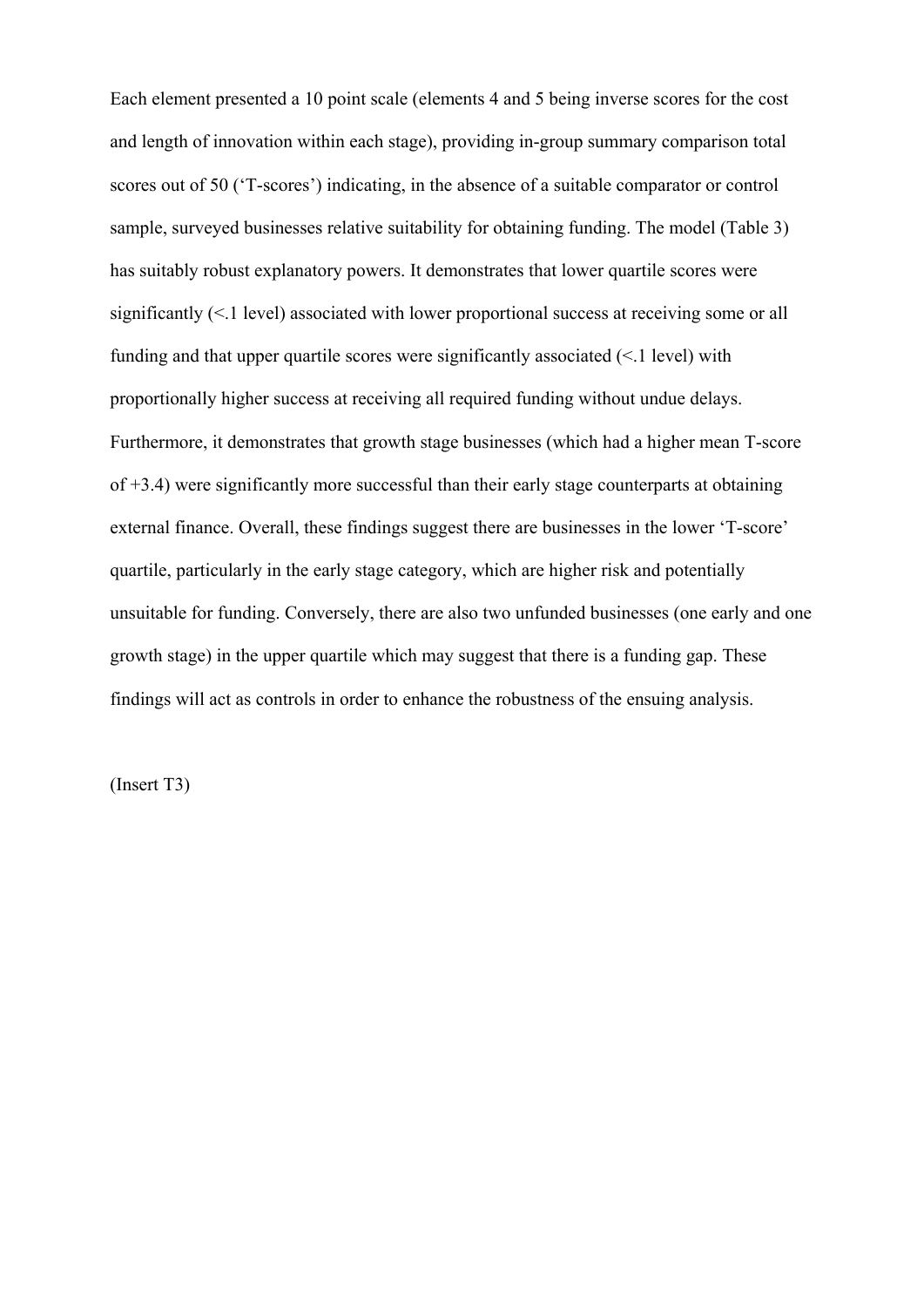### *Profile of surveyed innovative SMEs*

Table 4 presents a profile of the 40 surveyed businesses by early and growth stage development, providing context for the stage analysis presented later. This demonstrates that all are currently innovating with half of the growth stage businesses involved in multiple innovations (three or more), often relating to variants of their main innovative technology platform. Focusing on the main innovation taking place, the vast majority relate to new or improved products and services, with process innovation more likely to relate to growth stage businesses that are seeking capital investment for acquiring and establishing their own R&D laboratory testing and manufacturing activities and in one case to build a demonstration biomass energy plant. The majority of surveyed managers assessed their main innovation to be significant to international markets. The nine early stage businesses assessing only UK market significance exhibited caution, suggesting that their software or engineering solutions were niche to particular UK sectors, but in several cases indicated potential wider international application. The more established growth stage businesses all aimed for global markets and in many cases already had footholds in these markets.

## (insert T4)

To facilitating examination of the Rowlands' gap hypothesis (2009), longer and shorter horizon innovation is distinguished. As expected, Table 2 demonstrates that the selected technology-based businesses fall into two distinctive groups. First, 17 shorter horizon digital technology businesses including search engine operations (SEO), applications and cloud solutions, and also digital solutions for life sciences (meditech), financial services (fintech) and in engineering and cleantech. These software-based activities took between one to four years to develop to market, typically taking two years. Thus, an important distinction with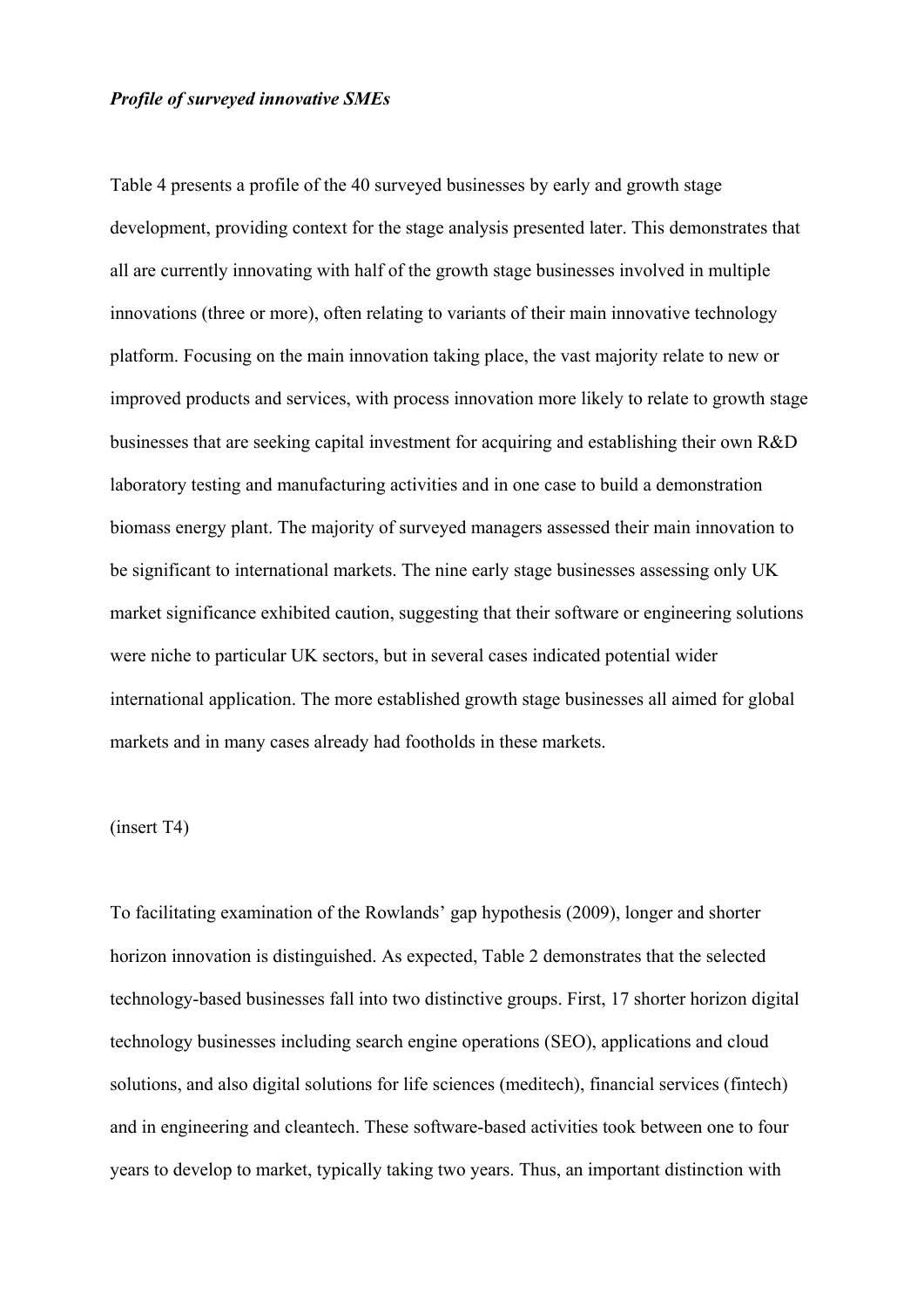software development is that it can quickly reach markets. Once established there is an ongoing process of continuing refinements within the market (through updates and upgrades). A notable finding here is that two growth stage life science and cleantech businesses operate short horizon intermediary innovation services, collaborating with universities and R&D specialists to harness later stage technology, progressing to market or licensing within a two to three year period.

Second, 23 longer horizon innovation businesses, including: life science, aerospace, instrument engineering and advanced manufacturing, and cleantechs undertaking equipment and plant development. These innovations, involving extensive piloting, testing, trialling and regulatory approvals, could take 5-16 years and perhaps longer (given findings from early stage investors of lengthening investment horizons in the aftermath of the GFC downturn in the UK economy, Baldock, 2017). Typical median timescales are therefore likely to be best case scenarios and unduly optimistic for early stage businesses when compared with the responses of the more experienced growth stage managers.

As indicated in our theoretical discussion, assessing growth performance for earlier stage innovative businesses in conventional employment and sales turnover terms is notoriously problematic (Baldock and Mason, 2015), not least because of the uncertainty associated with the unpredictability of external funding and timescales to reaching and developing markets. Here some basic measures of growth during the last three years are provided to demonstrate how some of these businesses are making a difference and contributing to Nesta's (2009) 'Vital 6%' of employment and growth drivers in the UK economy. The early stage businesses are essentially micro businesses (1-9 employees) with a current median of 3.5 employees, only three employing 10 or more people. The median size of growth stage businesses is 13 employees. However, these include five medium-sized businesses (50-249 employees) and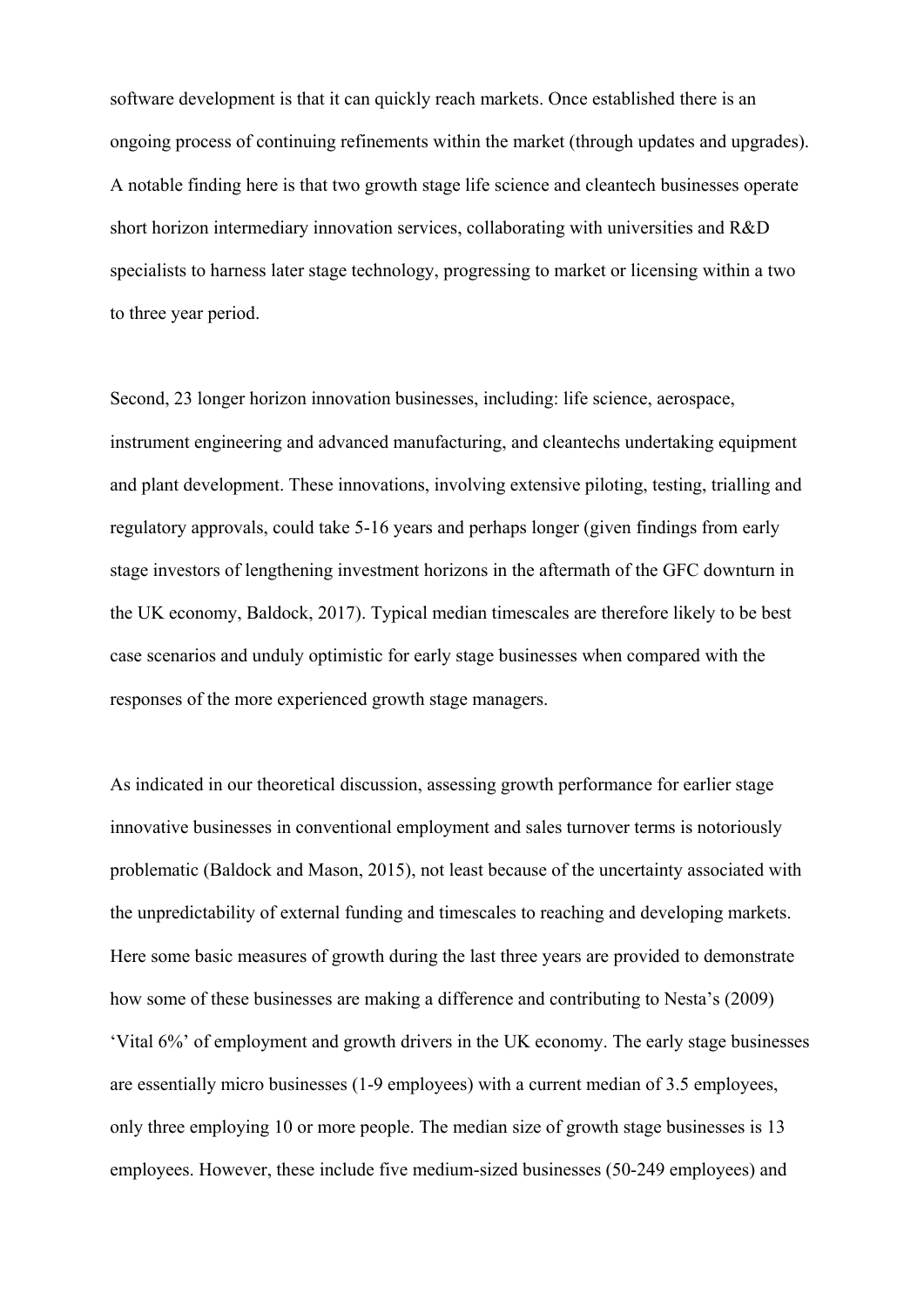one advanced plastics manufacturer that, since receiving innovation funding, has grown beyond the SME range. Overall, these businesses have created 600 new jobs in the past three years, with median increase of  $+2.5$  jobs in the early stage and  $+11$  jobs in the growth stage. The average increase of +61 jobs at the growth stage is skewed by a significant minority of five stellar businesses (including cleantech, life science and advanced manufacturing) generating between 25-165 new jobs in this period.

Assessment of sales turnover growth is restricted for early stage businesses, with only half trading at the time of the survey. However, from those that have started trading during the last three years, valid data ( $n=11$ ) indicated median sales growth of £140,000 in this period, whilst for the growth stage businesses the median sales growth has been £585,000 (n=14). Two of the growth stage businesses are life science, long horizon innovators that have not yet reached the market. They are included in this stage because of the major step change investments that they have made, including an IPO and substantial private and corporate pharma equity investments (representing £200m and £16m respectively), leading to job growth and significant likelihood of future global growth.

Overall, it may be seen that some of these businesses are highly successful and making a positive difference to the UK economy. The next section examines the role of external finance and the finance pathways utilised by the innovative businesses.

#### **Findings**

The research findings presented explore the four main propositions concerning the pathways to external finance that innovative businesses take. They are presented in segmentation to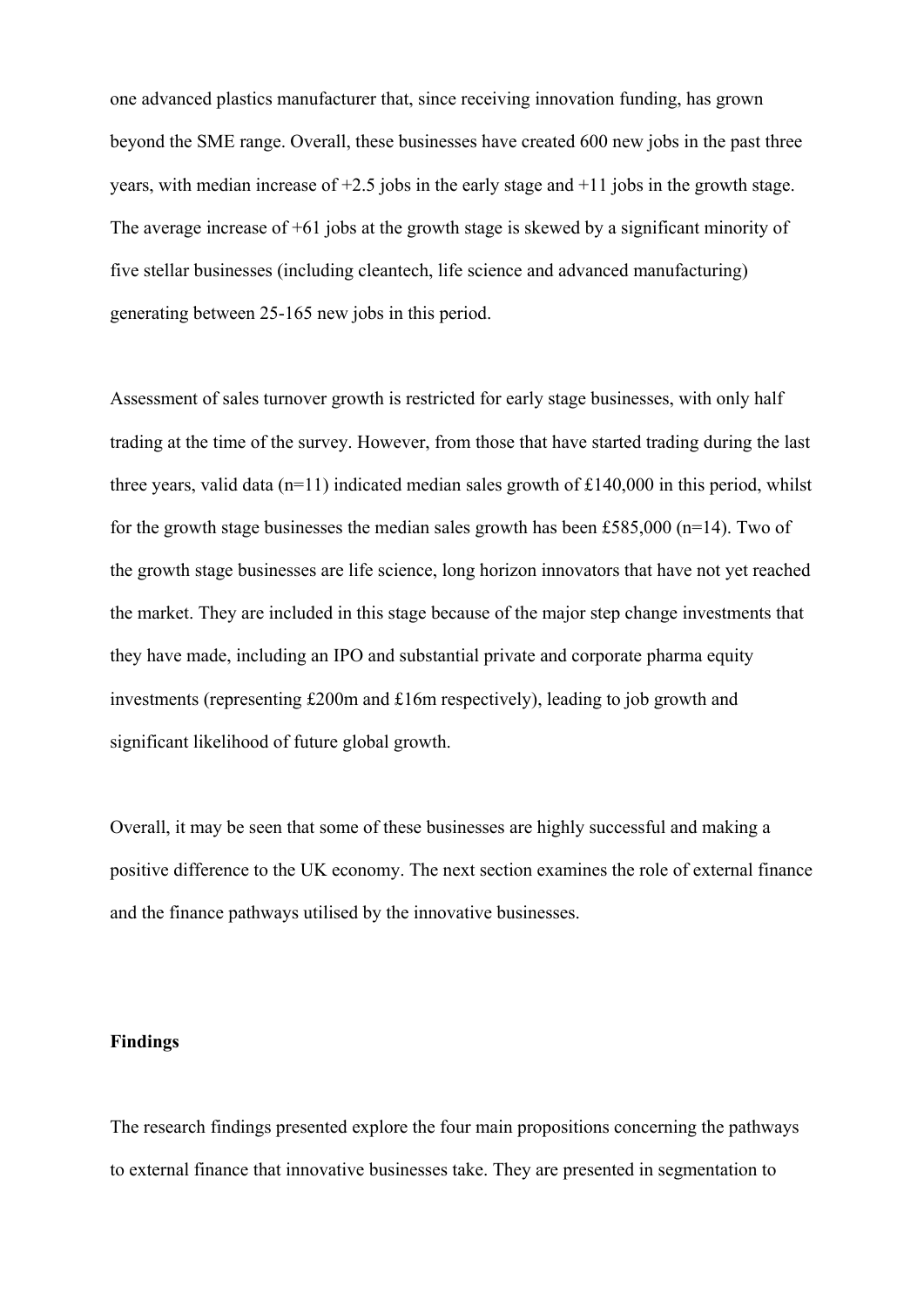facilitate answering the propositions and to draw out the considerably different approaches to, and experiences with, external financing between the early and growth stages studied.

#### *P1: Early Stage versus Growth Stage*

**Early stage** businesses were quite evenly divided between the initially self-funded ('3Fs'), those established with R&D contract income whilst also seeking to undertake their own innovations, and those that had sought external finance from the outset. These contrasted individuals and small founder first time entrepreneur teams with no previous experience of seeking external finance with more experienced spin-out managers and serial entrepreneurs who "*knew from the outset that the company would be a vehicle for fundraising,*" or set out with a contract R&D approach knowing that "*early stage financing is difficult and time consuming to obtain*."

Early stage businesses, particularly those without entrepreneurial fundraising experience, lacked formal discipline in their business and financial planning practices, making "*kitchen table decisions,*" presenting a picture of muddling through, iterative learning-by-doing practices. This resulted in wasted time seeking unsuitable types of finance, including bank debt finance, alternative crowd source debt finance (e.g. Funding Circle<sup>5</sup>) and private VC. These required "*proven trading records*" of at least two years in the case of debt finance and "*evidence of genuine market traction*" in the case of VC. Entrepreneurial preferences were inline with the PoH (Myers and Majluf, 1984), notably including two family-owned businesses averse to equity finance (Hiebl, 2013): "*We are family run and don't want others interfering in managing our business*". However, the vast majority of surveyed managers (early and growth stage) would consider equity finance and many recognised it as *"the only suitable type* 

<sup>5</sup> Funding Circle is UK government backed peer to peer finance offering term loans up to £1m, £250,000 if unsecured, requiring a minimum 2 year trading record.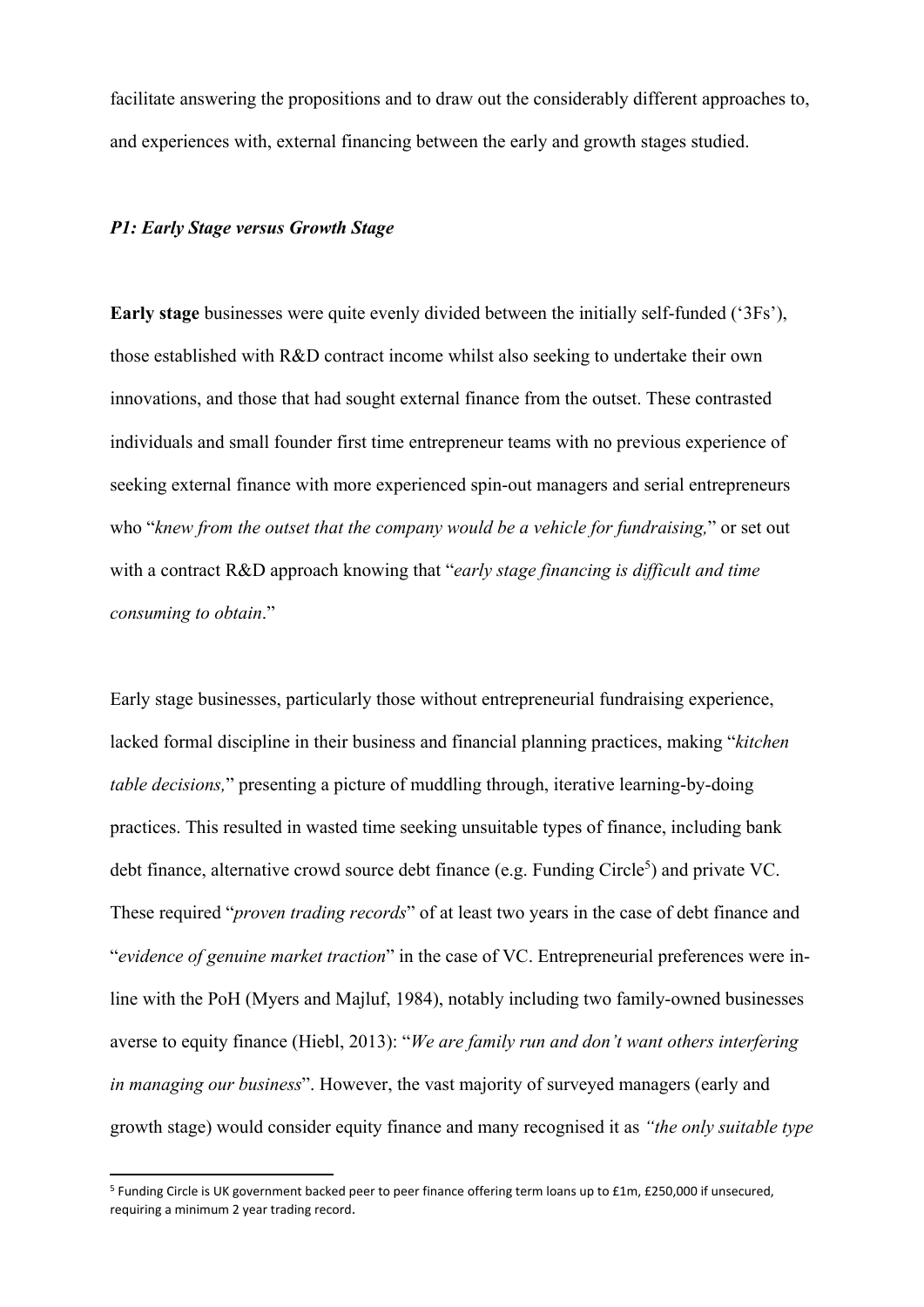*of finance available for risky pre-revenue businesses.*" They suggested that the current UK supply of early stage finance largely consists of grant funding from Innovate  $UK<sup>6</sup>$ , LEP catalysts<sup>7</sup>, and Scottish Enterprise alongside funding from high net worth individuals (HNWIs), business angel syndicates, public and private seed VCs and accelerators, whilst a couple mentioned crowd sourced equity as a possible option, although none had applied (Table 4). Funding was mainly required for R&D, but also related to working capital, key staff recruitment, proof of concept (PoC), prototyping and marketing, depending on the status of early stage innovation progression towards early marketing. The funding required could be considerable, ranging from £25,000-£50,000 for initial start-up working capital and PoC work to £2-3m for intensive engineering and life science R&D. These findings support evidence of a changing post-GFC early stage UK funding escalator (Baldock and Mason, 2015) with increasingly heavy reliance on equity and grant funding (North *et al*., 2013).

## (insert T5)

A number of outcomes emanated from initial failure to secure external finance, with under half receiving all of the funding they required and a similar proportion only receiving part (Table 5). Partial success resulted mainly from grant offers requiring match funding<sup>8</sup> and difficulties raising sufficient equity finance, with bank finance typically not available. Resulting outcomes included increased incidence of seeking external advice and assistance, which was already widely used by more experienced early stage managers, increased consideration of equity finance, increased incidence of opportunistic funding applications for grants and approaches for equity finance, increasing evidence of bootstrapping techniques and

<sup>6</sup> UK government grant funding body (formerly the Technology Strategy Board). It includes sector catalysts (e.g. Biomedical Catalyst) to assist tech transfer and financing.

<sup>7</sup> English Local Enterprise Partnerships (LEPs) with Regional Growth Fund (RGF) supporting start‐up and early growth grants and advice

<sup>&</sup>lt;sup>8</sup> UK government grants offered through Innovate UK typically require 40% match funding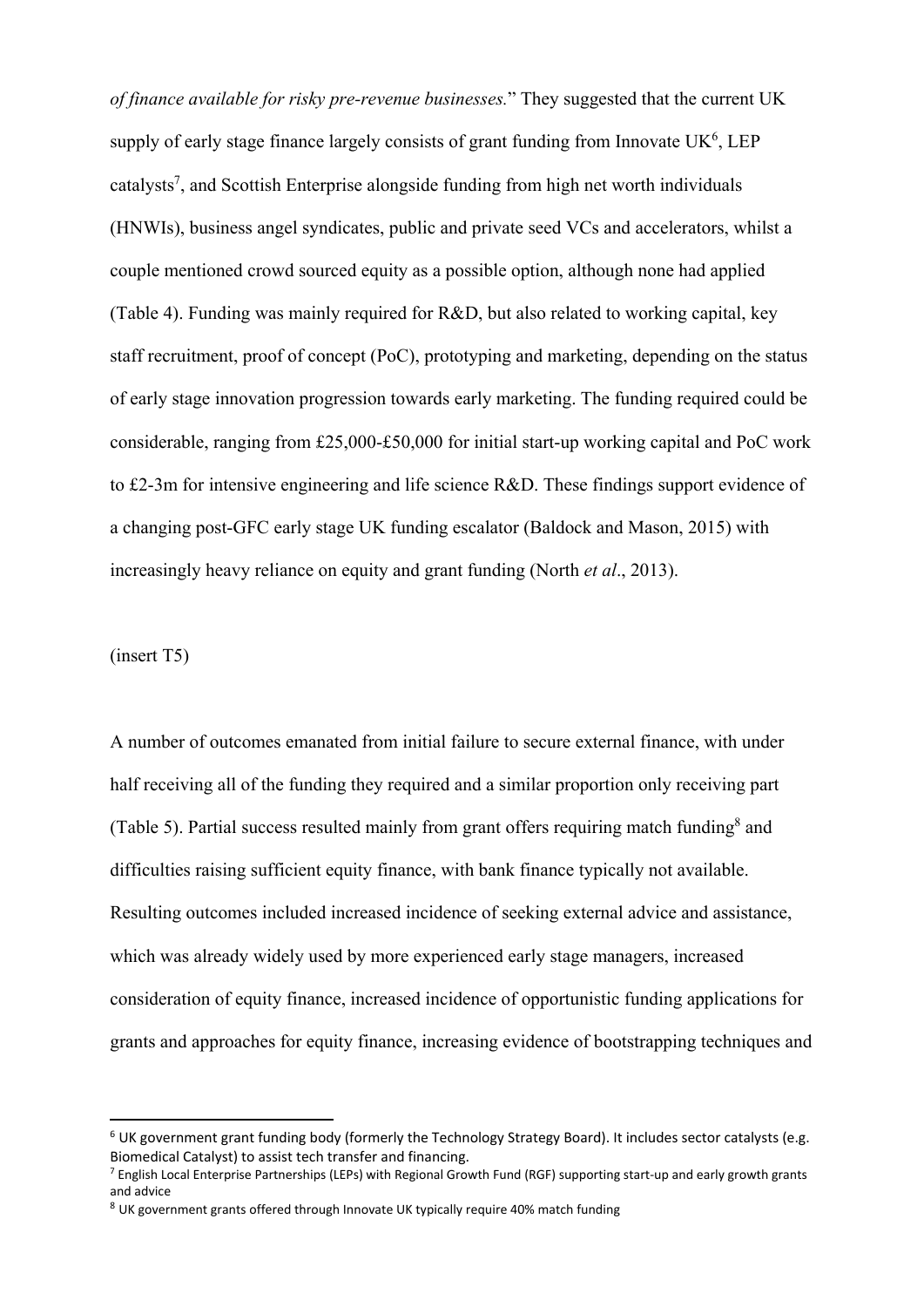alternative financing strategies involving greater emphasis on R&D consultancy and seeking licensing solutions in order to share the costs of R&D. These are surviving businesses, characterised by their tenacity. It typically took three months to make an initial application, but for those that were partially or completely unsuccessful, this resulted in slowing down or temporary cessation of innovation, scaling down of operations and in the majority of cases a continuing search for funding, which typically took another two years. This finding supports North *et al*., (2013) in their assertion that early stage UK innovation financing is typically very time consuming and costly in terms of management time and opportunity costs in lost contractor revenue. However, for these businesses the indication is that persistence can eventually be successful. Early stage businesses that are dynamic, willing to be flexible in strategies and capable of absorbing and adapting to secure resources are likely to be successful in securing suitable external finance (Zahra and George, 2002).

**Growth stage** businesses were far more formalised in their assessment of funding requirements, particularly where they already had angel and VC investors who required regular financial and business planning reporting. They were also far more willing and quicker to assess the need to engage and pay for external advisors, such as VC/PE finder services and IPO brokers. This formalised procedure was exemplified by an experienced life science CEO:

*"When I took over as CEO we had a prototype device … I took the decision that we needed to take that to market in order to validate the technology. I put together a strategic project plan to do clinical studies and worked with my finance officer and the management team to fully cost all the elements, salaries, overheads, equipment, clinical studies running costs, and the cost of the external regulatory advice. So, for instance, to do the clinical study we needed a clinical research organisation for about six months of their input, so we went out and*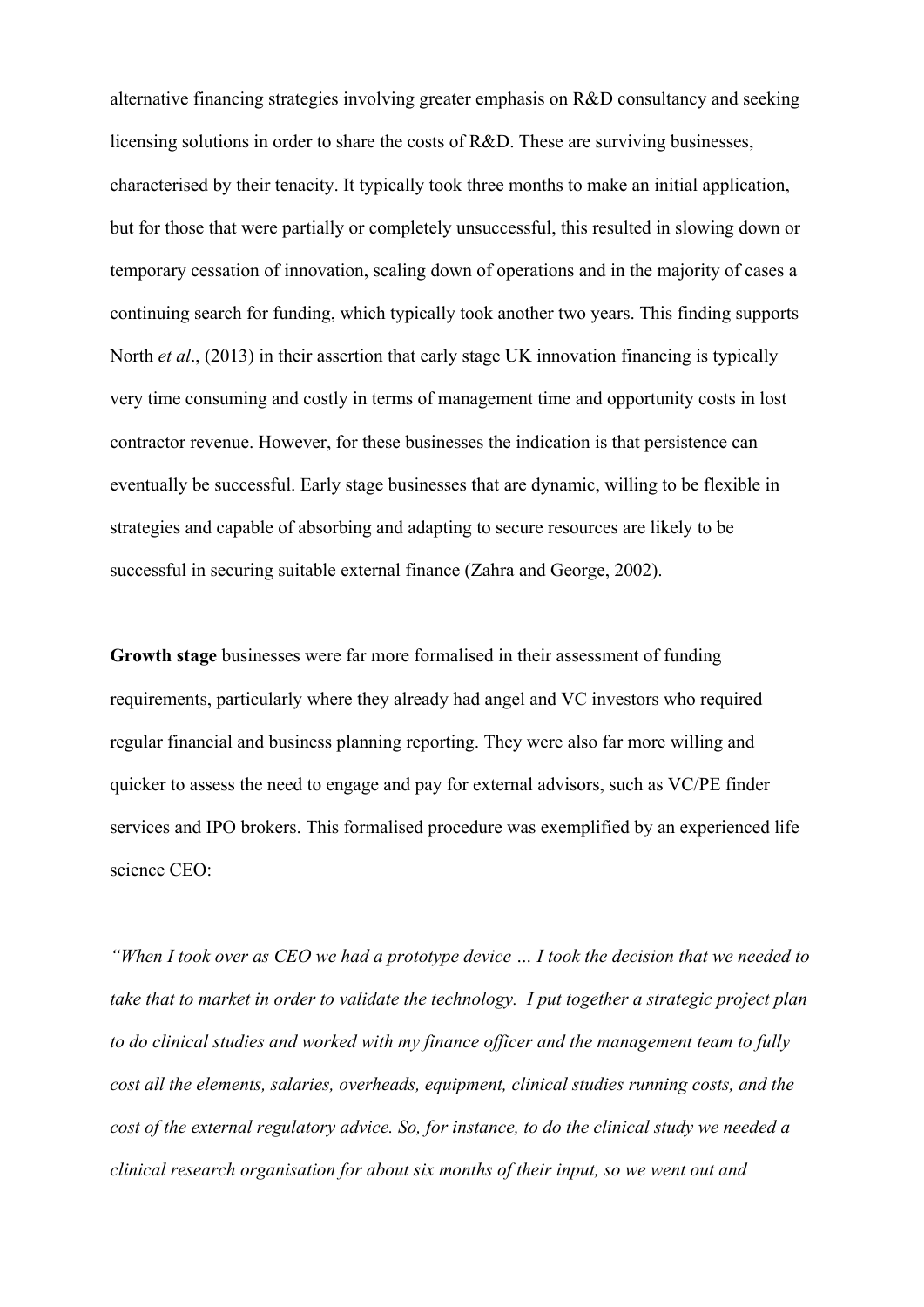*obtained quotes from a number of external companies and agencies to recruit for one-off tasks. I then took that strategic plan to the board. The process took about six months, relating to a requirement to raise £5 million to take the product to market."* 

Growth stage businesses typically required considerably more funding than their early stage counterparts, ranging up to £12m for an advanced plastics manufacturer to undertake an MBO acquisition of a manufacturing plant. Their median funding requirement was £1m, although for several longer horizon R&D companies this represented an intermediate round for ongoing R&D and could be considerably higher for later stage testing and prototyping; for example, a substantive £2.2m capital investment to build a demonstration biomass energy plant. Market development is also an increasingly important form of investment, requiring sales staff recruitment and funding overseas offices. A rapid growth digitech CEO of a specialist SEO platform with a recently opened US office noted that "*the growth of this business is determined by the speed of increasing our sales team, which can then build up a larger customer base for us to provide ongoing services*." The types of finance applied for are indicative of the larger scale risk finance requirements of these businesses, which relate more to VCs and business angel networks (BAN syndicates), rather than HNWIs, and also to private and corporate equity and IPOs for two life science businesses. In a couple of cases substantial bank finance was applied for, but even with the Enterprise Finance Guarantee  $(EFG)<sup>9</sup>$ , these relatively early trading businesses were rejected. Grant funding, mainly in the form of technology development grants from Innovate UK and EU Horizon<sup>10</sup> funds, remain an important source of finance at this stage. These businesses have established good contacts with universities and research centres and mention how this collaboration is crucial to the success rates of applications. However, several managers mentioned that grant funding is disjointed and unreliable, with one life science CEO suggesting:

<sup>9</sup> Enterprise Finance Guarantee (EFG) has 75% government guarantee on SME term loans valued up to £1.2m 10 Formerly known as EU 'FP7'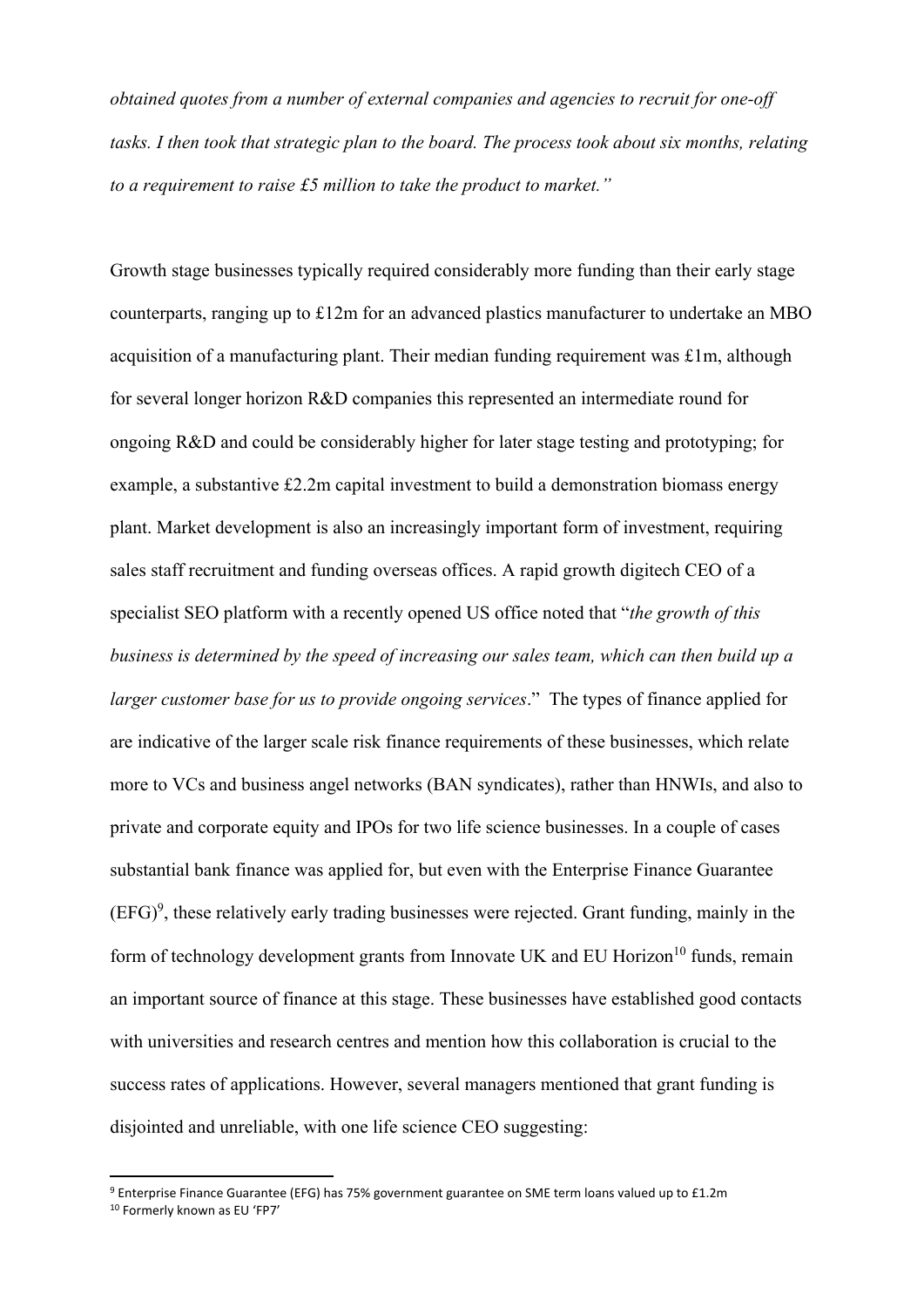"*The current UK grant system is actually funding to fail by not providing successful applicants meeting all of their funding milestones with prompt further funding. Perfectly good projects run out of funding and are put on hold whilst further funding is sought. Since Innovate's funding rounds only occur half yearly and may not offer a relevant funding call, delays in finding external funding can result in project delays or closures and loss of market primacy for the innovator, as competitors catch up."*

Whilst the initial application success rate of growth stage businesses was better than for early stage, this was to some extent due to more experienced managers being able to work with their current investors to obtain follow-on finance, or to assist in finding new funding sources. However, it was also due to a wider range of funding options available to these businesses, including the recently improved liquidity status of the UK AIM, demonstrating its fundraising role for innovative businesses (Baldock, 2015), and the success of well-established grant writing collaborations with universities. Furthermore, there were a couple of examples of joint ventures, forged by maturing working relationships, in one case with a manufacturer who invested £100,000 into prototype equipment for an advanced 'icepig' pipeline cleaning innovation and in the other case with a large pharma that could undertake later stage drug trials (an investment under licence, worth several million pounds).

The three businesses that failed to secure sufficient funding at the time of initial application are characterised by the change in funding type that they required for step-change investment. This included a cleantech business ('T-score' 19.3) requiring £2.2m to build a demonstration biomass plant, an advanced plastics manufacturer ('T-score' 28.7) requiring £12m to acquire a manufacturing plant and a life science R&D contractor ('T-score' 31), requiring £1m to refinance the business and develop their in-house innovative brain disease treatments. 'T-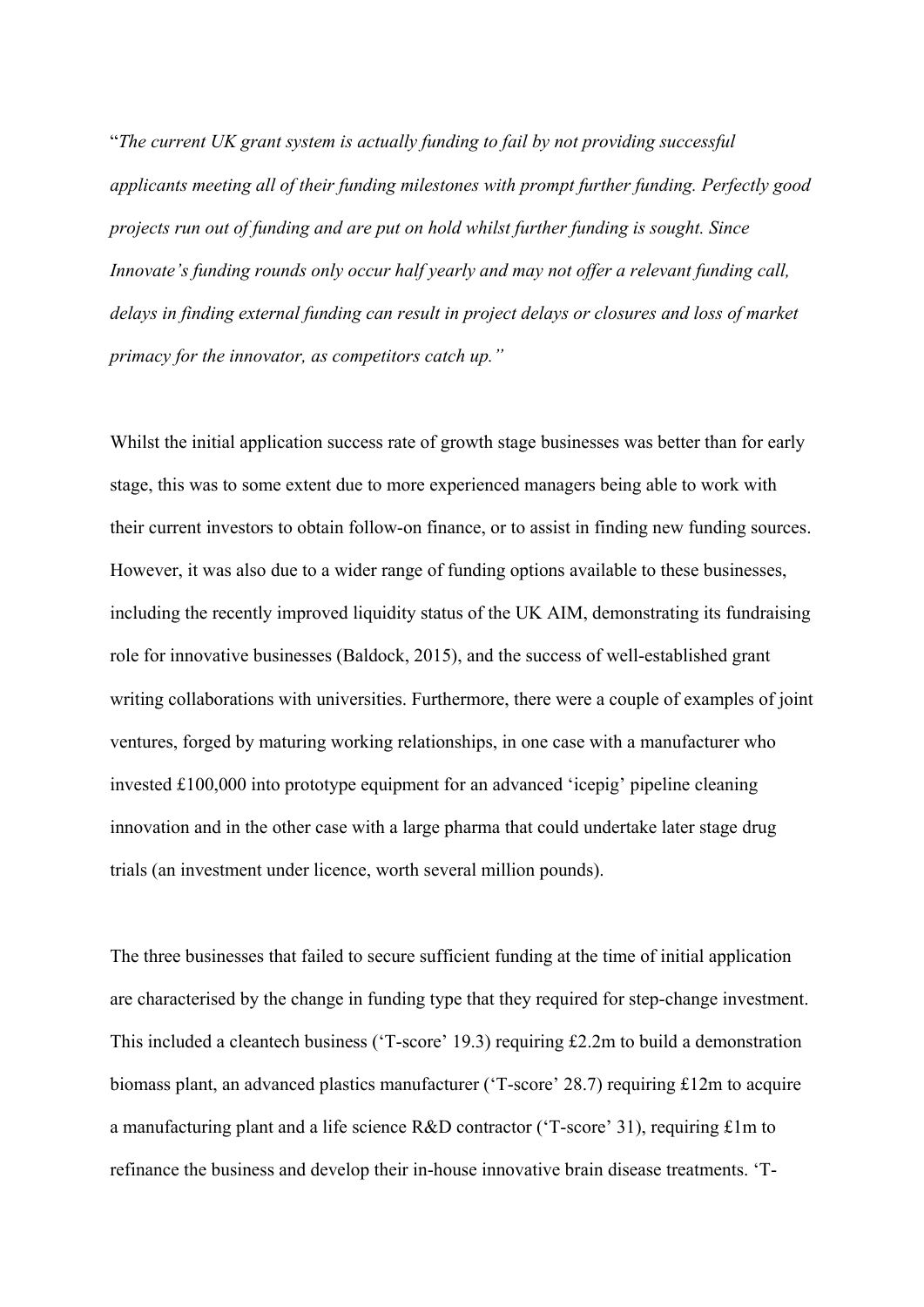score' analysis demonstrates that the former was in the lowest quartile, representing a particularly high risk in terms of lack of trading record and intensive R&D financing requirements, whilst the latter two cases are in the upper quartile, which may suggest market failure. Failure to raise bank loans, which were unsuitable even with EFG, and government backed VC which was criticised by one CEO as "*acting with similar criteria to private VC and not investing in early growth stage businesses"*, led two of these businesses to use external VC finders and embark on three year searches. One was successful in accessing government backed UK Innovation Investment Fund (UKIIF) VC alongside a mezzanine loan from a Czech bank, whilst the other (with the low 'T-score') eventually adopted a licensing model whereby their clients raise the £2m required, using asset-based finance to build their own biomass plants and then receive ongoing servicing under license. The third business continues to operate on a slow growth trajectory, relying on a mix of contract R&D income and grant funding, until such time as it can obtain more substantive bank or equity finance.

In summary, it is clear (Table 5) that more established growth stage businesses are considerably more successful at the initial application stage and also overall, despite their far greater external financing requirements. To some extent this supports the finance escalator's greater range and scale of finance available as businesses develop track records and become less opaque to financiers. However, the findings also suggest other factors influence success and failure, such as innovation intensity, management experience, external assistance and potential funding gaps relating to the availability of debt and equity finance.

#### *Longer versus Shorter Horizon Innovation*

Comparing the longer  $(5+)$  years) and shorter horizon  $(5)$  years) innovation businesses, notable differences are revealed (Table 5) suggesting that at both early and growth stages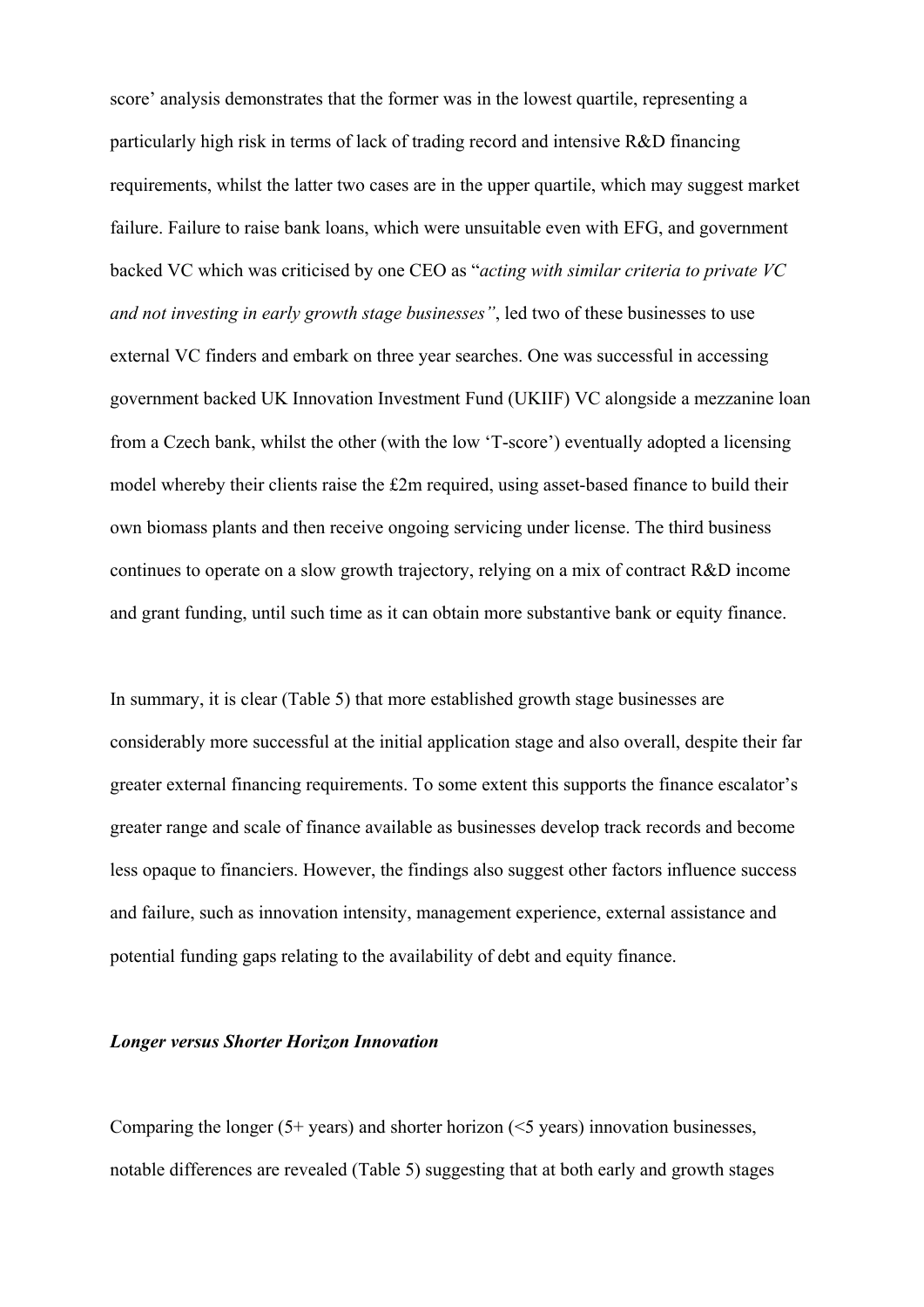longer horizon innovation businesses experience greater difficulties in accessing external finance and that this is particularly the case for larger growth stage finance, supporting the Rowlands' gap hypothesis (2009).

At the **early stage**, longer horizon innovation businesses typically require larger amounts of external funding (median £200,000, compared to £150,000 for shorter horizon businesses) and appear far more likely to seek VC or even early stage corporate finance. The reason for this is the substantial overall size of external funding required for longer horizon projects which are considered in many cases to be "*beyond the reach of business angel syndicates*." For example, several life science CEOs mentioned that their overall project cost requirements were in excess of £10-15m, requiring multiple rounds of funding. Whilst business angel syndicates could fund early stage investment of up to £500,000, they were unlikely to have the follow-on funding capacity for later funding rounds. Early stage corporate investment, such as from large pharmas, was considered, but few enter the market at this early stage. Notably, only a small proportion (one quarter) of early stage longer horizon businesses received all of the funding that they required. Examination of 'T-scores' for those not receiving any funding indicated that they were typically lower (mean 21) when compared to the completely successful short horizon businesses (mean 27.1), but that the main differentiating factor was the length of investment horizon score (mean difference 4.35).

This funding shortfall slowed development and led to additional interim funding round requirements or changing emphasis to undertaking more contract R&D for income, taking the business focus away from its own innovation development. In some cases, innovation process remodelling occurred, for example, a life science business that started licensing out their innovative 'nanogenic' treatments to small laboratories who could absorb the cost of testing and later stage trials.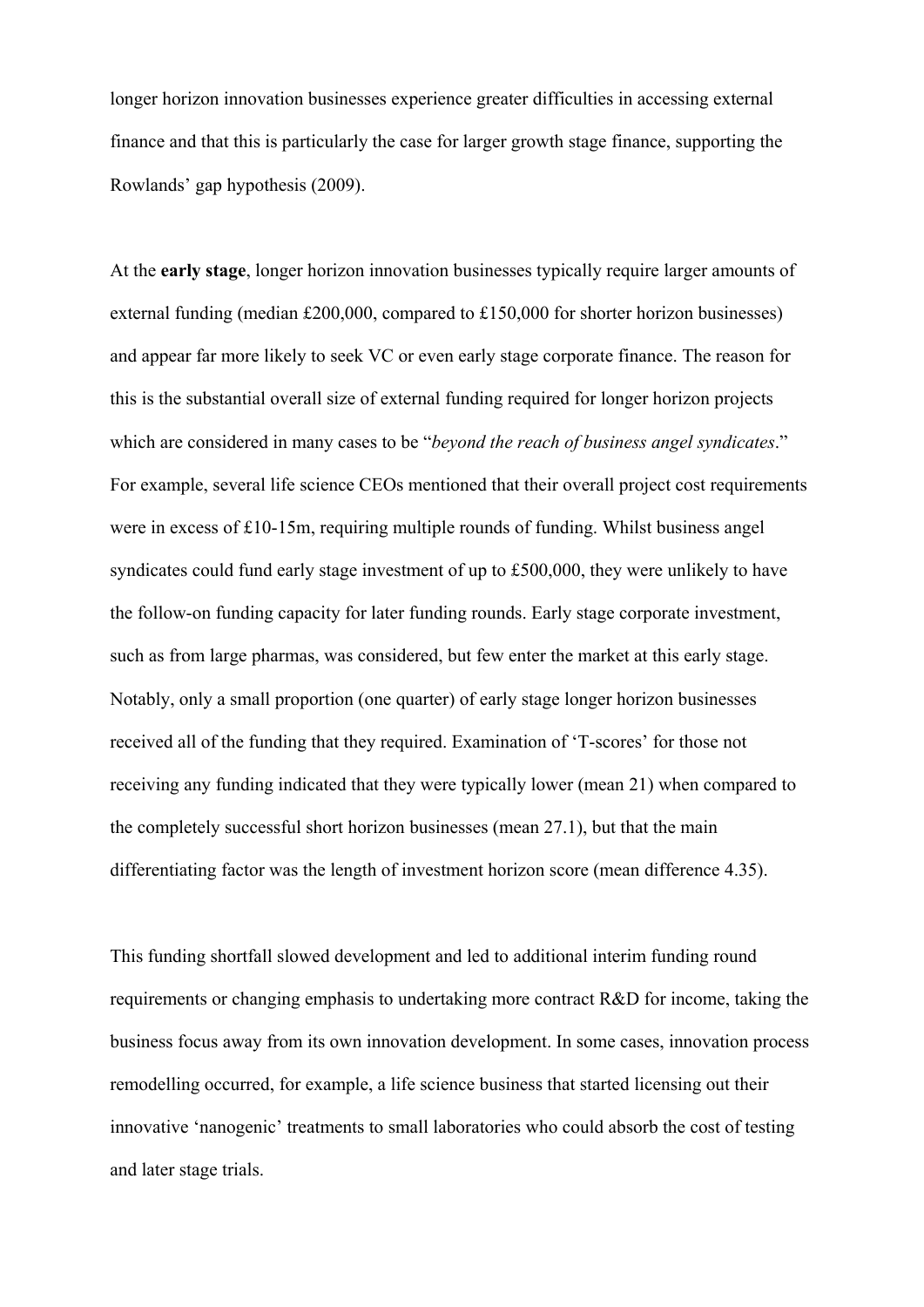At the **growth stage** the difficulties for external financing of longer horizon businesses appear most acute. Here, the high costs of extended R&D and prototyping or clinical testing are exemplified by the far higher median external financing requirements of longer horizon businesses (£1.6m) compared to their shorter horizon counterparts (£215,000). Again, the focus is on equity finance, mainly from VCs, but also including business angel syndicates in combination with VCs, corporate and private equity, and examples of joint venture sharing of innovation costs and an IPO. Bank debt finance was still not an option and those that applied were rejected, due to the large sums required  $(\text{\textsterling}1m$  and  $\text{\textsterling}12m^{11})$  and the ineffectiveness of the EFG in these cases. Again, whilst growth stage businesses are more successful in obtaining external finance than their early stage counterparts, it is the longer horizon businesses that are less successful in obtaining all of the funding that they require and importantly they face considerably longer searches for their finance (a median of nine months to initial funding decision, compared to two months for their shorter horizon counterparts). Two long horizon businesses had not received any funding (one with an upper quartile 'T-score', which may suggest a finance gap).

A notable anomaly is a shorter horizon life science business requiring £7m growth stage investment that undertook joint venturing and IPO fund raising. It specialises in fast turnaround intermediary services, sourcing later stage university genetics research and developing new treatments for large pharmas to take to the market. This short horizon company shared many of the attributes of digitech companies, "*benefiting hugely from the Enterprise Investment Scheme* [EIS]" which had encouraged HNWI and angel syndicate investments. Conversely, a number of longer horizon CEOs argued that "*the SEIS and EIS* 

<sup>&</sup>lt;sup>11</sup> This case pre-dated the Business Growth Fund (BGF) established by five UK banks in 2011, although it exceeds the £10m fund limit.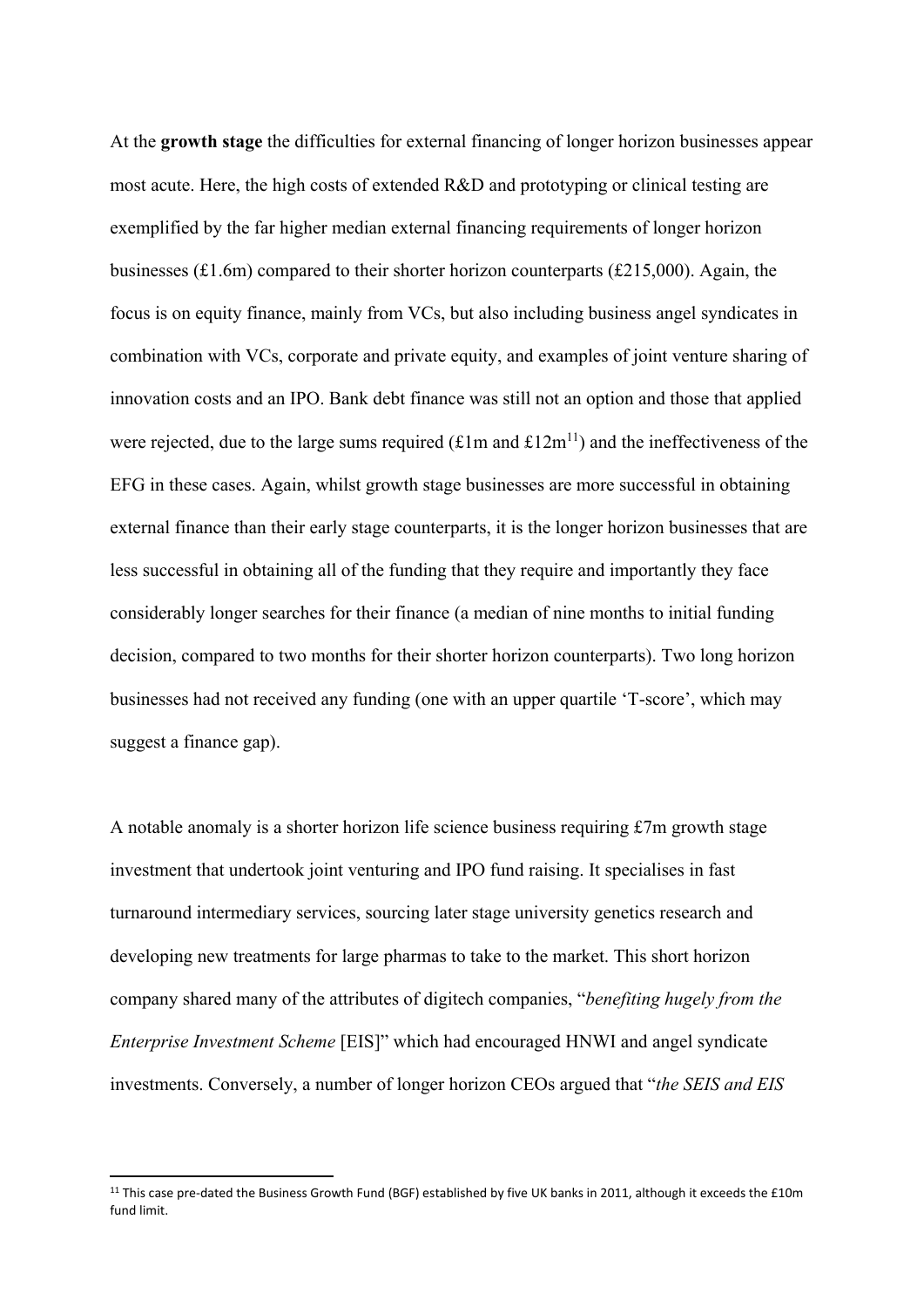*investment ceilings are a drop in the ocean to our external funding requirements*" and that "*these tax break schemes do not offer sufficient longer term incentives for investors.*"

The greater problems accessing external finance experienced by longer innovation horizon early and growth stage businesses caused delays to innovation of up to three years. They also encouraged revised business funding approaches, leading to increased self-funding evidenced by bootstrapping techniques in the earlier stages (e.g. personal credit and pension cash-out investment) and through R&D contract work and collaborations, notably for growth stage licensing arrangements which enabled innovation cost sharing between businesses alongside a dilution in the returns from the successful market adoption of the innovation.

## *Greater versus Lesser Management Experience and Resources*

Our findings suggest the potential importance of management experience in taking a strategic and formalised approach and, also the information and advisory resources that management can call upon, to assess, find and successfully apply for external financing options. This highlights the relevance of the RBV approach. It demonstrates clear differences between the surveyed early and growth stage businesses, with Table 6 presenting the emerging hierarchy of management experience and external resources relating to the access to finance pathway processes of the surveyed businesses at each stage.

(insert T6)

**Early stage** businesses exhibit a high proportion of first time founders with no previous experience of applying for the grant and equity finance that is most suitable. They are, therefore, very reliant on external advice, training and collaborations. It is strikingly evident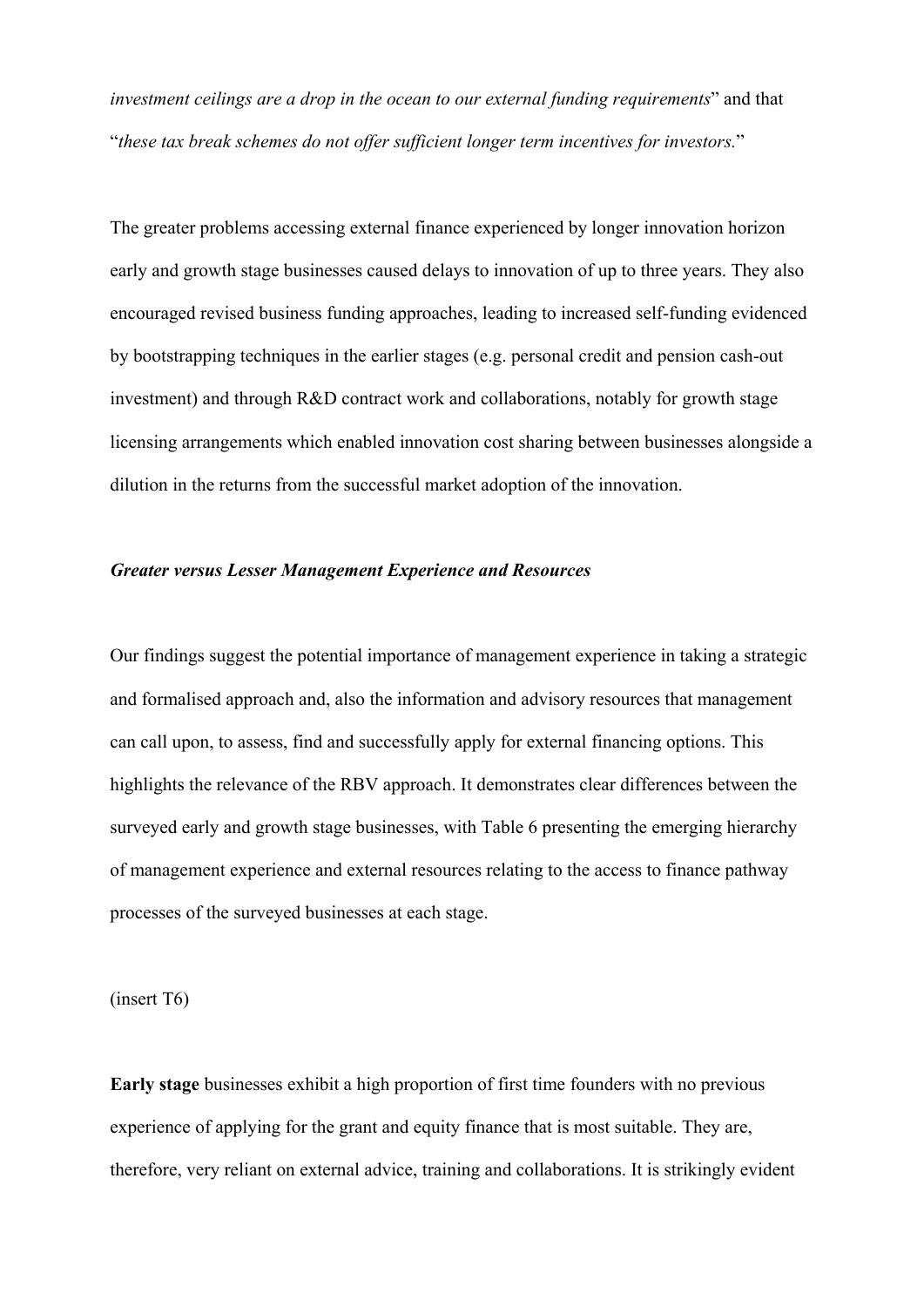that the quality and suitability of external advice is the key to successful external finance selection and application. Almost all early stage businesses used external advice and training, or collaborated with academic researchers or businesses to develop grant proposals, or find suitable equity financing sources, with many using combinations of approaches. Despite the extensive external assistance used, application outcomes were mixed, with half receiving only some or no funding (Table 5). Managers' explanations for these results mainly related to the quality of external assistance received:

"*Accelerator advice was too generic, one size fits all, too theoretical … and the people giving the advice hadn't done it themselves. It got us organised, but we failed to secure any funding from this and wasted a year*." Early stage engineering business founder.

"*Assistance that we received from Entrepreneurial Spark, a Scottish Enterprise accelerator, has been most influential in terms of wiring a successful grant application and developing network and direct links to early equity stage bodies*." Early stage gaming software business founder.

One might expect serial entrepreneurs to be more successful, but the evidence is mixed. Some founders demonstrated absorptive capacity (Zahra and George, 2002), for example, by learning from past failure by adopting more realistic funding strategies which in the cases of two life science businesses involved "*slower organic growth supported by our own contract research revenue*" and "*sharing of innovation development costs through licensing out drug testing to other small laboratories*." There were also several cases where early stage businesses improved their grant application writing by learning from past failures, or were successful because they collaborated with experienced academic grant writers. Some exhibited positive path dependency (Teece, 2007), being successful because they had forged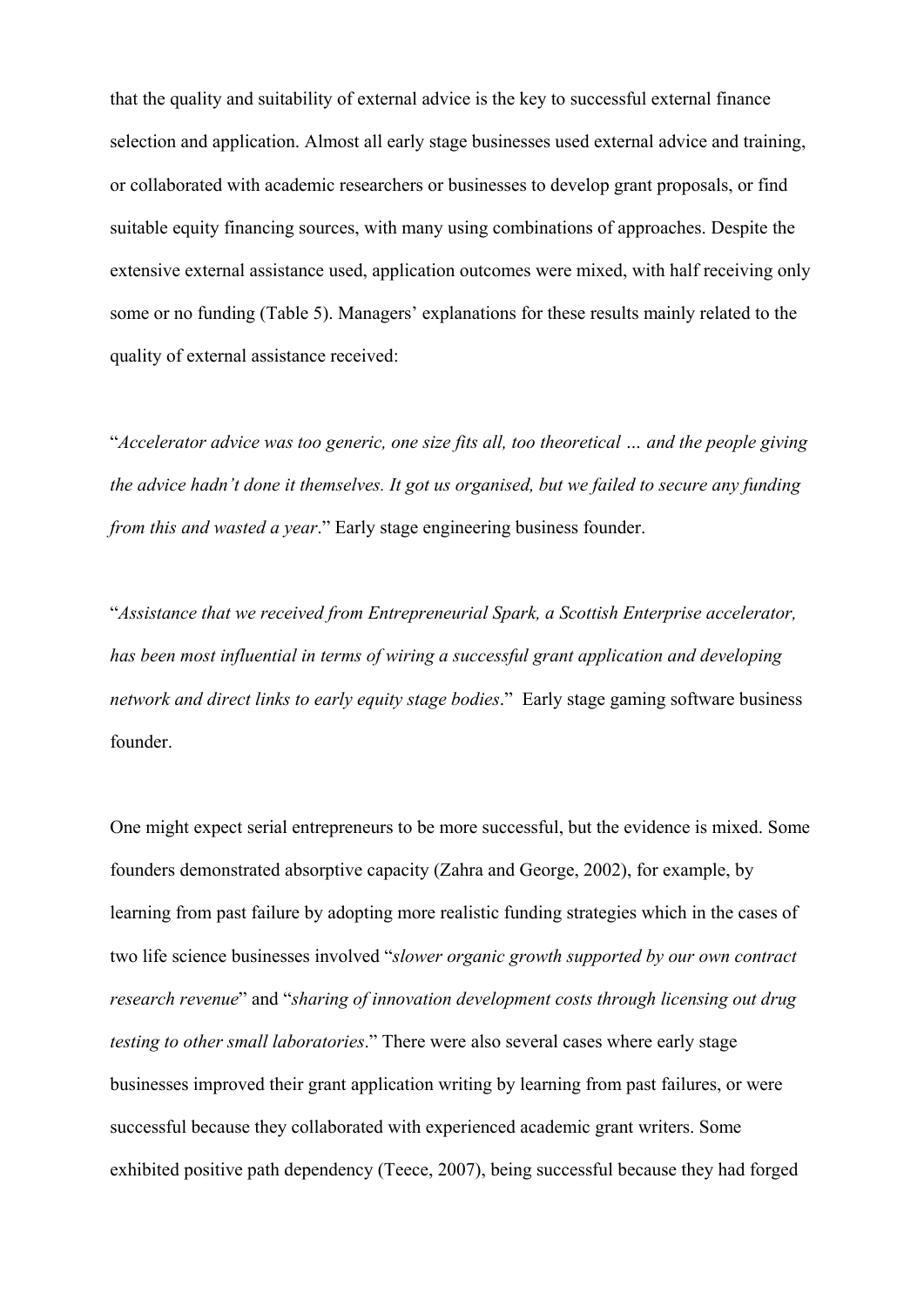good links with equity investors, such as an aerospace spin-out, which was able to secure grant and matching VC funding (totalling £600,000) within a three month fundraising period. However, others who had not managed businesses in the sector, or sought equity finance previously, were unsuccessful, being slower to adapt, seek advice and, crucially, to find good quality assistance.

This underlines the importance of accessing suitable high quality advice, training and collaborators. For example, one academic life science founder highly praised Strathclyde University's one year entrepreneurial training programme which most importantly "*provided equity investor networking contacts and clear insights into how to raise funding.*" This founder was also recommended to appoint an advisory board and experienced chairperson for the business. However, as another life science founder explained, hiring suitable people is crucial:

"*You want people who have got experience of setting up companies. Initially we received bad advice, including hiring a very senior, experienced CEO to run the business side of things. They have proved expensive and lacked the relevant connections in the industry and drive to succeed that we required*."

The crucial point here is that, whilst IRP(s) are important in assisting with business planning, financials, presentation and pitching and negotiating potential deals (Mason and Kwok, 2010), to be effective it has also to introduce the businesses to suitable sources of finance through effective networks and relationships. Recent schemes such as the UK government's 'Growth Accelerator<sup>'12</sup> will only succeed if they create suitable financing network links, particularly with early stage equity finance.

<sup>&</sup>lt;sup>12</sup> Operated by the UK Government's Business Growth Service for high growth potential SMEs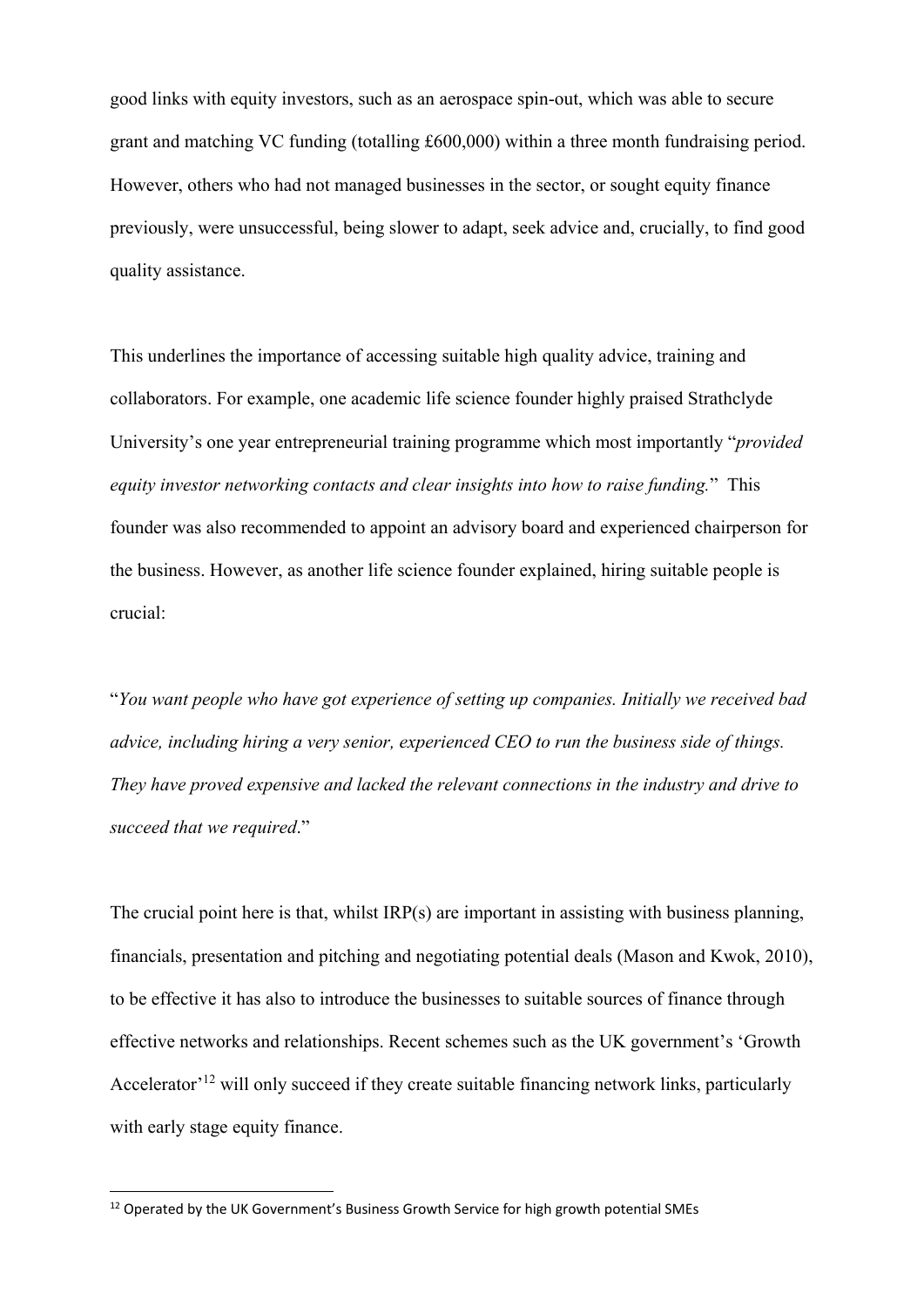**Growth stage** businesses exhibited more developed, larger and more experienced management teams, typically including experienced Chief Finance Officers (CFOs), and almost half have non-executive directors (NEDs) or advisory chairs or boards. They are also more likely to pay for professional advisory services, including VC finders, financial lawyers and accountants and City brokers in relation to IPOs. These more formalised arrangements are often driven by the strict financial governance requirements that hands-on business angel and VC investors require (Baldock, 2015). This increasing level of financial management experience at the growth stage is reflected in the high proportion with previous experience obtaining suitable grant and equity finance and the higher level of successful applications for external finance (Table 5); findings supporting the Burger and Udell (1998) business financing cycle model and also the RBV approach (Barney, 1991). Furthermore, these managers exhibit clear path dependency characteristics influencing their external financing pecking order choices. For example, those with current equity investors would first inquire with them about further investment before seeking further similar types of equity which could be characterised by preferences for either angel or VC, or for private equity over public equity, supporting Baldock's (2015) findings. However, there was no evidence of the potential negative impacts of path dependency where CEOs might be forced by investors to take particular financing paths (Hirsch and Waltz, 2011). Moreover, there was awareness that although current investors would not desire dilution of their share value, successful development of the business was the overriding requirement for both investors and management.

Returning to the three longer horizon growth stage businesses, that initially failed to secure their required finance, confirms the importance of prior funding experience and the value of high quality advice. They required substantial funding  $(\text{\textsterling}1m$  to  $\text{\textsterling}12m)$  which could not be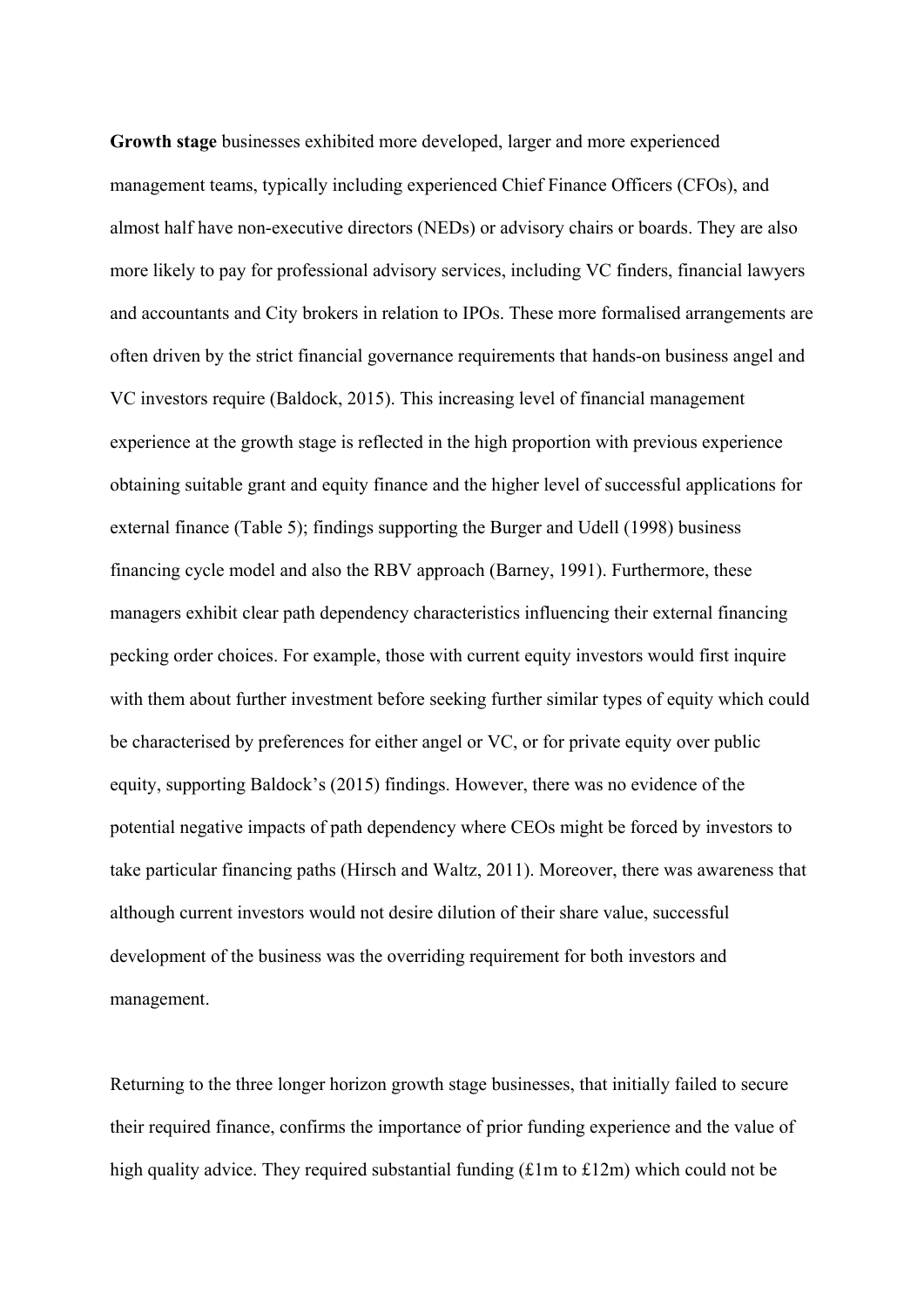supplied by banks and required the managers to seek equity finance for the first time. They all employed VC finders, but only one was successful and this took three years. The other two businesses revised their business financing models. One uses R&D consultancy revenue to match fund successful grant applications, whilst the other switched to a licensing operation requiring customers to make the capital plant investment. These examples of business pivoting through absorptive learning processes will slow down their progress and potentially reduce their growth prospects, but have enabled survival and progression.

Finally, it is notable that collaborative financing, forged by longer-term business and R&D relationships with academics has played an important role in financing growth stage businesses. Notable examples include a life science businesses that works with world leading UK academics in advanced drug discoveries that has "*a better than 50% success record in grant writing*" and an engineering R&D business that has "*joint-ventured with a well established German manufacturing supplier in developing innovative icepig, pipe-cleaning processes*."

## *The influence of finance gaps on pathways*

This pathways demand-side analysis reveals the strengths and weaknesses of the interviewed businesses. It indicates that many first time founders lack formal and coherent strategies for accessing appropriate forms of grant and equity finance and few early stage founders knew about crowd-source equity options at the time the research was undertaken. Furthermore, in addressing these demand-side deficiencies, the value of suitable high quality training and assistance is confirmed. These findings strongly support the need for IRPs, ongoing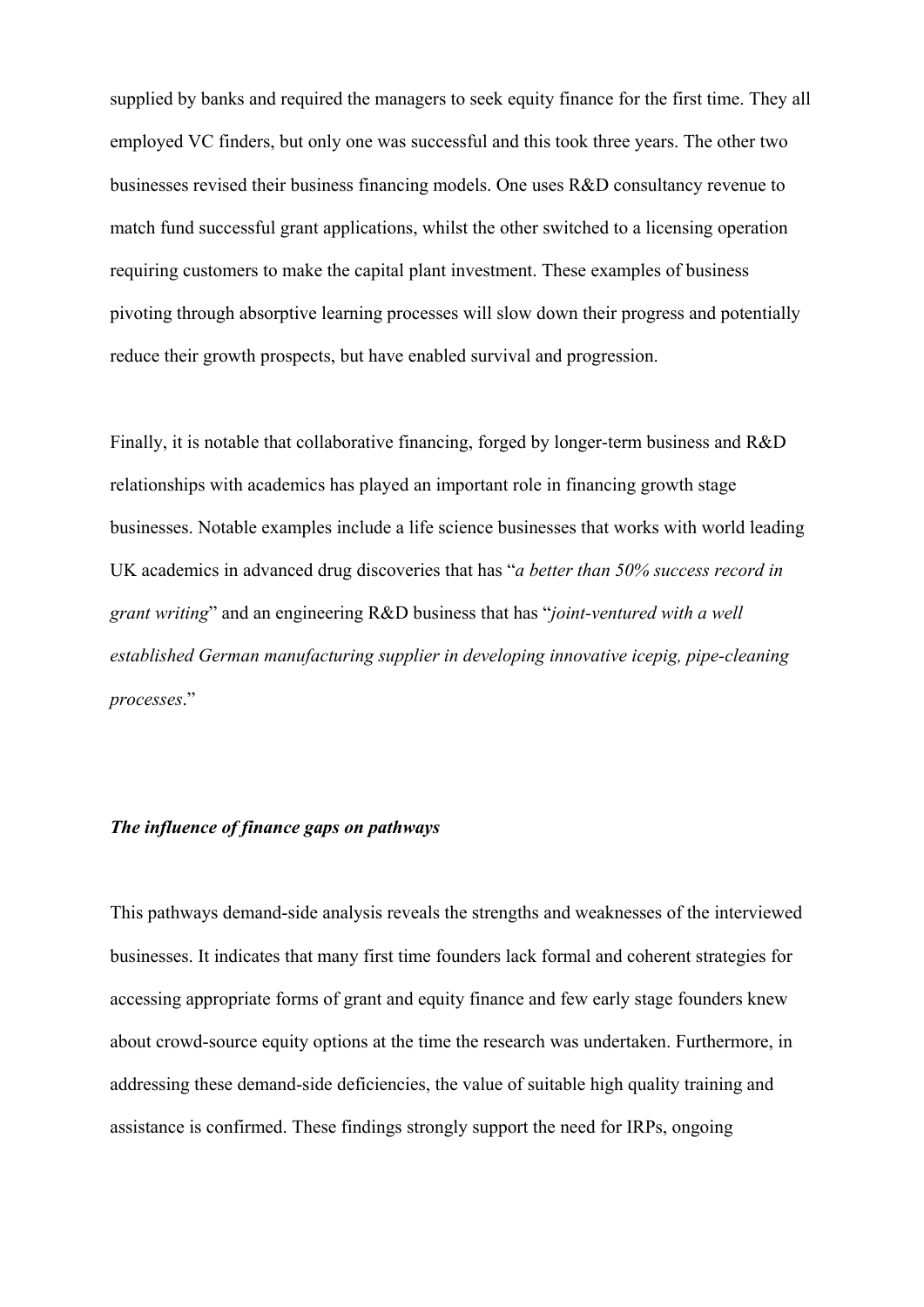mentoring and affordable finance finding services in order to produce a suitable pipeline of investible early stage businesses (Mason and Kwok, 2010; Mason and Brown, 2013).

However, taking these demand-side deficiencies into consideration, it is also apparent (from our 'T-scores') that there are potential funding gaps in the current UK financing escalator. These particularly relate to longer horizon innovative businesses at the early and growth stages. First, the study found that a high proportion of successful early stage grant applicant businesses (5 out of 17), mainly from Innovate UK, have been unable to find the required matching funding (typically 40%) from debt or equity sources and that this is concentrated amongst longer horizon innovation businesses (4 out of 9). They face particular difficulties obtaining bank or alternative crowd sourcing debt finance (e.g. Funding Circle<sup>13</sup>), as they do not have at least two years' trading record. They also have considerable difficulties finding equity investors and contend that the current SEIS and EIS schemes are not sufficiently large or attractive enough for longer horizon investors; "*angel investors were all looking for shortterm returns*", whilst private VCs are "*like banks, averse to risk and want to see a proven track record, by which stage we don't need their investment*." In some cases, they have sought early stage corporate (e.g. pharma) equity and looked overseas to Europe and the US for this, but it is "…*rarely available for early stage finance and, where it is, it can be restrictive on market development."* (see also Baldock and North, 2015) It was also evident that where equity funding was received, it was often insufficient and would lead to a drip-feed of further interim funding rounds. The amounts of funding required recorded in this funding gap ranged from £50,000 up to £1.6m.

Second, there is evidence suggesting a significant funding gap for longer horizon growth stage businesses seeking 'series A-B' funding rounds of £1m to £12m, suggesting an

<sup>&</sup>lt;sup>13</sup> Funding Circle's £250,000 unsecured lending cap is relatively small for some longer horizon projects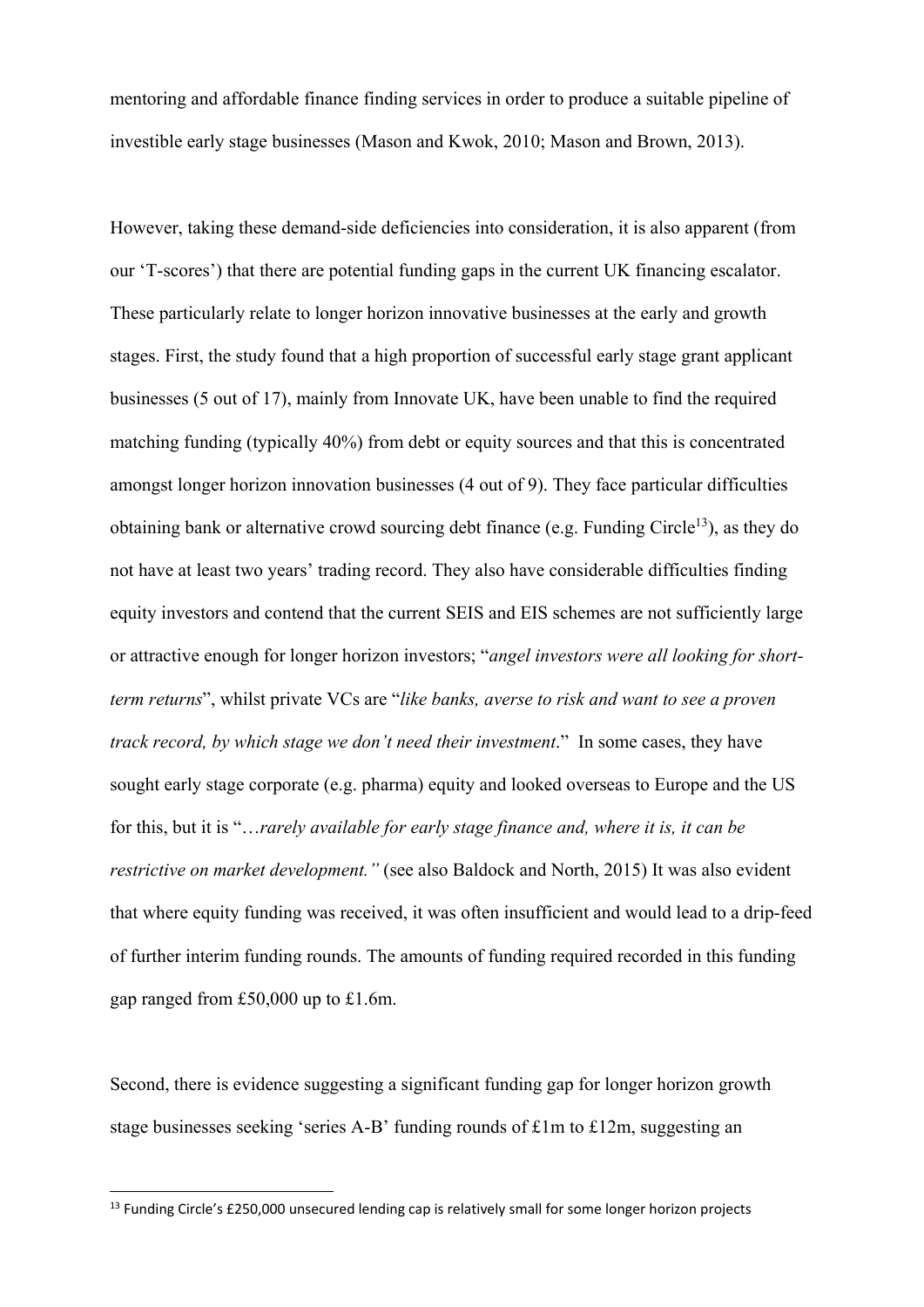enlargement of the Rowlands' gap (2009). For these businesses, the size of funding required in combination with their patient capital requirements and relatively early trading positions, means that bank finance remains difficult to access, even with the EFG, and that they are still too early stage for private VC. The UK banks' establishment of the Business Growth Fund (BGF) in 2011 has not sufficiently addressed this requirement as it offers between £1-10m finance to businesses that have achieved annual sales turnover of over £5m.

The existence of these two funding gaps can be highly damaging to the affected businesses. Delays in finding funding can take several years (Table 5) and this often results in management attention spent on fundraising rather than maintaining innovation progress, potentially allowing competitors to catch up (Baldock and Mason, 2015). The surveyed businesses are survivors, resilient and resourceful. There were some concerns that government and EU backed regional VCs were risk averse, "*operating like private VCs"* or simply did not have the scale of funding (individual investments typically being capped at £2m, Table 1) to meet the enlarged series A-B gap (Baldock and North, 2015). Alternatively, these businesses employ bootstrapping techniques to survive periods of external funding shortages (Mac an Bhaird and Lucy, 2015). This involves self-financing using directors' personal finance, working without wages and undertaking contract research for income. This study also found evidence of the importance of collaboration to fund innovation, with several businesses adopting licensing and joint venturing approaches to overcome their own external financing shortages.

### *Confirmation of changing demand trends*

The findings from this study can be compared with the parallel study of North *et al*., (2013) examining the financing of early and growth stage UK TBSFs between 2007-2010, spanning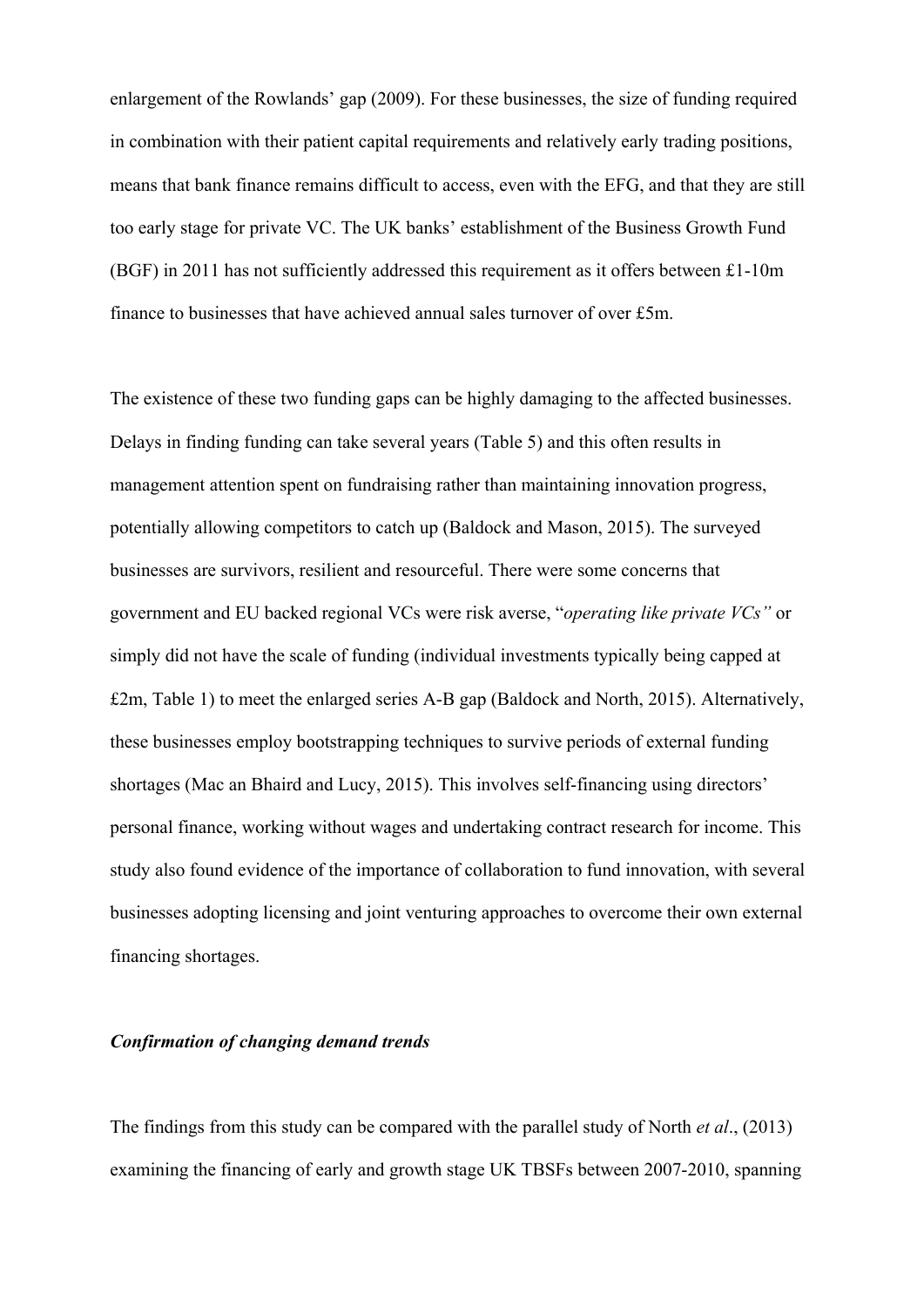immediately prior the GFC through to the height of the GFC recession. Whilst this is not an exact match, it contains 53 SMEs from similar sectors, with a similar balance of longer and shorter innovation investment horizons that had sought external finance. This reveals clear post GFC financing demand changes amongst these TBSFs: demand for bank loan finance declined from 47% to 13%; demand for VC finance increased from 23% to 43%; demand for HNWI/angel finance increased from 26% to 45%; demand for grant finance increased from 47% to 63%. Furthermore, whilst North *et al*., (2013) found some cases of bootstrapping (8 per cent) and collaborative financing (4 per cent), the evidence from the current study is that these activities have increased (25 per cent bootstrapping and 18 per cent undertaking or currently considering JV/licensing arrangements).

## **Conclusion and Policy Implications**

In conclusion, using a unique analytical framework approach combining finance escalator theory with a RBV approach of management experience and advisory networks, this paper has addressed four propositions relating to the external financing pathways of young innovative UK SMEs. Contemporary post GFC insight is provided into the changing nature of entrepreneurial financing demand preferences and evolving UK finance escalator supply for early and growth stage development, whilst also demonstrating the key roles of management experience, good quality advisory and finance finding services, collaborative financing, business absorptive capacity and adaptability. The study is limited by its demand-side focus, scale (in terms of quantitative robustness) and broadly cross-sectional approach. However, concentrating on viable surviving innovative businesses with national and global growth potential, it demonstrates that where adequate external finance is sourced, often with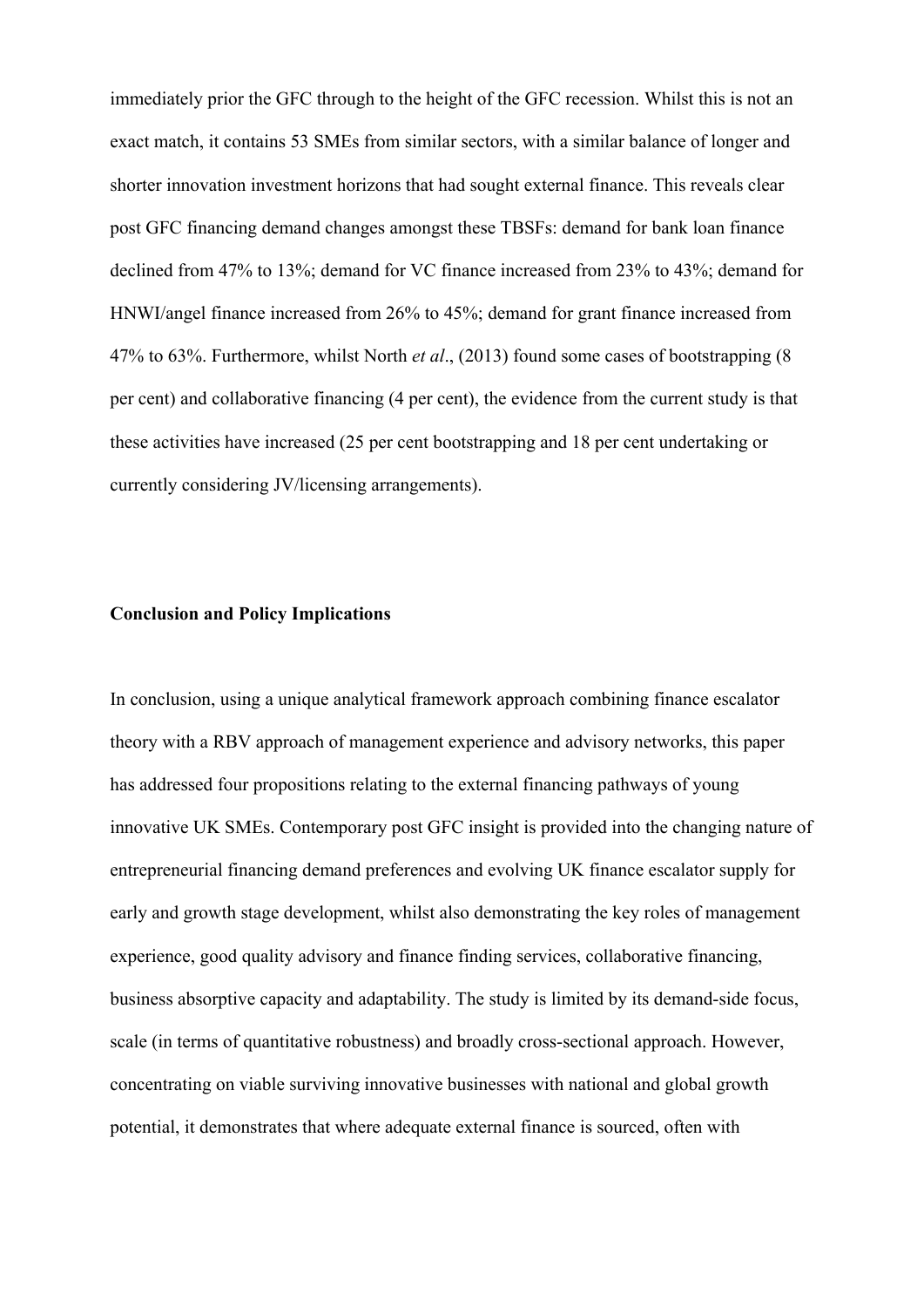government backed finance, high growth can be achieved and innovation finance policy appears vindicated.

Proposition 1 revealed key differences between early and growth stage businesses. Early stage businesses initially support the PoH, but demonstrate far greater acceptance of equity finance for early stage financing than anticipated, due to the retreat of bank debt finance from the UK early stage market. External financing at this stage is dominated by grant funding, HNWIs and seed VC, but there are problems in finding grant match funding, leading to extensive innovation delays for some businesses. There is also evidence of bootstrapping and shifts towards collaborative financing approaches. Growth stage businesses have access to a far wider range of equity finance, as the finance escalator forecasts, including business angel syndicates, VC, PE and IPO, but still find bank debt finance difficult to obtain. However, their substantially higher funding requirements also lead to funding shortfalls and the need for collaborative financing arrangements through joint ventures and licensing.

Proposition 2 demonstrated that longer horizon business innovation is far more complex to finance than shorter horizon. Their larger scale funding requirements at both early and growth stages lead to 'drip-feed' equity investment, typically from VCs who have greater funding capacity than business angels, multiple funding rounds and in some cases to R&D contract income requirements or collaborative joint venture or licensing arrangements to share innovation costs. This problem is most acute for growth stage businesses, demonstrating an enlargement of the Rowlands' gap beyond £10m.

Proposition 3 supports the RBV hypothesis in overcoming asymmetric information barriers to external finance. There is clear evidence of superior success rates of growth stage over early stage businesses, with their larger, more experienced and better networked management teams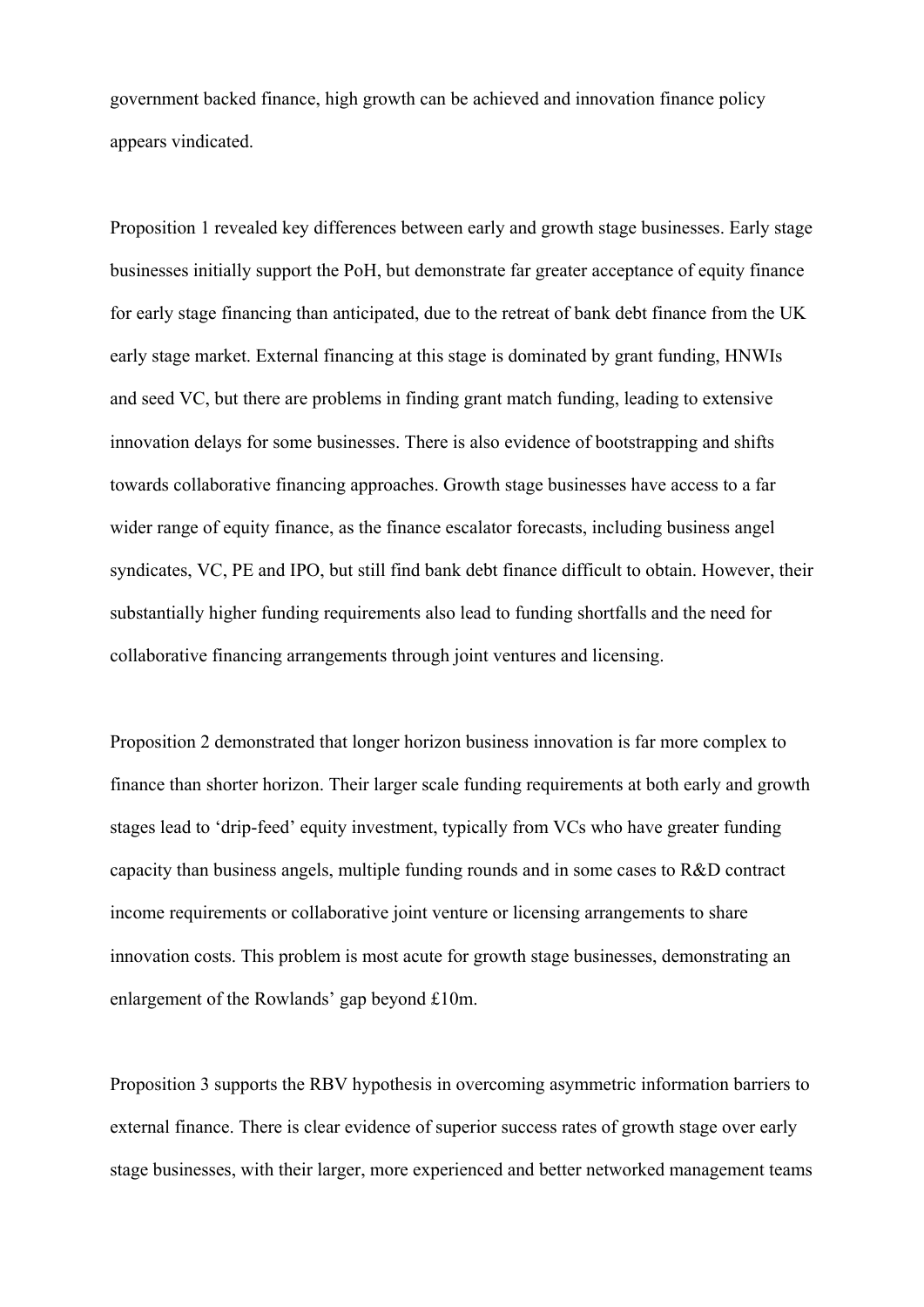and more formalised approaches in obtaining external finance. They typically benefit from existing investors who drive formalisation, can offer additional finance, or facilitate pathways to other investors; evidencing positive path dependency. For earlier stage businesses, quality of advice and ongoing specialist support was most influential in finding and successfully applying for finance, whilst for businesses at both stages good quality collaborative relationships for grant writing are important. There is also evidence of absorptive capacity benefits, with early and growth stage managers learning from their mistakes by improving their funding applications and business financing models.

Proposition 4 presents two apparent gaps in the current UK financing escalator, which together with the need for better visibility of public and private VC and improved specialist advice and support, provide clear insight into where government policy could make a difference. First, early stage longer horizon innovation is struggling to find equity finance to match grant funds. Second, longer horizon growth stage businesses are struggling to find the scale of equity finance required.

To address these gaps there is a need for more coherent grant funding with better linkages to matching debt or equity schemes, through IRP and finance finding services, and which takes a whole of innovation life view (Hughes, 2009; Mason and Brown, 2013), with provision for follow-on funding and matching to avoid the current disjointed 'funding for failure' approach. With regard to improving equity finance provision, there is a perceived requirement for higher caps on SEIS and EIS and greater incentives for longer horizon investment, whilst the potential introduction of larger-scale government Enterprise Capital Funds under the increased £5m EU state aid cap could address the 'series A-B' requirements.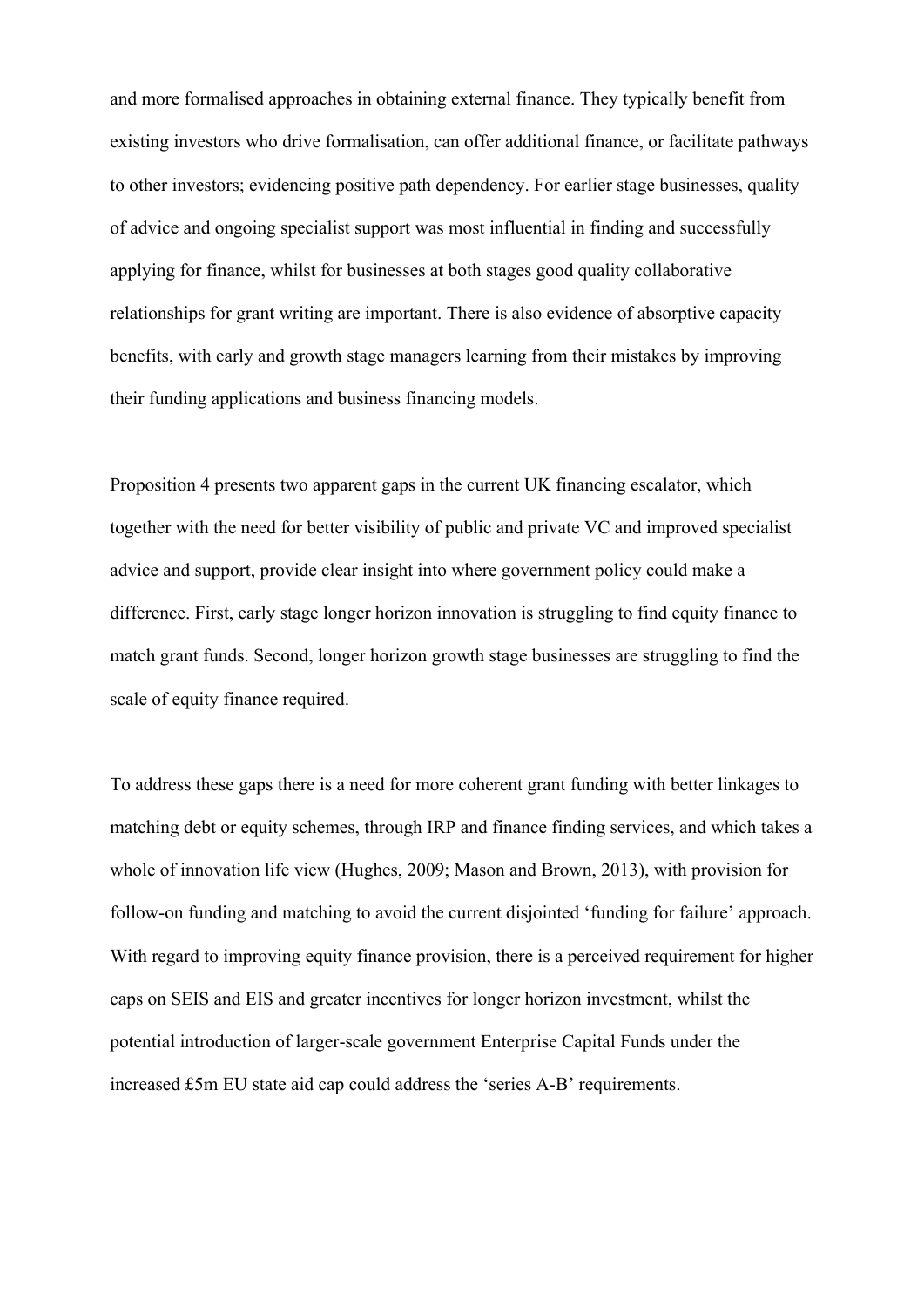Addressing these persistent finance gaps clearly requires further research to examine efficient supply-side operation and changing demand-side preferences and requirements, as the post GFC UK finance escalator evolves. There are lessons here which extend beyond the UK, particularly in terms of the implications for a more enhanced oversight agency role, such as a state investment bank (Mazzucato and Penna, 2014). This would require a broader more direct interventionist role than is currently operated by the British Business Bank in the UK. Furthermore, with the increasing importance of collaborative funding, which crosses international borders, more could be done to catalyse this, with for example Innovate UK sector specialisation (e.g. developing the Bio-medical Catalyst model), bringing together academics/researchers, SME innovators and industry buyers and suppliers, extending internationally.

Further qualitative and quantitative research is warranted on niche sector innovative small businesses, to delve deeper into process issues, the resource base of human and social capital and to confirm successful strategies for securing external finance. Family-owned business may also be a special case that deserves further research.

## **References**

Amit R, Glosten, L. and Muller, E. (1990) Entrepreneurial ability, venture investments and risk sharing. *Management Studies,* 36 (10): 1232-1245

Baldock, R. (2015) What is the role of public feeder markets in developing technology-based small firms? An exploration of the motivations for listing on AIM since the GFC, *Venture Capital*, 17(1-2): 87-112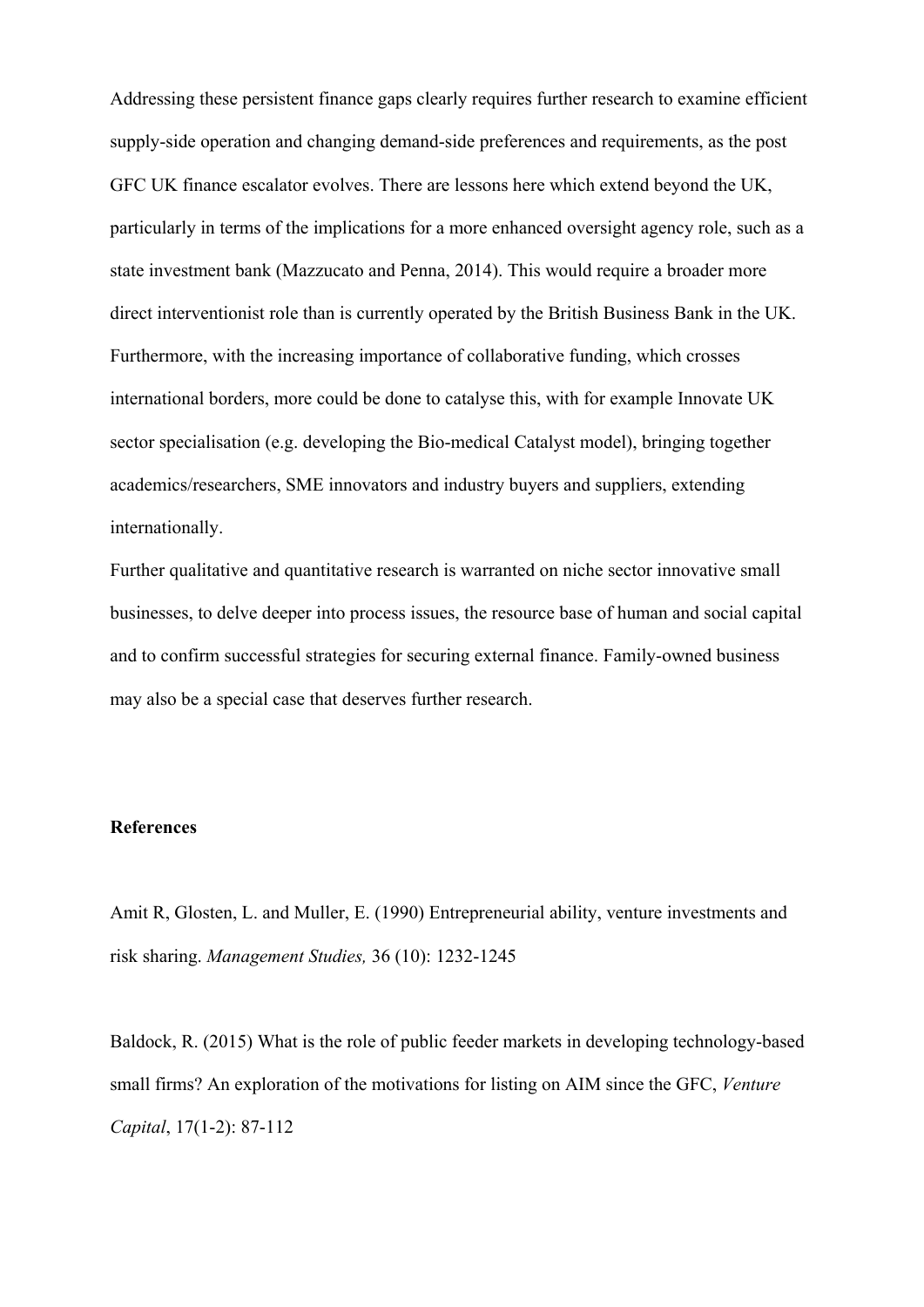Baldock, R. and North, D. (2015) The Role of UK Government Hybrid Venture Capital Funds in Addressing the Finance Gap Facing Innovative SMEs in the Post 2007 Financial Crisis Era. In Hussain JG and Scott J (eds) *Handbook on Entrepreneurial Finance*, Edward Elgar

Baldock, R. and Mason, C. (2015) UK Government Equity Schemes, Post GFC: The roles of the Enterprise Capital Funds and Angel Co-investment Fund in the new UK finance escalator. *Venture Capital,* 17(1-2): 59-86

Barney, J, (1991) Firm Resources and Sustained Competitive Advantage, *Journal of Management,* 17: 99-120.

Basulto D (2015) *The 7 greatest pivots in tech history*. Washington Post, July 2nd http://www.washingtonpost.com/news/innovations/wp/2015/07/02/the-7-greatest-pivots-intech-history/

Berger, A. N. and Udell G.F. (1998) The Economics of Small Business Finance: The Roles of Private Equity and Debt Markets in the Financial Growth Cycle, *Journal of Banking and Finance,* 22: 613-673

Birch D. L. (1979) *The Job Generation Process*. Massachusetts Institute of Technology (MIT) Program on Neighborhood and Regional Change, Cambridge, Mass.

BIS (2015) *Early Assessment of the Angel Co-investment Fund*, CEEDR report to the Department for Business, Innovation and Skills and British Business Bank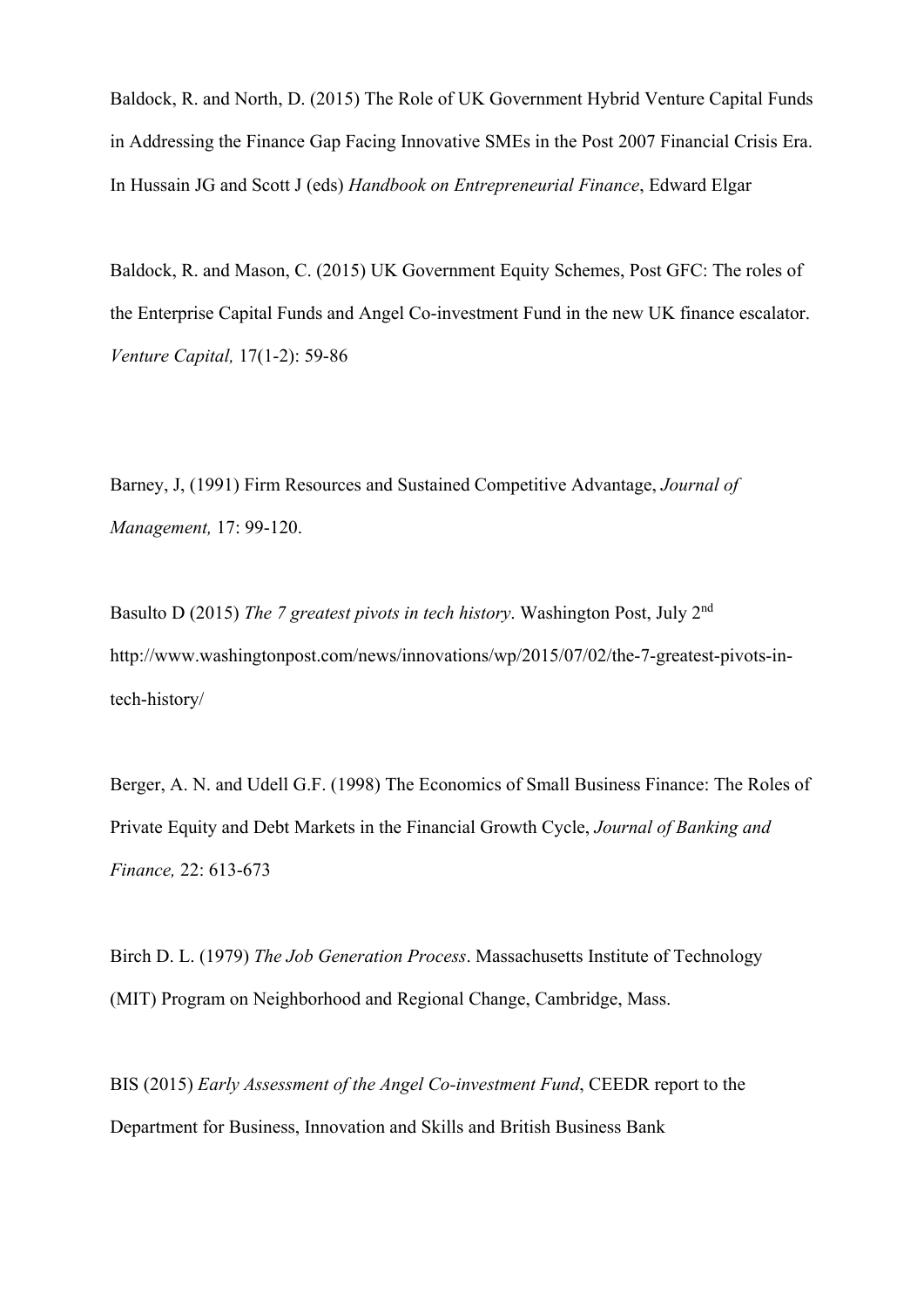BIS (2014) *First Findings From The UK Innovation Survey 2013: Knowledge Innovation Analysis.* Department for Business, Innovation and Skills, April

BIS (2012) *Early Assessment of the UK Innovation Investment Fund*. CEEDR report to the Department for Business, Innovation and Skills

BIS (2013) *Small Business Survey 2012: SME Employers*, Report by BMG Research to the Department for Business Innovation and Skills, April 2013.

BIS (2012a) *2010-15 Government Policy: R&D.* Policy Paper first published online by the Department for Business, Innovation and Skills 12/12/2012 at www.gov.uk

BIS (2010) *Early Assessment of the Impact of BIS Equity Fund Initiatives*. CEEDR report to the Department for Business, Innovation and Skills

Breedon, T. (2012) *Boosting Finance Options for Business.* Report of the industry-led working group on alternative debt markets, March 2012, Department for Business, Innovation and Skills, London

British Business Bank (2015) *Equity Research Report: Raising Equity Investment in Small Business.* March 2015, available at http://britishbusiness-bank.co.uk/wpcontent/uploads/2015/03/050315-Equity-report-FINAL.pdf

Bullock, A. and Millner, I. (2003) *Innovation Benchmarking Methodology*. ESRC Centre for Business Research Paper, Cambridge, December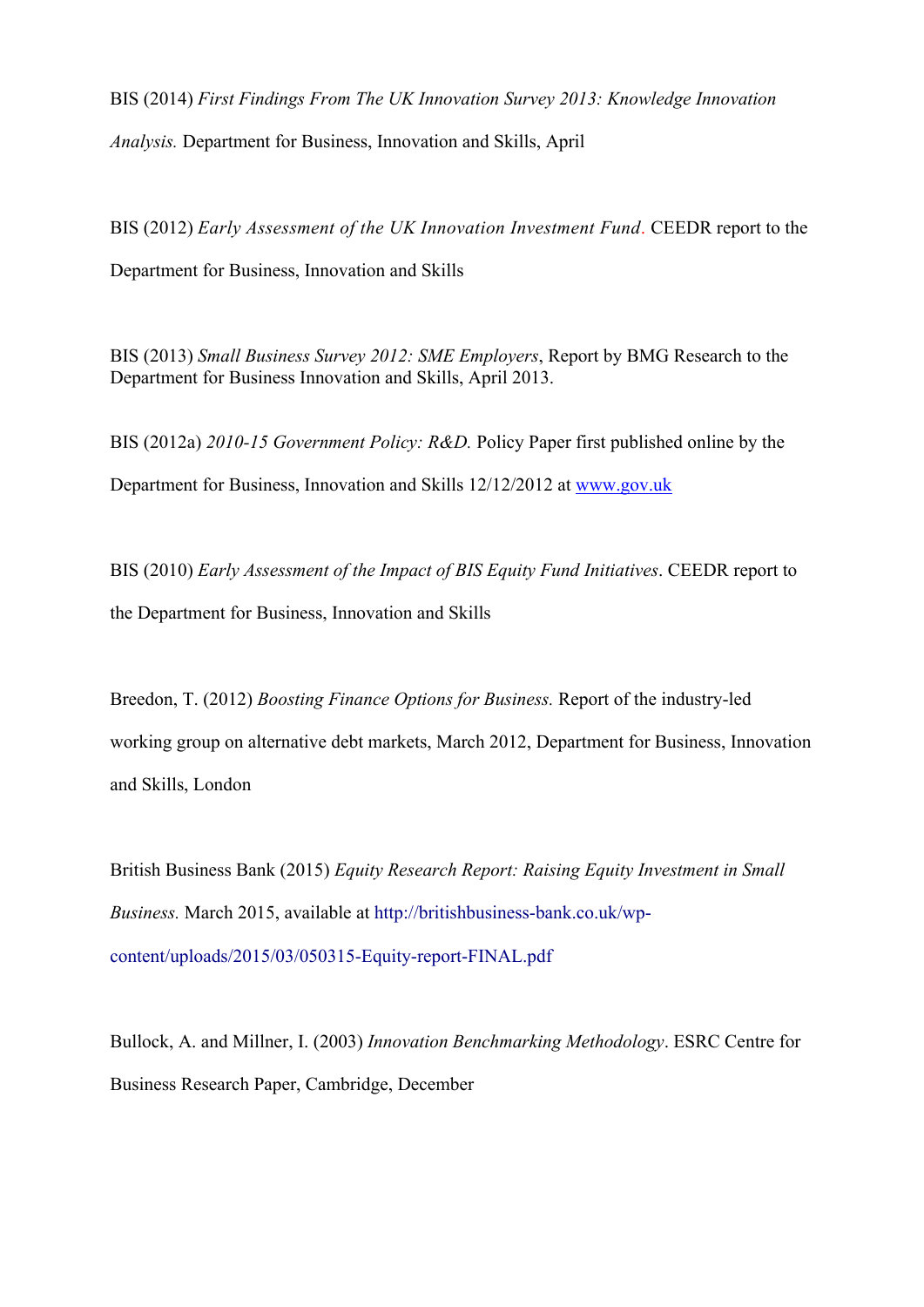Coad, A. and Rao, R. (2010) Firm Growth and R&D Expenditure. *Economic of Innovation and New Technology* 19(1): 127-145

Churchill, N and Lewis, V. (1983) *The Five Stages of Small Business Growth*, Harvard Business Review, Boston, May/June, Boston.

Cohen, W. M. and Levinthal, D.A. (1990) Absorptive capacity: a new perspective on learning and innovation, *Administrative Science Quarterly*, 35: 128–152.

Collins, L, Swart, R. and Zhang, B. (2014) *The Rise of Future Finance: The UK Alternative Finance Benchmarking Report*, Nesta, Cambridge University and Berkeley University

Cowling, M., Liu, W., and Ledger, A. (2012) Small business financing in the UK before and during the current financial crisis. *International Small Business Journal*, 30 (7): 778-800

Deakins, D. and Freel, M. (2012) *Entrepreneurship and Small Firms*, Sixth Edition, McGraw-Hill Higher Education, London

Demirel, P. and M. Mazzucato (2013*)* Innovation and financial performance: recent results and questions for future research. In: Pyka, Andreas and Burghof, Hans-Peter (eds*.) Finance and Innovation*. Springer Publishing: London. ISBN 9780415696852

Demirel, P. and M. Mazzucato (2010) The evolution of firm growth dynamics in the US Pharmaceutical Industry. *Regional Studies*, 44 (8): 1053-1066. ISSN 0034-3404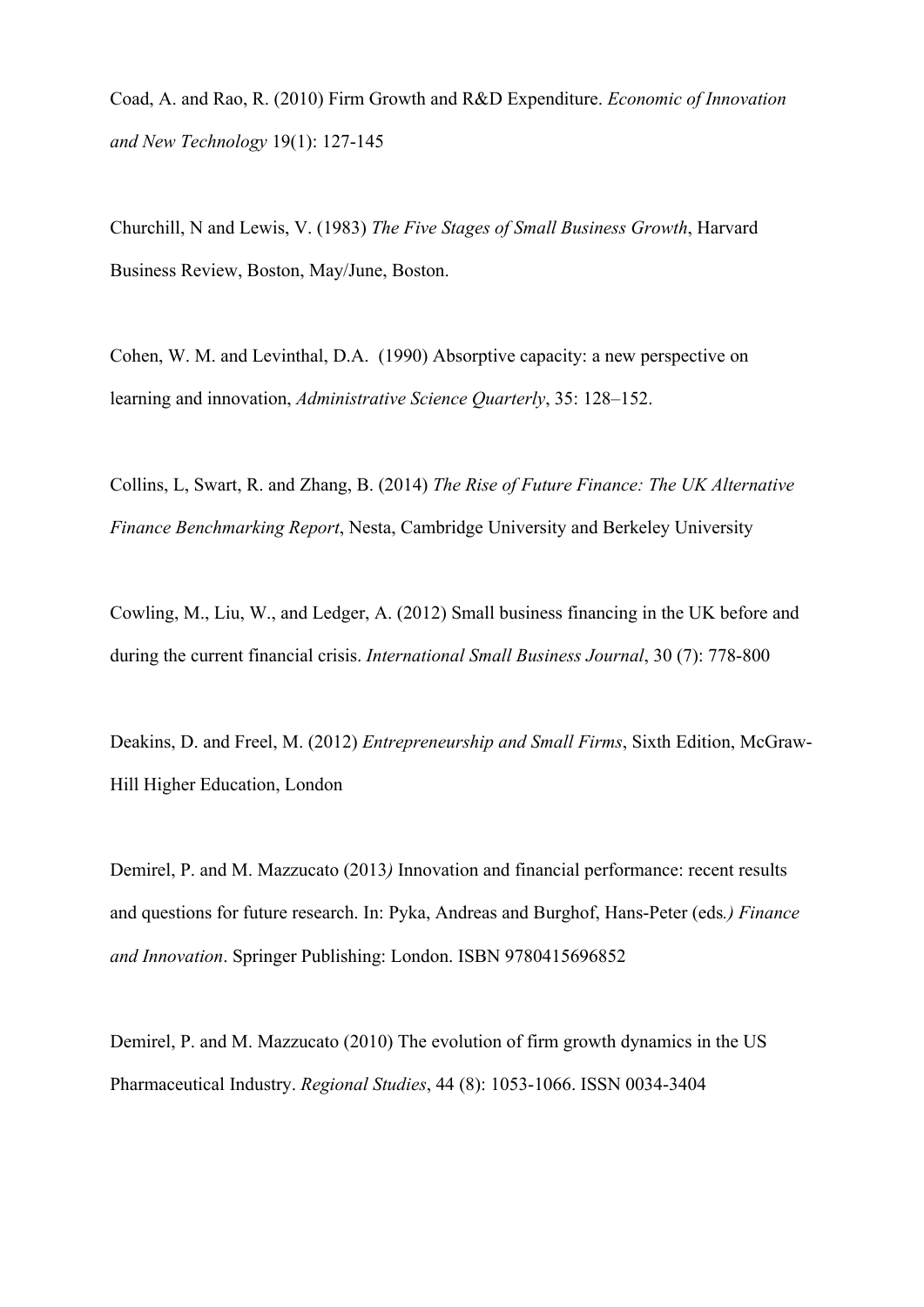Denis, D.J. (2004) Entrepreneurial finance: an overview of the issues and evidence. *Journal of Corporate Finance*, 10(2): 301-326

EISA (2015) *Enterprise Investment Scheme Association*. UK online advisory platform, last accessed 07/09/2015 http://www.eisa.org.uk/

Eisenhardt, K. M. (1989) Building Theories from Case Study Research. *Academy of Management Review,* 14 (4): 532-550.

Eisenhardt, K.M. and Martin, J.A. (2000) Dynamic Capabilities: What are they? *Strategic Management Journal,* 21: 1105-1121.

ERC (2014) *UK's Hidden Growth Champions*, Enterprise Research Centre (ERC) Insights, Birmingham, June

Eurostat (2011) *Access to Finance Survey*. Luxembourg: Eurostat Structural Business **Statistics** 

Unit.

Gill, D. (2010) *The Collapse of the Funding Escalator – how it happened and what to do about it*. Paper to the Institute for Manufacturing, Cambridge University, Cambridge, June  $24$ <sup>th</sup>

GLA (2013) *Access to SME Finance in London*, Report by CEEDR/SQW to the Greater London Authority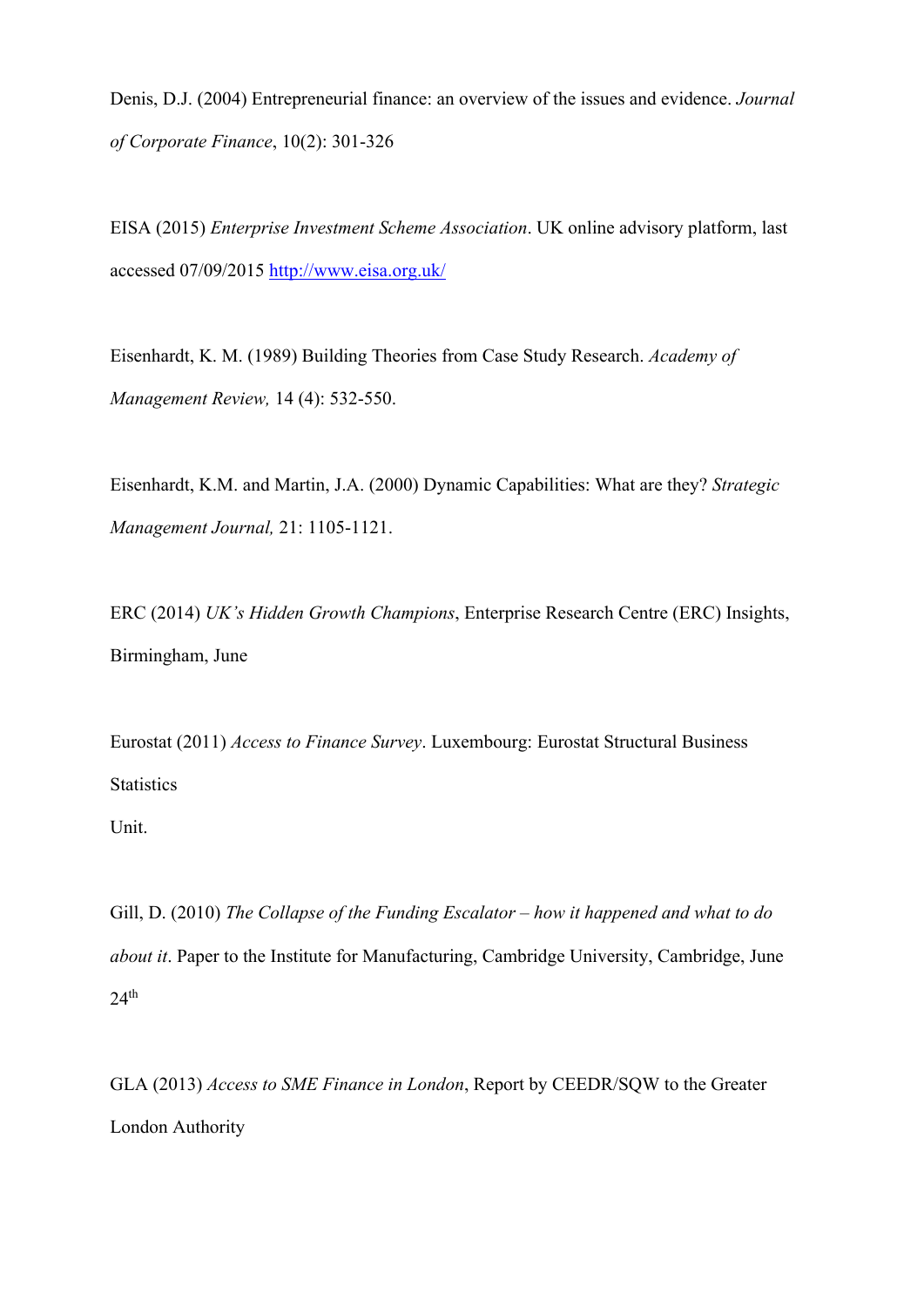Gompers, P. (1995) Optimal investment, monitoring, and the staging of venture capital. *Journal of Finance*, 50: 1461–1489

Granovetter, M. (1985) Economic Action and Social Structure: The Problem of Embeddedness. *American Journal of Sociology*, 91 (3): 481-51

Hall, B.H., and Lerner J. (2010) The Financing of R&D and Innovation, in Hall BH and Rosenberg N (eds) *Handbook of the Economics of Innovation*, Amsterdam: Elsevier: 610-638.

Hammond P (2017) Chancellor's Budget Speech. UK Treasury, speech to House of Commons 22nd November. Retrieved from: https://www.gov.uk/government/speeches/autumn-budget-2017-philip-hammonds-speech

Harrison, R. (2014) *The Transformation of the Business Angel Market: Evidence from Scotland*. Paper to Financing SME growth in the UK: Meeting the challenges after the Global Financial Crisis conference, Middlesex University, June 3rd

Heffernan, P. (2007) Constraints on the growth of technology based firms: perceptions and effects. Institute of Manufacturing Centre for Technology Management working paper, Cambridge University, May

Hiebl M.R W. (2013) Risk aversion in family firms: what do we really know? *The Journal of Risk Finance*, 14 (1): 49 – 70

Hirsch, J. and Walz, U. (2011) "Financing Decisions along a Firm's Life-cycle: debt as a commitment device", *European Financial Management*, 17 (5): 898-927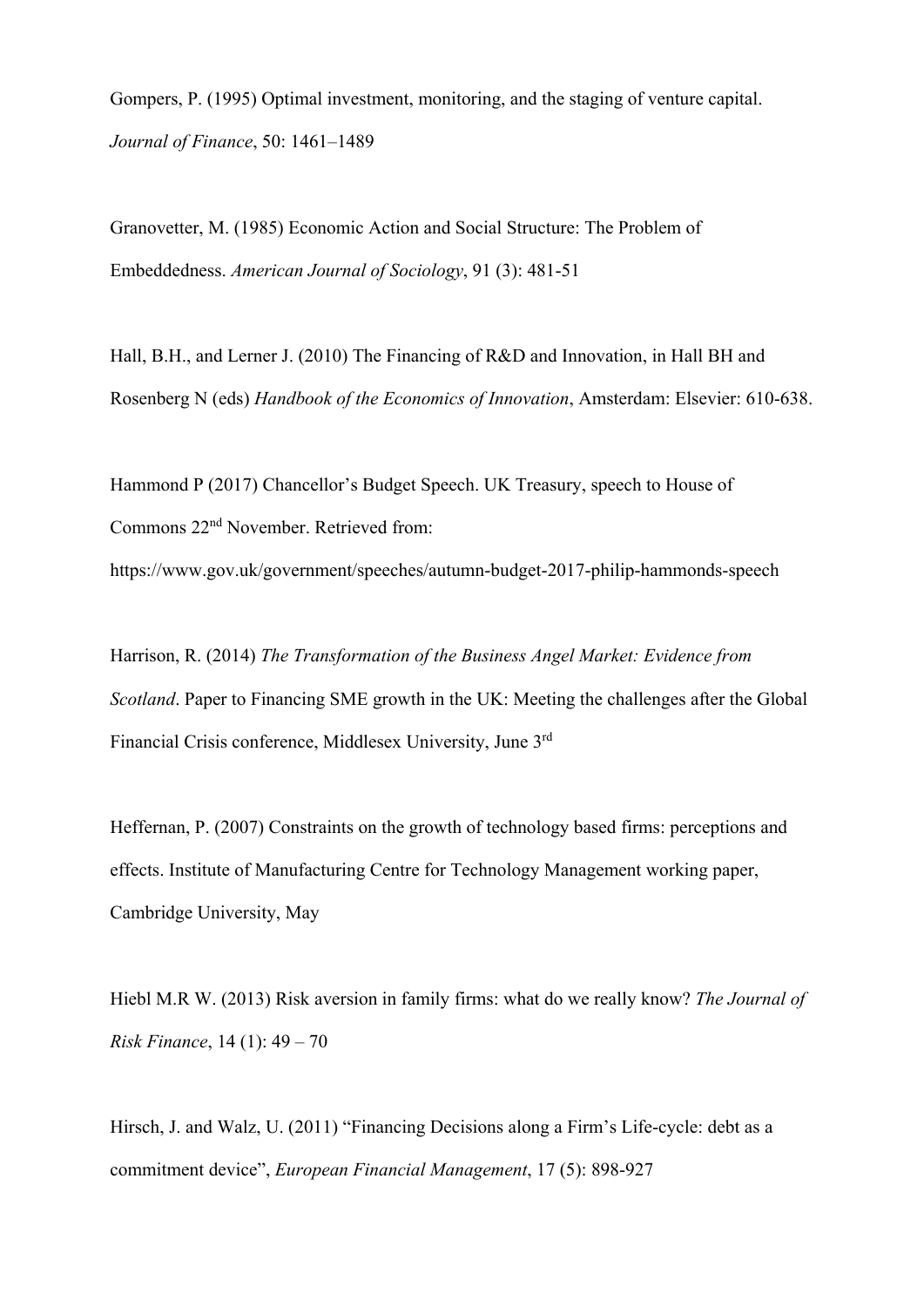HM Treasury and BIS (2011) *The Plan for Growth*. HM Treasury and Department for Business, Innovation and Skills (BIS), London, March

Hsu, D. (2004) What Do Entrepreneurs Pay for Venture Capital Affiliation? *Journal of Finance,* 59 (4): 1805–1844

Hughes A, (2009) Hunting the Snark: some reflections on the UK support for the small business sector, *Innovation, Management, Policy and Practice,* 11: 114-126

Hwang, V.W. and Horowitt, G. (2012) *The Rainforest: The Secret to Building the next Silicon Valle*y, Regenwald, Califormia

Koryak, O., K. F. Mole, A. Lockett, J.C. Hayton, D. Ucbasaran, and G.P. Hodgkinson (2015) Entrepreneurial leadership, capabilities and firm growth. *International Small Business Journal*, 33 (1): 89-105

KPMG (2014) *Family Matters: Financing Family Business growth through individual investors*. KPMG Global Family Business Survey, September http://www.kpmgfamilybusiness.com/category/kpmg-family-business-global-survey/

Lahti T (2014) The value-added contribution of advisors in the process of acquiring venture capital. *International Small Business Journal,* 32(3): 307-326

Lee, N., Sameen, H, and Cowling, M. (2015) Access to finance for innovative SMEs since the financial crisis, *Research Policy*, 44(2): 370-380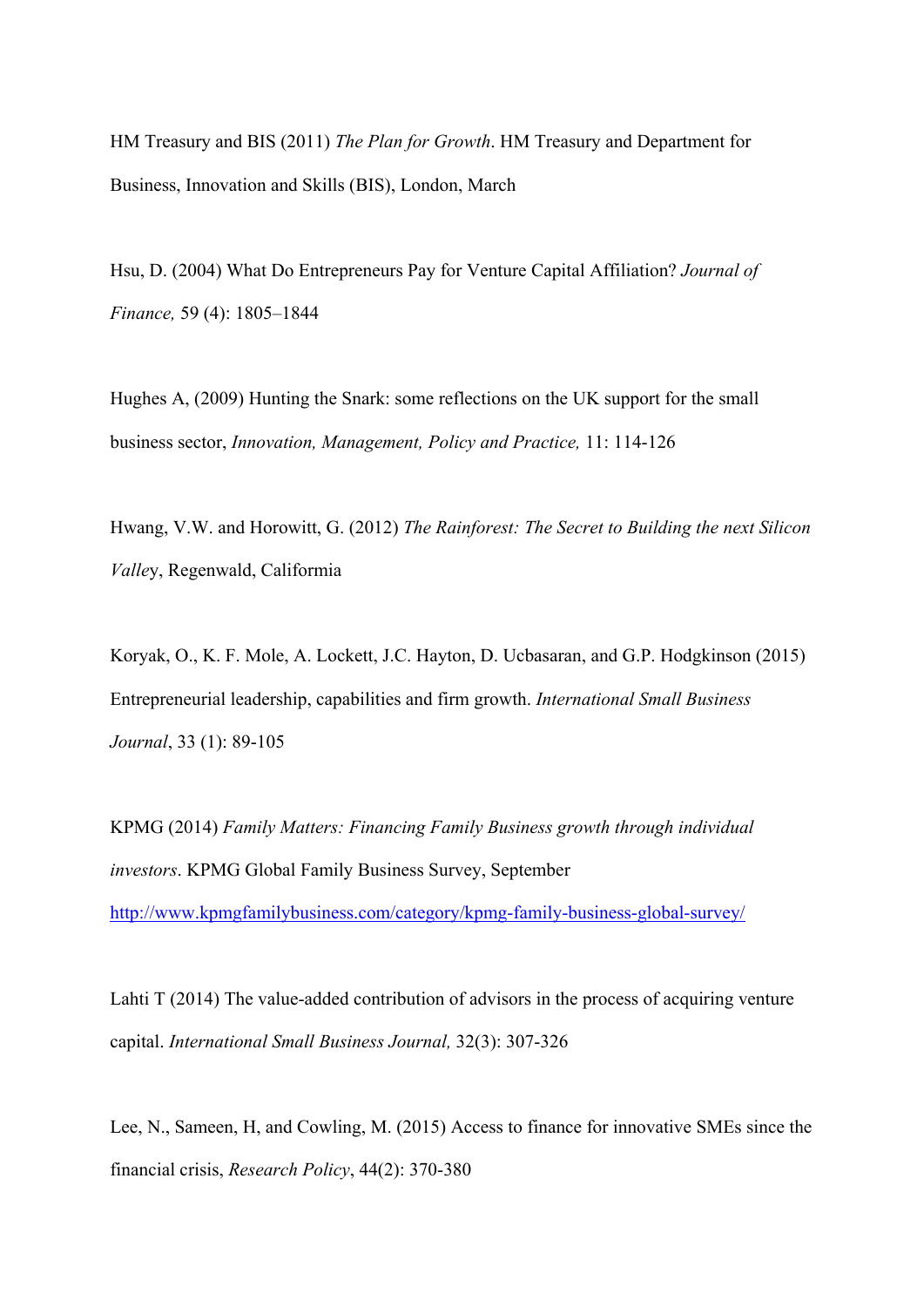Leleux, B. and Surlemont B. (2003) Public versus private venture capital: seeding or crowding out? A pan-European analysis, *Journal of Business Venturing,* 18: 81-104

Lerner, J. (2002) When bureaucrats meet entrepreneurs: the design of effective public venture capital programmes. *The Economic Journal*, 112, F73-F84

Lerner, J. (2010) The future of public efforts to boost entrepreneurship and venture capital, *Small Business Economics*, 35: 255-264

Lerner, J. and Tag, J. (2013) Institutions and Venture Capital. *Industrial and Corporate Change* 22(1): 153-182

Mac an Bhaird, C. and Lynn, T. (2015) Seeding the cloud: financial bootstrapping in the computer software sector. *Venture Capital*, 17 (1-2): 151-170

Macmillan Committee (1931) *Report on the Committee on Finance and Industry*, Cmnd 3897. London: HMSO, July.

Mason, C. and Brown, R. (2013) Creating good public policy to support high growth firms, *Small Business Economics,* 40: 211-225

Mason*,* C. and Harrison*,* R.T. (2004) Improving access to early stage venture in regional economies: A new approach to investment readiness. *Local Economy*, 19: 159-173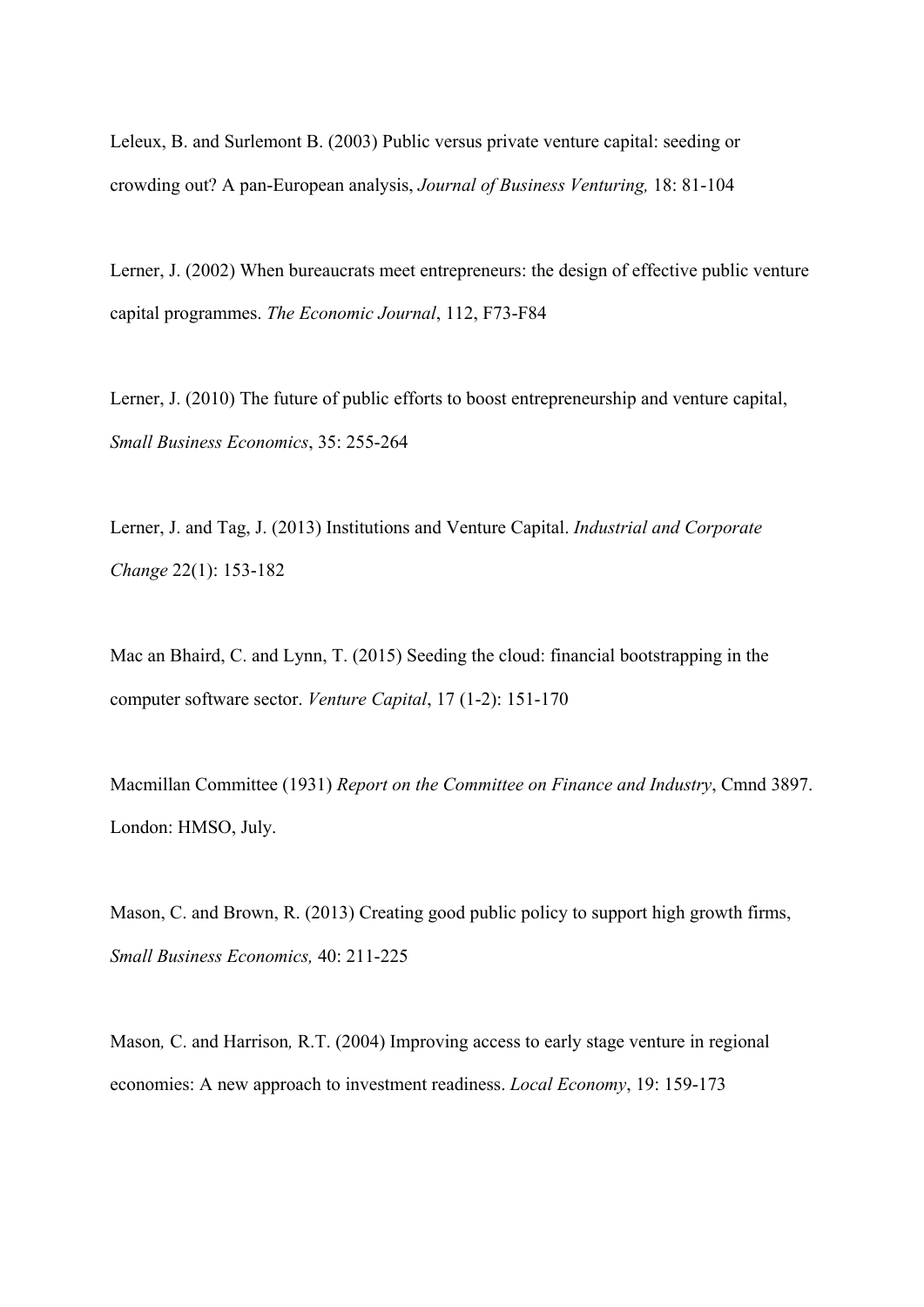Mason, C.M. and Kwok, K. (2010) Investment readiness programmes and access to finance: a critical review of design issues, *Local Economy*, 25(4): 269-292.

Mason, C. and Pierrakis, Y. (2013) Venture Capital, the Regions and Public Policy: The United Kingdom since the Post-2000 Technology Crash, *Regional Studies*, 47(7): 1156-1171

Mason, C. M., L. Jones, and S. Wells (2010) *The City's Role in Providing for Public Equity Financing Needs of UK SMEs*, Report to the City of London by URS, March

Mazzucato, M. and Penna, C.R. (2014) *Beyond Market Failures: The Market Creating and Shaping Roles of State Investment Banks*, Institute for New Economic Thinking, working paper no.7

Mina, A., Lahr, H. and Hughes, A. (2013) The demand and supply of external finance for innovative firms, *Industrial and Corporate Change*, 22 (4): 689-901

Murray, G. C. (2007) Venture Capital and Government Policy. In *Handbook of Research on Venture Capital*, edited by H. Landstrom: 113–151, Cheltenham: Edward Elgar

Murray, G., A. Hyytinen, and M. Maula. (2009) Growth Entrepreneurship and Finance, in *Evaluation of the Finnish National Innovation System: Full Report by Evaluation Finland*.

Myers, S. and N. Majluf, N. (1984) Corporate Financing and Investment Decisions when Firms have Information that Investors do not have, *Journal of Financial* Economics 13: 187- 221.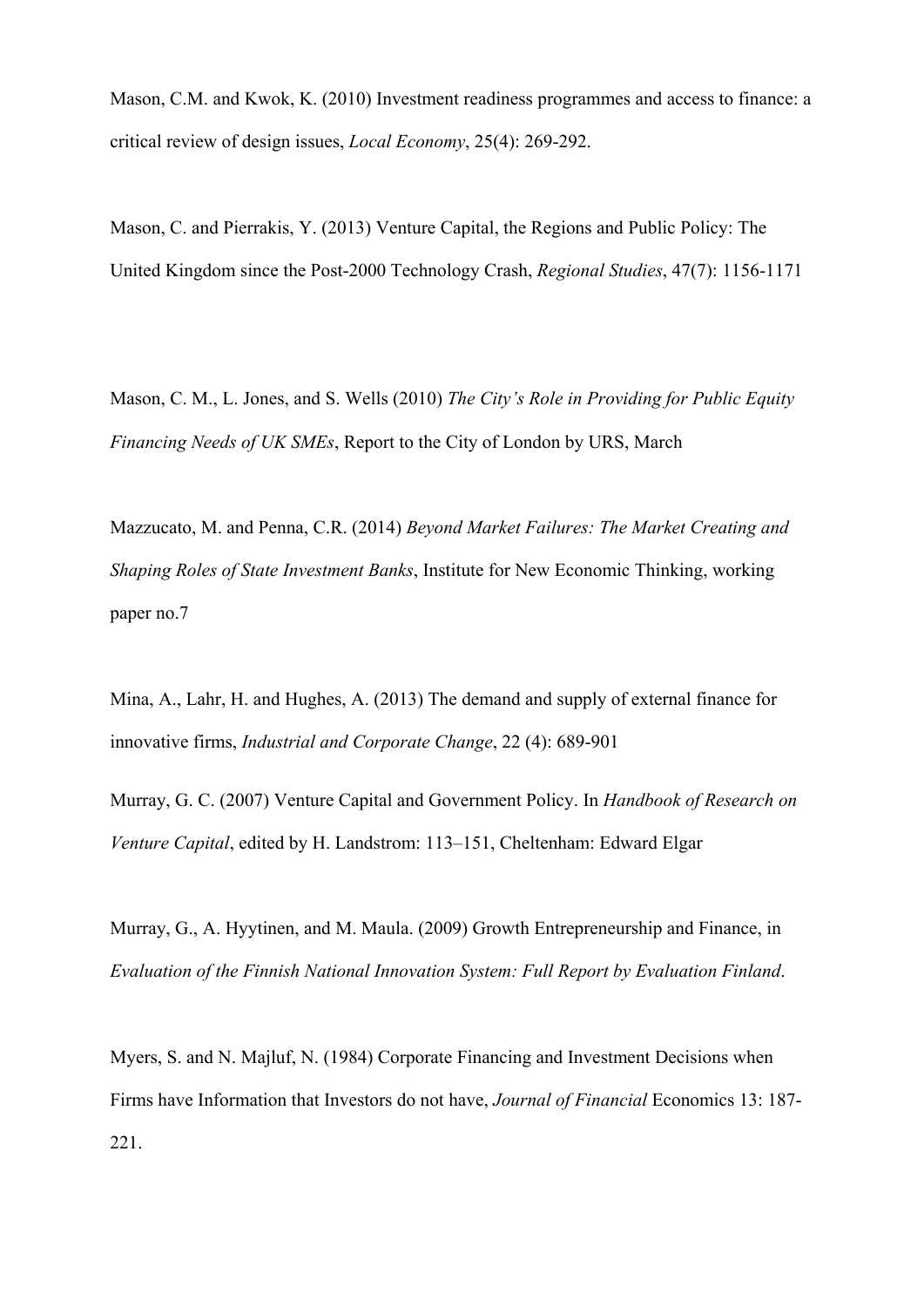NESTA (2009) *From funding gaps to thin markets: UK Government support for early-stage venture capital,* BVCA report for NESTA

NESTA (2009a) *The Vital 6 per cent: how high-growth innovative businesses generate prosperity and jobs,* Research summary, October

North, D., Baldock, R. and Ullah, F. (2013) Funding the growth of UK technology-based small firms since the financial crash: are there breakages in the finance escalator? *Venture Capital,* 15(3):237-260

North, D., Smallbone, D. and Vickers, I. (2001) *The Role of Innovation Policy in Regional Regeneration*, London Regeneration Paper No.1

OECD (2002) *High Growth SMEs and Employment.* Paris, Organisation for Economic Cooperation and Development

http://www.oecd.org/industry/smes/2493092.pdf

OECD (2005) *Oslo Manual: Guidelines for Collecting and Interpreting Innovation Data 3rd Edition*,, Centre for Entrepreneurship, SMEs and Local Development, Paris, Organisation for Economic Cooperation and Development

OECD (2009) *The Impact of the Global Crisis on SME and Entrepreneurship Financing and Policy Responses*, Paris, Organisation for Economic Cooperation and Development.

OECD (2012) *OECD Science, Technology and Industry Outlook 2012*, Paris, Organisation for Economic Cooperation and Development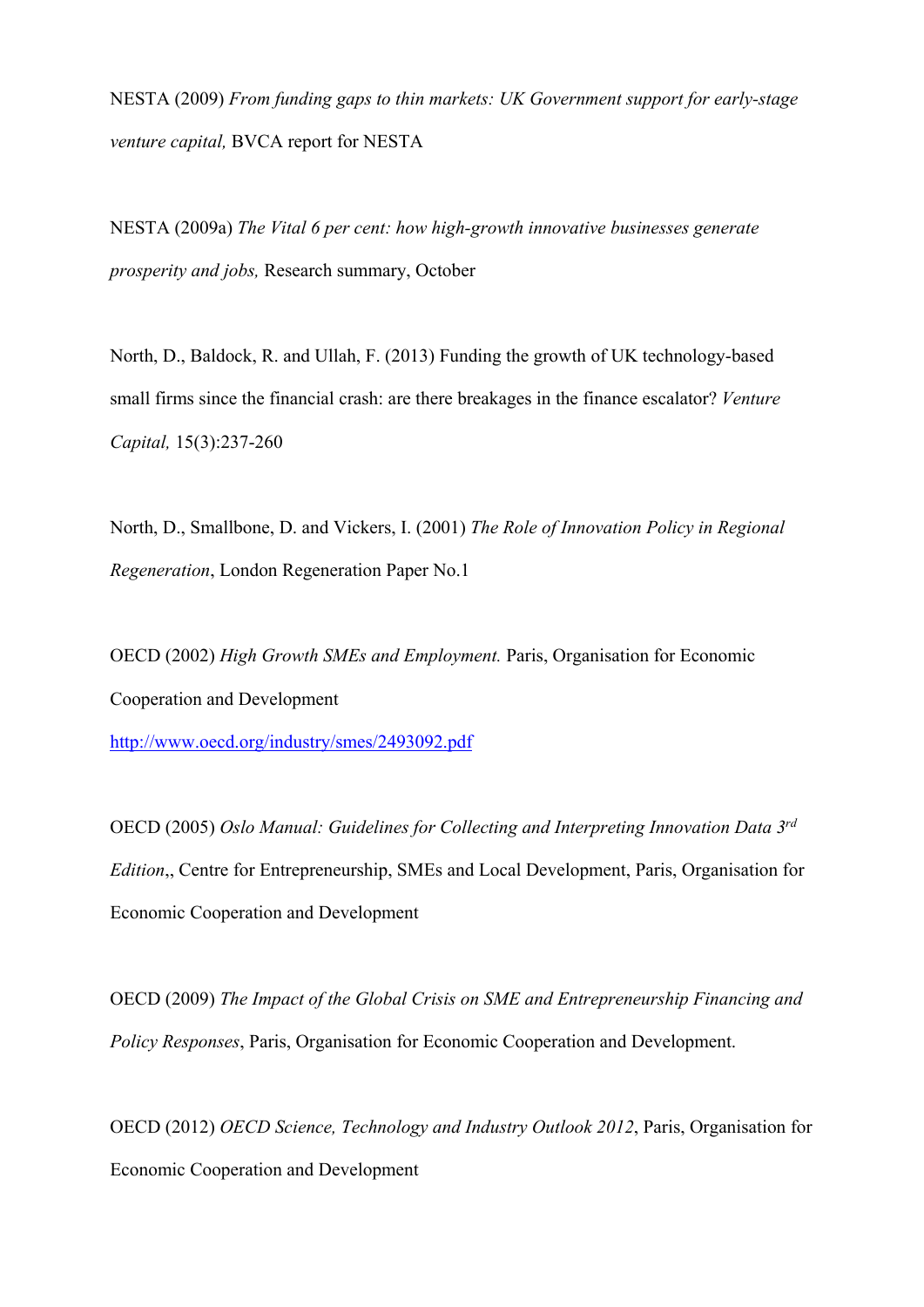Pavitt, K., Robson, M. and Townsend, J. (1987) The size distribution of innovating firms in the UK: 1945-1984, *Journal of Industrial Economics*, 45: 297-306

Reid GC and Smith JA (2001) How do venture capitalists handle risk in high technology ventures? Summary in Bygrave WD, Brush CG, Davidsson P, Hiet J, Greene PG, Harrison RT et al. (eds) *Frontiers of Entrepreneurship Research*. Wellesley, MA: Babson College, p565

Ries, E. (2011) *The Lean Startup: How Today's Entrepreneurs Use Continuous Innovation to Create Radically Successful Businesses*. Portfolio Penguin, London

Ritchie, J. Lewis, J. and Elam, G. (2003) Designing and Selecting Samples. Chapter 4: 77-109 in (ed) Ritchie, J. and Lewis, J. *Research Practice: A Guide for Social Science Students and Researchers*. Sage, London

Rowlands C (2009) *The Provision of Growth Capital to Small and Medium Sized Enterprises*, report for the Department for Business, Innovation and Skills London, The Stationery Office

Sapienza HJ and Amason AC (1993) Effects of innovativeness and venture stage on venture capitalist-entrepreneur relations. *Interfaces,* 23(6): 38-51

SQW Consulting (2009) *The Supply of Equity Finance to SMEs: Revisiting the Equity Gap*. Department for Business, Innovation and Skills, URN 09/1573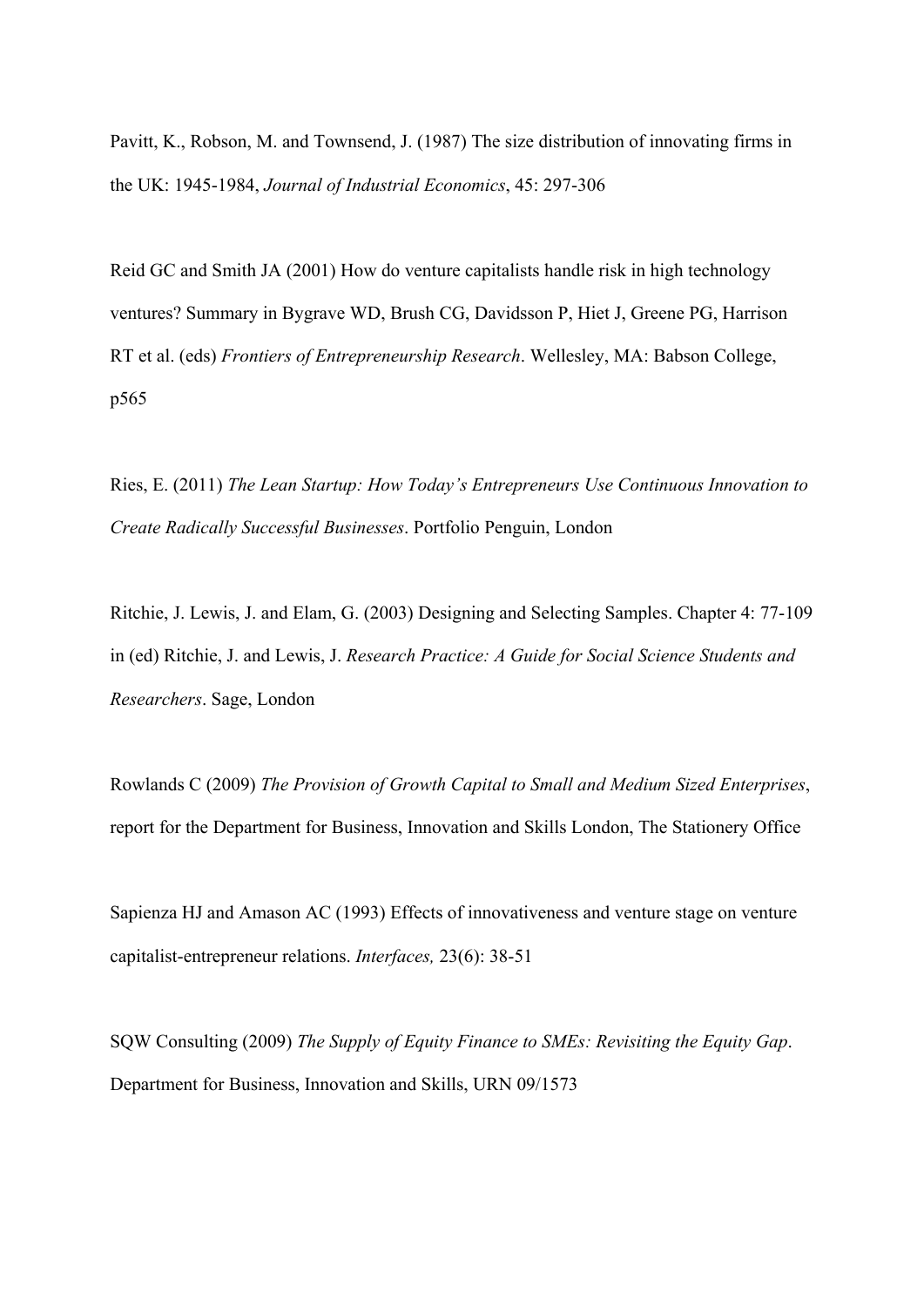Teece, D.J. (2007) Explicating dynamic capabilities: the nature and microfoundations of (sustainable) enterprise performance" *Strategic Management Journal,* 28: 1319-1350

Thwaites, A. and Wynarczyk, P. (1996) The economic performance of innovative firms in the South East region and elsewhere in the UK, *Regional Studies*, 30(2): 135-149

Uzzi, B (1997) Social Structure and Competition in Interfirm Networks: The Paradox of Embeddedness, *Administrative Science Quarterly*, 42(1): 35-67

Uzzi, B. (1999) Embeddedness in the making of financial capital: How social relations and networks benefit firms seeking financing, *American Sociological Review*: 481-505

Van der Schans, D. (2015) The British Business Bank's role in facilitating economic growth by addressing imperfections in SME finance markets, *Venture Capital,* Vol.17(1-2): 7-26

Wang, C., Walker, E. A. and Redmond, J. L. (2007) Explaining the lack of strategic planning in SMEs: The importance of owner motivation. *International Journal of Organisational Behaviour*, 12(1): 1-16.

Wilson, K. and Silver, F. (2013) Policies for Seed and Early stage finance: Findings from the 2012 OECD Financing Questionnaire. OECD Science, Technology and Industry Policy Papers, No.9 OECD Publishing

Yin, R.K. (2003) *Case Study Research*. London: Sage Publications

Zahra, S.A. and George, G. (2002) Absorptive capacity; A review, reconceptualisation and extension, *Academy of Management Review*, 27 (2): 185-203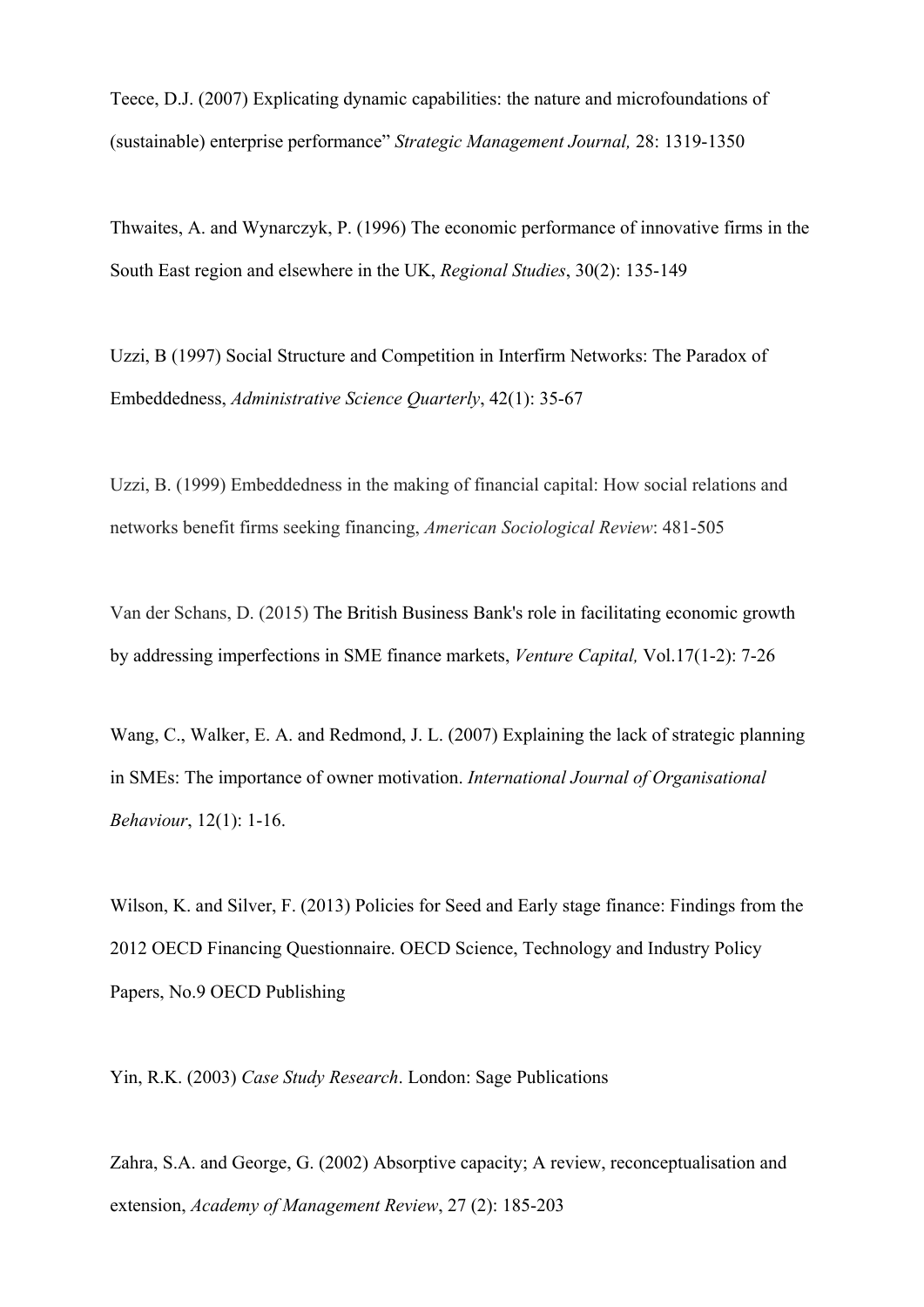### **Author Biographies:**

Robyn Owen, Associate Professor of Entrepreneurial Finance, Centre for Enterprise and Economic Development Research (CEEDR), Middlesex University. Her research has focused on innovative finance solution for young early stage potential high growth and low carbon sector businesses.

David Deakins, Honorary Research Professor, Lancaster University Management School. A former director of the New Zealand Centre for SME Research, Massey University, he has wide SME research interests, including a key focus on entrepreneurship and finance.

Maja Savic, Lecturer in business innovation at Middlesex University Business School. She completed a PhD from Birkbeck College, London University, and has a specialist research interest in the biotech sector.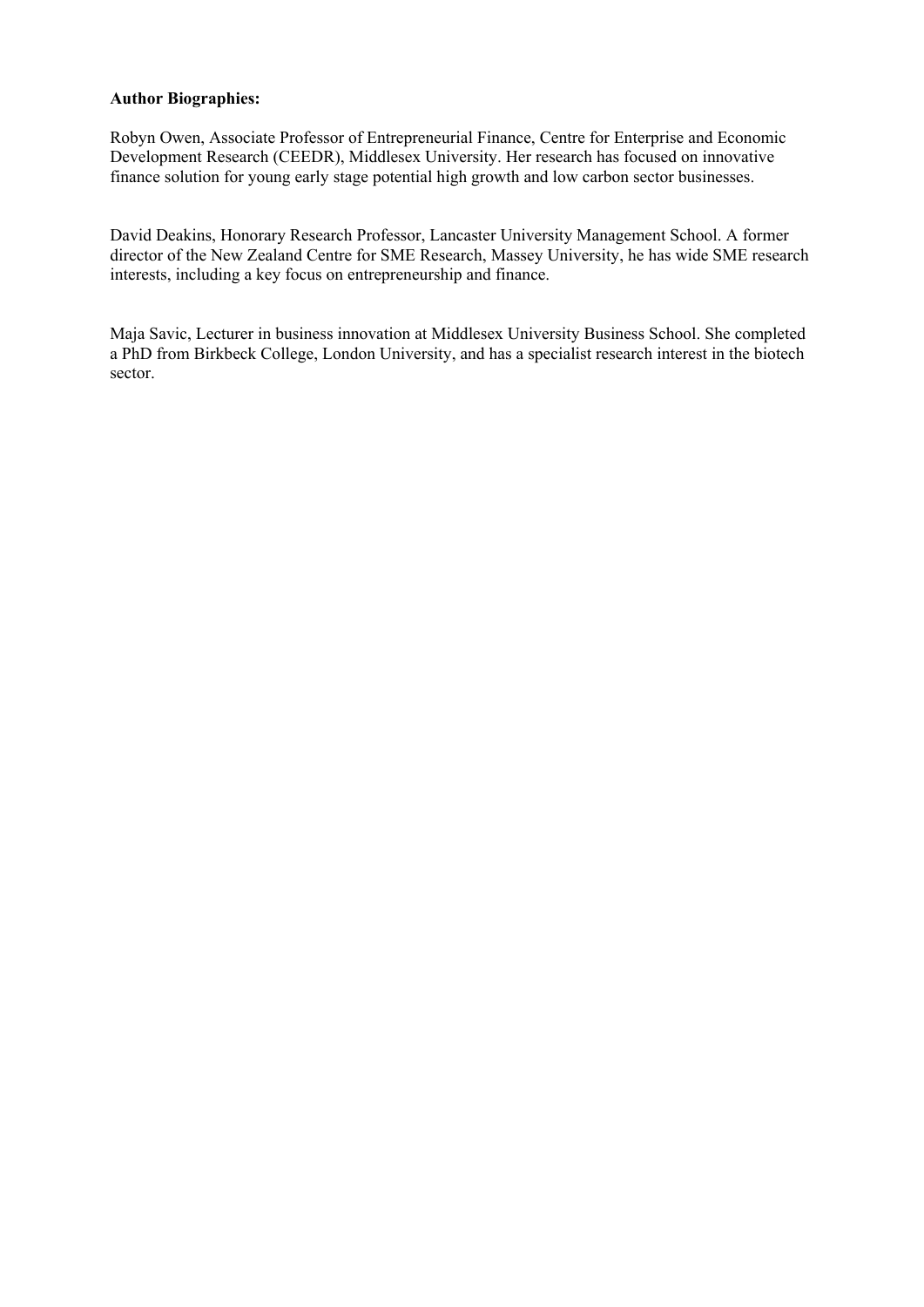**Figure 1: Pathway to External Finance** 



Source: Adapted from BIS 2010; BIS 2012; BIS 2015; British Business Bank 2015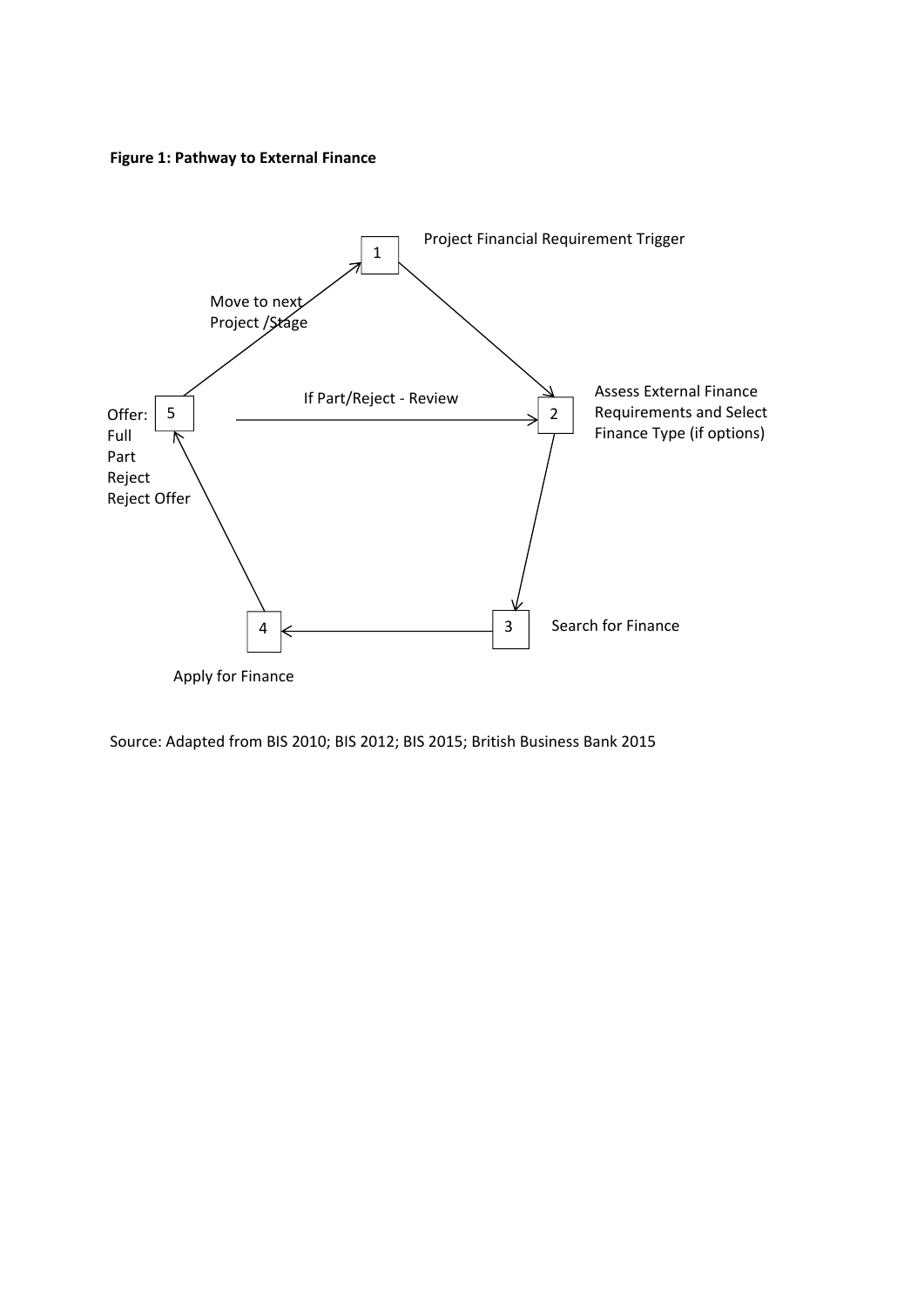| <b>Type of finance</b>                    | <b>Funding Description</b>                                                                                                                                           | <b>Administering Body</b>      |
|-------------------------------------------|----------------------------------------------------------------------------------------------------------------------------------------------------------------------|--------------------------------|
| Tax                                       |                                                                                                                                                                      |                                |
| <b>R&amp;D Tax Credits</b>                | SME scheme (<500 employees & £100m sales) for corporate tax rebate or cashback                                                                                       | <b>HMRC</b>                    |
| Seed Enterprise Investment Scheme         | Start-up (<25 employees) investor tax relief, up to 50%: investor cap £100k, firm cap £150k pa                                                                       | <b>HMRC</b>                    |
| Enterprise Investment Scheme (EIS)        | Early stage (<500 employees) tax relief, up to 30%: investor cap £1m, firm cap £5m pa                                                                                | <b>HMRC</b>                    |
| Venture Capital Trusts (VCTs)             | VCs funded through EIS investing in SMEs (<£15m assets)                                                                                                              | <b>BBB</b>                     |
| <b>Grants</b>                             |                                                                                                                                                                      |                                |
| Innovate UK (UKRI)                        | Various match fund grants: Knowledge Transfer Partnerships (<£80k), SMART awards<br>(<£250k), Launchpad and Feasibility (<£400k), Collaboration and Catapult (£10m+) | Innovate UK                    |
| European grants                           | Horizon2020 and Eurostars grants (up to E300k at 50% match-funding)                                                                                                  | EU                             |
| Regional Growth Fund (RGF)                | Loans and grants through the £2.6bn RGF for English Local Enterprise Partnerships (LEPs)                                                                             | <b>BIS</b>                     |
| Debt/loans                                |                                                                                                                                                                      |                                |
| Enterprise Finance Guarantee (EFG)        | 75% government guarantee on loans, overdrafts and invoice finance capped at £1m                                                                                      | <b>HMRC</b>                    |
| <b>Business Finance Partnership (BFP)</b> | £100m govt co-invest into invoice, supply chain, asset, mezzanine (growth loans) and P2P<br>(e.g. Funding Circle, Zopa)                                              | <b>BBB</b>                     |
| <b>VC/equity</b>                          |                                                                                                                                                                      |                                |
| Angel Co-investment Fund (ACF)            | £100m evergreen angel co-invest fund, from 2011                                                                                                                      | <b>BBB</b>                     |
| Enterprise Capital Funds (ECF)            | £840m co-invest VC funds, from 2006 (£400m boost, 2015)                                                                                                              | <b>BBB</b>                     |
| UK Innovation Investment Fund (UKIIF)     | £250m govt/EIF fund of funds for health, manufacture, green sectors, from 2009                                                                                       | <b>BBB</b>                     |
| Regional Venture Capital Funds<br>(RVCFs) | North West (£190m), Yorkshire & Humber (£90m+), North East (£125m), East of England<br>(£20.5m Low Carbon Innovation Fund) - range of loans and equity (£2m cap)     | EU JEREMIE/ERDF,<br><b>BBB</b> |
| <b>Devolved UK Governments</b>            | Scottish (£185m), Northern Ireland (£160m), Wales (£150m+) VC and loan funds (£2m cap)                                                                               | EU ERDF/JEREMIE<br>SIB/DETI/FW |
| Universities Innovation Fund              | £160m (Higher Education Innovation Fund) and University Enterprise Zone Pilots (£15m),<br>Knowledge Transfer Networks                                                | <b>HEFCE</b>                   |
| Energy Entrepreneurs Fund (EEF)           | £150m EEF and £10m Energy Innovation Fund                                                                                                                            | <b>DECC</b>                    |
| <b>Export finance</b>                     |                                                                                                                                                                      |                                |
| <b>UK Export Finance</b>                  | £1.5b scheme 2012-15 to assist export trade credit arrangements                                                                                                      | <b>UK Export Finance</b>       |

**Table 1: Key Sources of EU and UK Government SME Innovation Finance in the UK, 2015** 

Note 1 (acronyms): BBB - British Business Bank; BIS – Dept for Business Innovation and Skills; HMRC - Her Majesty's Revenue and Customs; DECC – Dept for Energy and Climate Change; DETI – Northern Ireland Dept for Enterprise Trade and Industry; ERDF – European Regional Development Funds; FW – Finance Wales; JEREMIE - Joint European Resources for Micro to medium Enterprises SIB – Scottish Investment Bank

Note 2 (research period): table details available finance during research period, please note BBB introduction of English Regional Funds in the North (Northern Powerhouse £400m), Midlands (Midlands Engine £250m), and West (Cornwall and Isles of Scilly £40m) from 2017-18 which may replace EU regional funds, depending on UK exit negotiations with the EU. Sources: Adapted from Baldock and North (2015); BIS (2012a); British Business Bank (2015)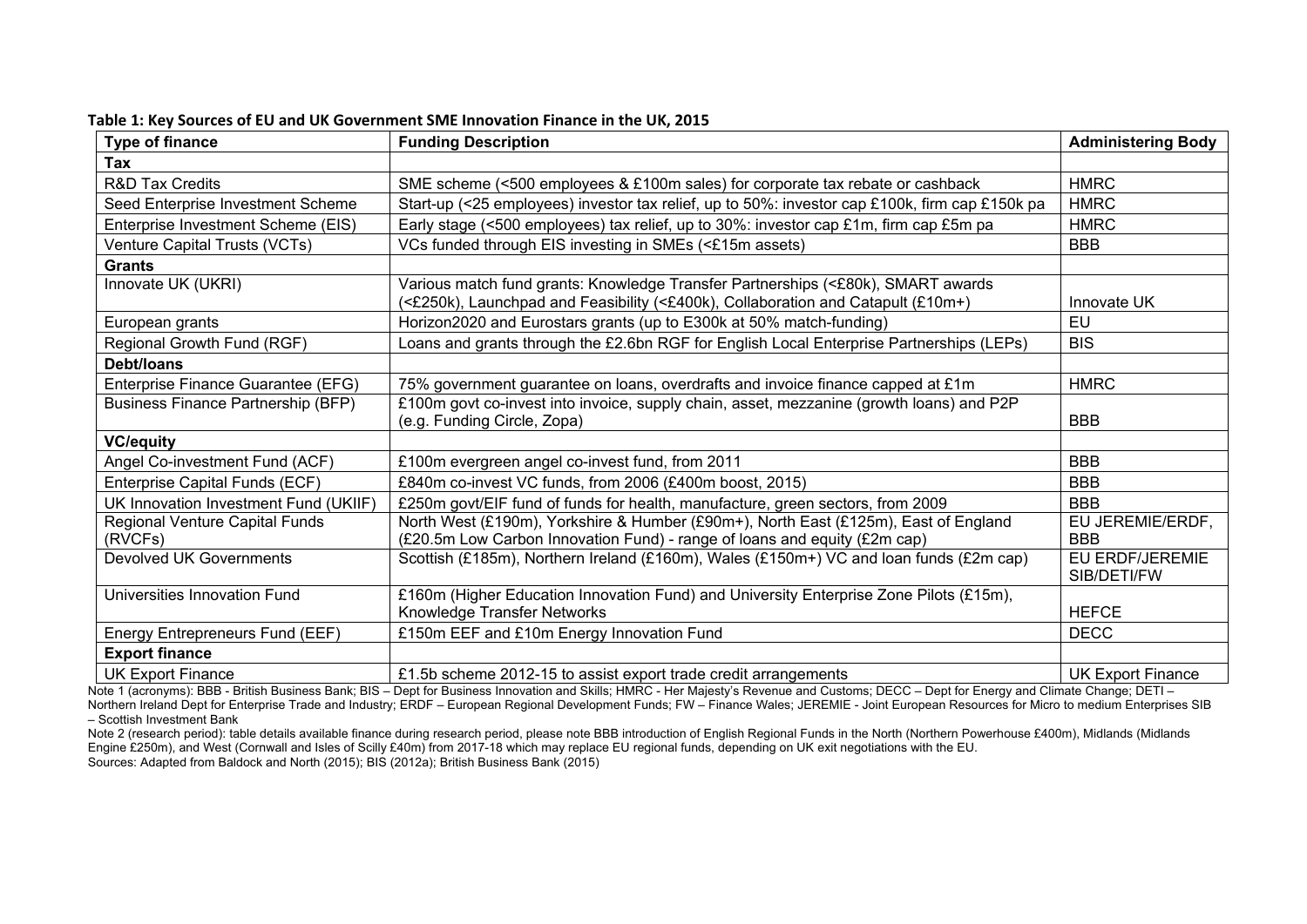|                                                                          | Early Stage (<£5m)                                                                                                                |                                                                                                                                                                                                                                                                           | Growth Stage (£2m-10m)                                                                                                                                                                                  | Mature Stage (£10m+)                                                                                                                                                                        |                                                                                                                                                                                                              |
|--------------------------------------------------------------------------|-----------------------------------------------------------------------------------------------------------------------------------|---------------------------------------------------------------------------------------------------------------------------------------------------------------------------------------------------------------------------------------------------------------------------|---------------------------------------------------------------------------------------------------------------------------------------------------------------------------------------------------------|---------------------------------------------------------------------------------------------------------------------------------------------------------------------------------------------|--------------------------------------------------------------------------------------------------------------------------------------------------------------------------------------------------------------|
|                                                                          | <b>Pre-start</b>                                                                                                                  | <b>Start-up to early market</b><br>development                                                                                                                                                                                                                            | Early growth and<br>development                                                                                                                                                                         | Later stage                                                                                                                                                                                 | <b>Established maturity</b>                                                                                                                                                                                  |
| <b>Key resources of</b><br>financial<br>information and<br>understanding | Prior experience (e.g.<br>experienced, serial<br>entrepreneur)<br>Social networks/peer group<br>advice<br>Public advisory sources | Prior experience (e.g.<br>experienced, serial<br>entrepreneur)<br>Investor advice (NEDs)<br>Social networks/ peer group<br>advice<br>Business mentors/ incubators/<br>accelerators<br>Public advisory sources                                                             | Increasing management team Recruitment of specialist<br>experience<br>Investor advice (NEDs)<br><b>Accountants/VC finders</b><br>Local business networks/peer<br>group advice                           | finance managers<br>Investor advice (NEDs)<br>Accountants/Lawyers/<br>Brokers/management<br>consultants<br>National/global networks                                                         | Highly specialised and<br>expert finance<br>teams/internal fund<br>raising teams<br>Accountants/Lawyers/<br>Brokers/ management<br>consultants<br>National/global networks                                   |
| <b>Key sources of</b><br>finance                                         | Internal funding (3Fs)<br>Credit cards<br>Personal loans<br>'Proof of concept' grant<br>funding (e.g. Innovate UK<br>grants)      | Internal funding (3Fs,<br>consultancy income)<br>Early stage business angels,<br>syndicates /HNWIs<br>Technology development<br>grants (e.g. Innovate UK)<br>Public and seed venture capital Technology development<br>(VC)<br>Crowd equity<br><b>Accelerator finance</b> | Re-invested profits<br><b>Bank credit</b><br>Business angel syndicates<br>Public and private VC<br>Peer-to-peer lending<br>grants and innovation loans<br>(Innovate UK)<br>Joint ventures and licensing | Re-invested profits<br><b>Bank credit</b><br>Venture capital<br>Potential exit, trade sale,<br>MBO/MBI<br>Corporate/institutional<br>finance (private equity)<br>Business Growth Fund (BGF) | Re-invested profits<br><b>Bank credit</b><br>Large scale venture<br>capital<br>AIM and stock market<br>listing<br>Institutional finance,<br>private equity (PE)<br>Government and<br>commercial trade credit |

**Table 2: Contemporary UK Finance Escalator and Financial Information Resource Base Framework** 

Source: Adapted from Nesta (2009a), Baldock and Mason (2015) and BIS (2015)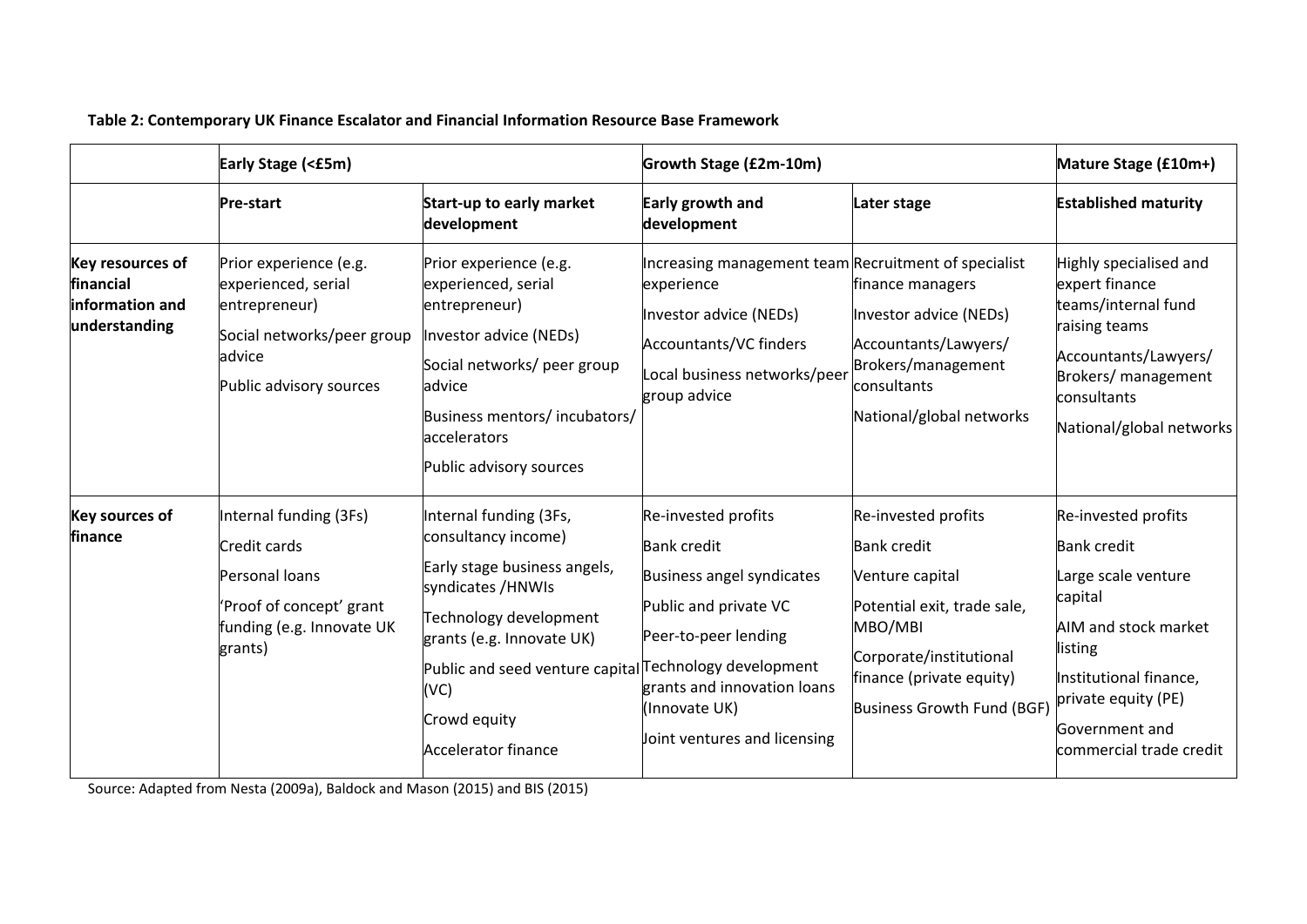# **Table 3: Business Stress Test Total ('T') Scores by Funding Success**

|                       | T-Score      | T-Score | Received | Received | All with no |
|-----------------------|--------------|---------|----------|----------|-------------|
| Total Sample (n=40)   | Range        | Average | some     | all      | delav       |
| Lower Quartile (n=10) | 11.4 to 20.2 | 16.7    | $50\%$ * | $40%$ *  | 40%         |
| Upper Quartile (n=10) | 30.7 to 37.3 | 32.6    | 80%      | 80%      | $80\%$ *    |
| Total Sample (n=40)   | 11.4 to 37.3 | 25.2    | 72%      | 63%      | 57%         |
| Early Stage (n=24)    | 11.4 to 33.3 | 23.9    | 63%      | 46%      | 42%         |
| Growth Stage (n=16)   | 17.9 to 37.3 | 27.1    | 88%*     | 88%***   | 81%**       |

 Note: \*significant at beyond .1 level; \*\*significant at beyond .05 level; \*\*\*significant at beyond .01 level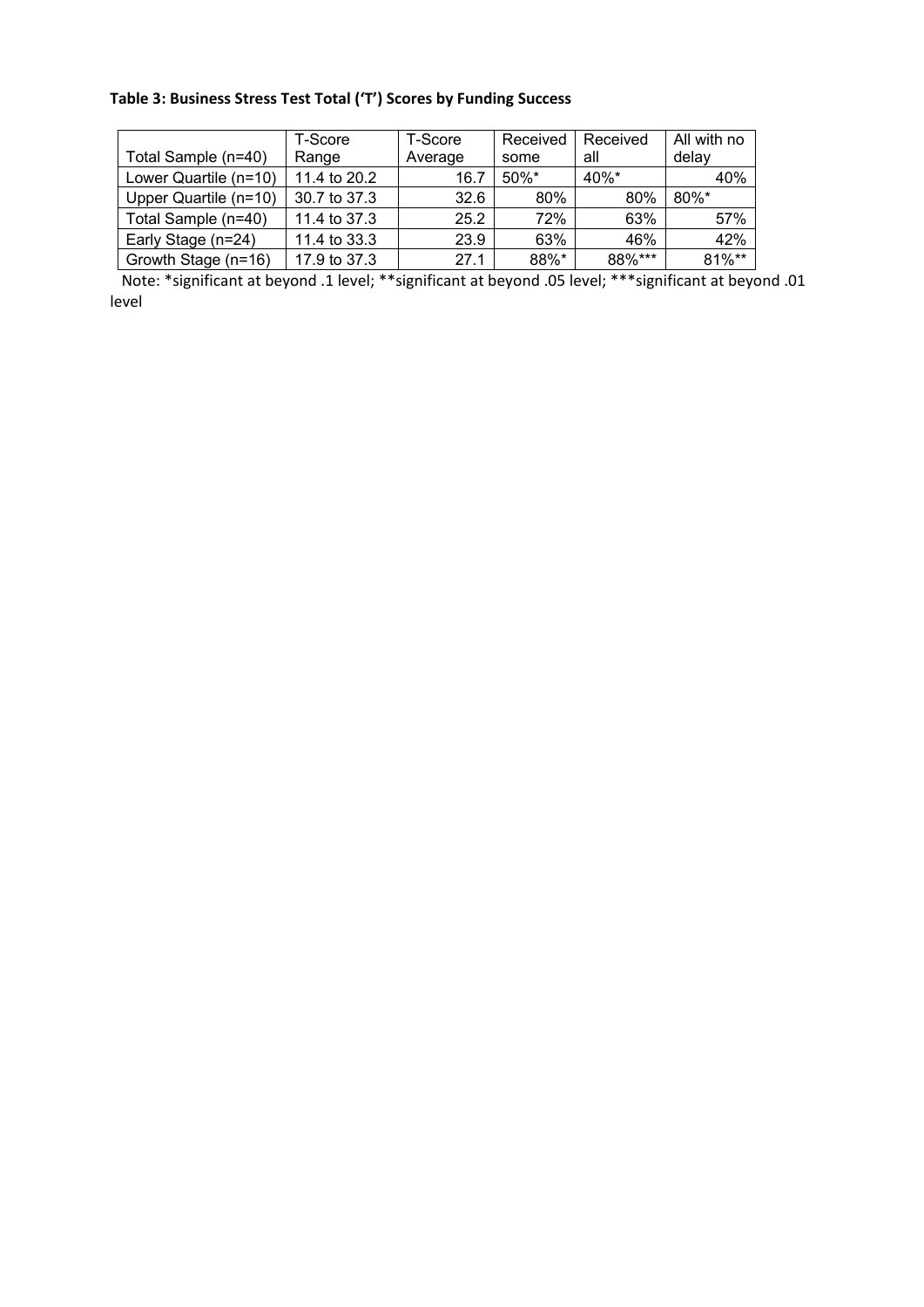## **Table 4: Profile Characteristics of Surveyed Businesses by Stage**

| Stage:                        | Early stage (n=24)<br>Growth stage (n=16) |                                     |  |  |
|-------------------------------|-------------------------------------------|-------------------------------------|--|--|
| Innovation                    |                                           |                                     |  |  |
| New/improved                  | 21 businesses                             | 16 businesses                       |  |  |
| products/services             |                                           |                                     |  |  |
| New/improved processes        | 9 businesses                              | 13 businesses                       |  |  |
| Number of current             | $1(13)$ $2(4)$ $3+ (7)$                   | $1(7)$ $2(1)$ $3+ (8)$              |  |  |
| innovations                   |                                           |                                     |  |  |
| Market potential impact       | UK (9)                                    | Global (16)                         |  |  |
| assessment                    | Global (15)                               |                                     |  |  |
| Shorter horizon <5 years      | 11 businesses                             | 6 businesses                        |  |  |
| Range                         | 1-4 years                                 | 1-3 years                           |  |  |
| Median                        | 2 years                                   | 1.75 years                          |  |  |
| Sectors                       | digitech (7) life science (3)             | digitech (4) cleantech (1) life     |  |  |
|                               | engineering 1                             | science (1)                         |  |  |
| Longer horizon 5+ years       | 13 businesses                             | 10 businesses                       |  |  |
| Range                         | 5-15 years                                | 7-16 years                          |  |  |
| Median                        | 7+ years                                  | $10+$ years                         |  |  |
| Sectors                       | life science (5) engineering (5)          | life science (5) engineering (4)    |  |  |
|                               | cleantech (2) aerospace (1)               | cleantech (1)                       |  |  |
| <b>Age of Establishment</b>   |                                           |                                     |  |  |
| Range                         | $1-10$ years                              | 3-13 years                          |  |  |
| Average                       | 3.2 years                                 | 6.2 years                           |  |  |
| Median                        | 2.5 years                                 | 5.5 years                           |  |  |
| Trading                       | 12 businesses                             | 14 businesses                       |  |  |
| <b>Regional Location</b>      |                                           |                                     |  |  |
| London, South East, East      | 12 businesses                             | 10 businesses                       |  |  |
| Other UK                      | 12 (8 North West, 2 East                  | 6 (1 North West, 2 Scotland, 2 East |  |  |
|                               | Midlands, 2 Scotland)                     | Midlands, 1 South West)             |  |  |
| <b>Current Employment</b>     |                                           |                                     |  |  |
| Range                         | 1-45 employees                            | 3-350 employees**                   |  |  |
| Average                       | 6.5                                       | 61                                  |  |  |
| Median                        | 3.5                                       | 13                                  |  |  |
| <b>Current Sales Turnover</b> | 11 businesses*                            | 14 businesses*                      |  |  |
| Range                         | £15,000 to £1.9m                          | £300,000 to £160m**                 |  |  |
| Average                       | £892,000                                  | £18.2m                              |  |  |
| Median                        | £140,000                                  | £1.1m                               |  |  |
| Growth in the last 3 years    |                                           |                                     |  |  |
| <b>Employment</b>             |                                           |                                     |  |  |
| Sum                           | 99                                        | 501                                 |  |  |
| Range                         | $-5$ to $+22$                             | $-3$ to $+165$                      |  |  |
| Average                       | 4.1                                       | 31.3                                |  |  |
| Median                        | 2.5                                       | 11                                  |  |  |
| <b>Sales Turnover</b>         | $(n=11)$                                  | $(n=14)$                            |  |  |
| Sum                           | £9.78m                                    | £305.13m                            |  |  |
| Range                         | £15k to £1.9m                             | £0 to £160m                         |  |  |
| Average                       | £888,000                                  | £21.8m                              |  |  |
| Median                        | £140,000                                  | £585,000                            |  |  |

Note: Data from valid survey responses, February, 2015

Figures in parenthesis represent number of businesses (n=)

\* One trading business did not provide valid data; two growth stage businesses were not trading

\*\* Size at time of survey, they were SME size businesses at initial funding round search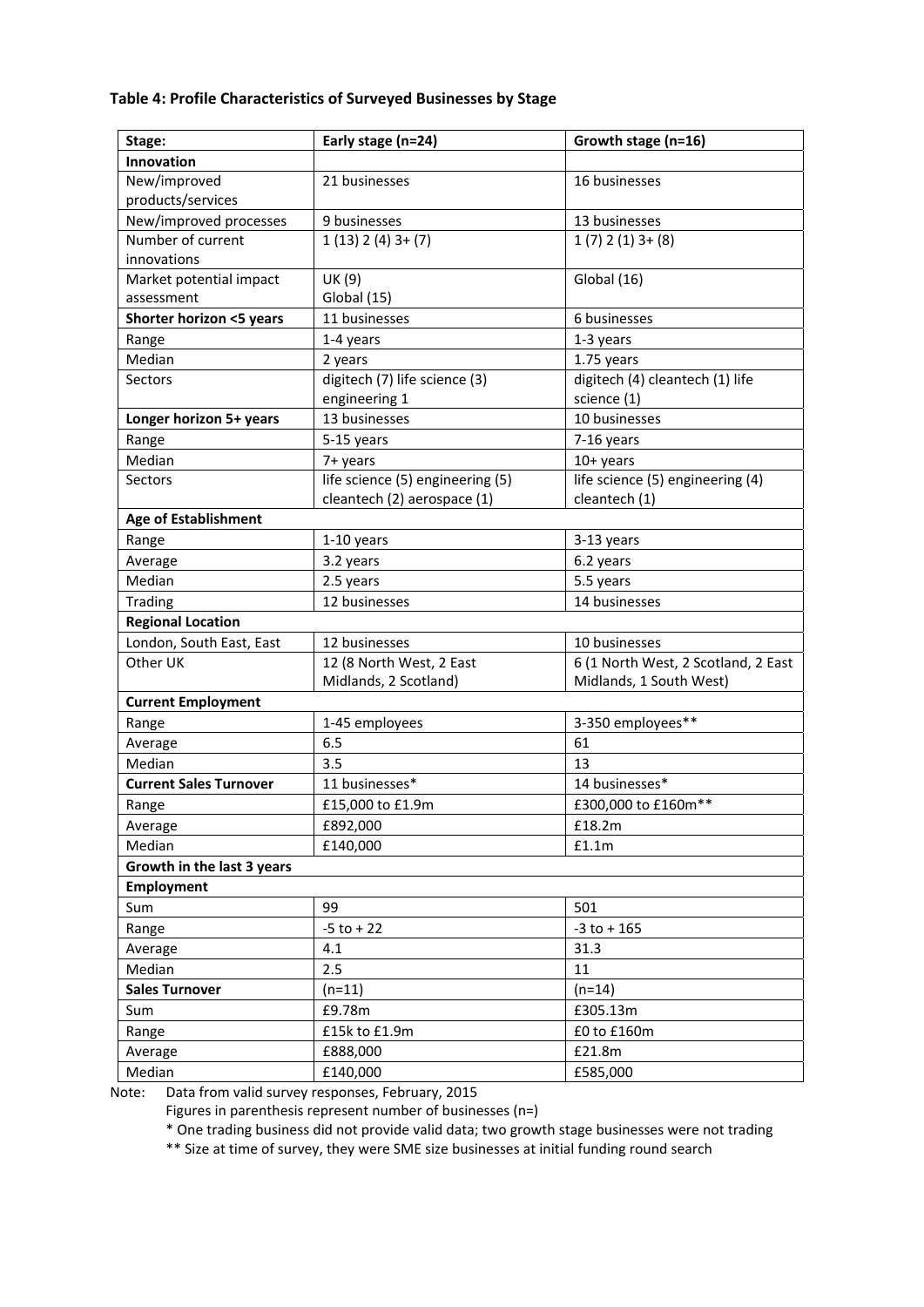## **Table 5: Pathways to External Finance by Early Stage and Innovation Horizon**

|                         | <b>Stage</b>            | <b>Innovation Horizon</b> |                         | <b>Stage</b>                                                                                 | <b>Innovation Horizon</b> |                         |
|-------------------------|-------------------------|---------------------------|-------------------------|----------------------------------------------------------------------------------------------|---------------------------|-------------------------|
|                         | <b>Early stage</b>      | Longer                    | <b>Shorter</b>          | Growth                                                                                       | Longer                    | <b>Shorter</b>          |
|                         | $(n=24)$                | $(n=13)$                  | $(n=11)$                | $(n=16)$                                                                                     | $(n=10)$                  | $(n=6)$                 |
| <b>Main Reasons:</b>    |                         |                           |                         |                                                                                              |                           |                         |
| R&D                     | 13                      | $\overline{7}$            | 6                       | 6                                                                                            | 4                         | $\overline{2}$          |
| <b>Working Capital</b>  | 6                       | 3                         | 3                       | 1                                                                                            | 1                         | 0                       |
| Concept (PoC)           | 4                       | $\overline{2}$            | $\overline{\mathbf{c}}$ | $\overline{2}$                                                                               | 1                         | $\mathbf{1}$            |
| Prototyping/test        | 4                       | $\overline{2}$            | $\overline{2}$          | 6                                                                                            | 5                         | $\mathbf{1}$            |
| Staff/recruit           | 4                       | $\overline{2}$            | $\overline{2}$          | 3                                                                                            | 1                         | $\overline{2}$          |
| Marketing               | 5                       | $\overline{2}$            | 3                       | 5                                                                                            | 4                         | $\mathbf{1}$            |
| <b>Types Finance:</b>   |                         |                           |                         |                                                                                              |                           |                         |
| Grants                  | 17                      | 9                         | 8                       | 8                                                                                            | $\overline{\mathbf{4}}$   | $\overline{\mathbf{4}}$ |
| Bank                    | 3                       | 1                         | $\overline{2}$          | $\overline{2}$                                                                               | 2                         | 0                       |
| HNWI/Angels             | 12                      | 6                         | 6                       | 5                                                                                            | 3                         | $\overline{2}$          |
| VC                      | $\overline{7}$          | 6                         | 1                       | 10                                                                                           | 6                         | $\overline{4}$          |
| Accelerator             | 1                       | 0                         | 1                       | 0                                                                                            | $\pmb{0}$                 | 0                       |
| PE/Corp                 | $\mathbf{1}$            | 1                         | $\mathbf 0$             | $\mathbf 2$                                                                                  | 2                         | $\pmb{0}$               |
| Joint Venture           | 0                       | 0                         | 0                       | $\overline{2}$                                                                               | $\mathbf{1}$              | 1                       |
| <b>IPO</b>              | $\pmb{0}$               | $\pmb{0}$                 | 0                       | $\overline{2}$                                                                               | 1                         | $\mathbf{1}$            |
| Amount (£):             |                         |                           |                         |                                                                                              |                           |                         |
| Range                   | £25k to £3m             | £40k-£2.5m                | £25k to £3m             | £40k-£12m                                                                                    | £120k-£12m                | £40k-£7m                |
| Median                  | £200k                   | £200k                     | £150k                   | $\ensuremath{\mathsf{f}}\xspace\ensuremath{\mathsf{1}}\xspace\ensuremath{\mathsf{m}}\xspace$ | £1.6m                     | £215k                   |
| Initial Outcome*:       |                         |                           |                         |                                                                                              |                           |                         |
| All                     | 9                       | 3                         | 6                       | 13                                                                                           | $\overline{7}$            | $\boldsymbol{6}$        |
| Some                    | 10 (cond**)             | $\overline{\mathbf{z}}$   | 3                       | $\mathbf{1}$                                                                                 | 1                         | $\mathbf 0$             |
| None                    | $\overline{4}$          | $\overline{2}$            | $\overline{2}$          | $\overline{2}$                                                                               | $\overline{2}$            | $\mathbf 0$             |
| <b>Time to Outcome:</b> |                         |                           |                         |                                                                                              |                           |                         |
| Range                   | <1m to 3+ yrs           | $<$ 1m to 3+ yrs          | <1m to 1yr              | $<$ 1m-2yrs                                                                                  | 2mths-2yrs                | $<$ 1m-6+mths           |
| Median                  | 3 months                | 3 months                  | 3 months                | 3 months                                                                                     | 9 months                  | 2 months                |
| If some/None:           |                         |                           |                         |                                                                                              |                           |                         |
| Scale-down              | $\overline{\mathbf{4}}$ | $\mathbf{1}$              | 3                       | $\mathbf{1}$                                                                                 | $\overline{2}$            | 0                       |
| Slow down               | 14                      | 9                         | 5                       | 3                                                                                            | 3                         | $\mathbf 0$             |
| Resume search           | 10 med 2 yrs            | 8 med 2+yrs               | 2 med 2yrs              | 3 med 3 yrs                                                                                  | 3 med 3 yrs               | 0                       |
| <b>Final Outcome*:</b>  |                         |                           |                         |                                                                                              |                           |                         |
| All                     | 11                      | 3                         | 8                       | 14                                                                                           | 8                         | 6                       |
| Some                    | 4                       | $\overline{2}$            | $\overline{2}$          | 0                                                                                            | 0                         | $\mathbf 0$             |
| None                    | 8                       | $\overline{7}$            | $\mathbf{1}$            | $\overline{2}$                                                                               | $\overline{2}$            | $\mathbf 0$             |

Note: \* One early stage business had not received a grant application result

\*\* Includes mostly grant cases (from Innovate UK) conditional upon match funding